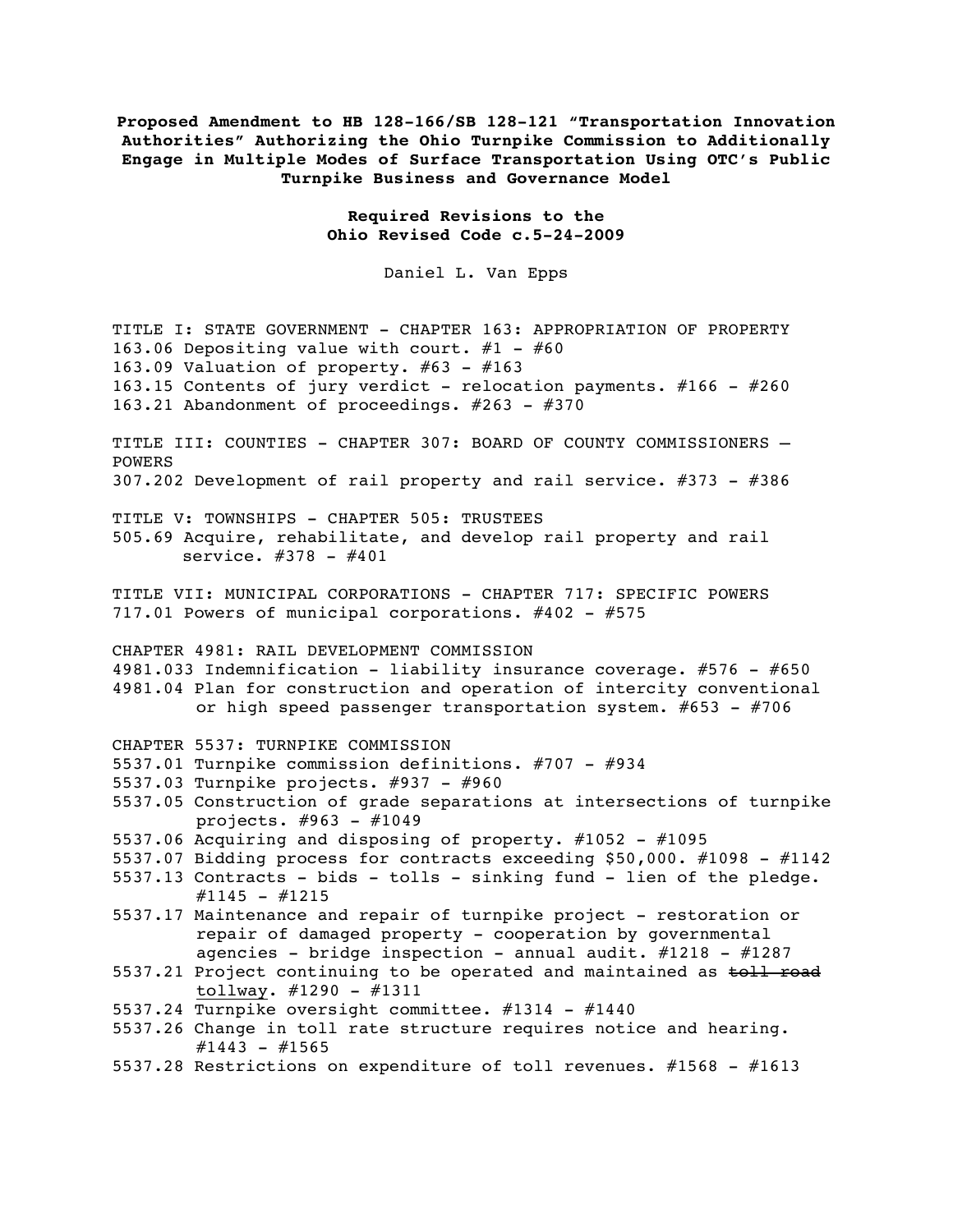## **163.06 Depositing value with court.**

 (A) A public agency, other than an agency appropriating property for the purposes described in division (B) of this section, that qualifies pursuant to Section 19 of Article I, Ohio Constitution, may deposit with the court at the time of filing the petition the value of such property appropriated together with the damages, if any, to the residue, as determined by the public agency, and thereupon take possession of and enter upon the property appropriated. The right of possession upon deposit as provided in this division shall not extend to structures.

 (B) A public agency appropriating property for the purpose of making or repairing roads which shall be open to the public, without charge, or for the purpose of implementing rail service under Chapter 4981. of the Revised Code, or for the purpose of implementing transportation systems under Chapter 5537. of the Revised Code, may deposit with the court at the time of filing the petition the value of such property appropriated together with the damages, if any, to the residue, as determined by the public agency, and stated in an attached declaration of intention to obtain possession and thereupon take possession of and enter upon the property appropriated, including structures situated upon the land appropriated for such purpose or situated partly upon the land appropriated therefor and partly upon adjoining land, so that such structures cannot be divided upon the line between such lands without manifest injury thereto. The jury, in assessing compensation to any owner of land appropriated under this division shall assess the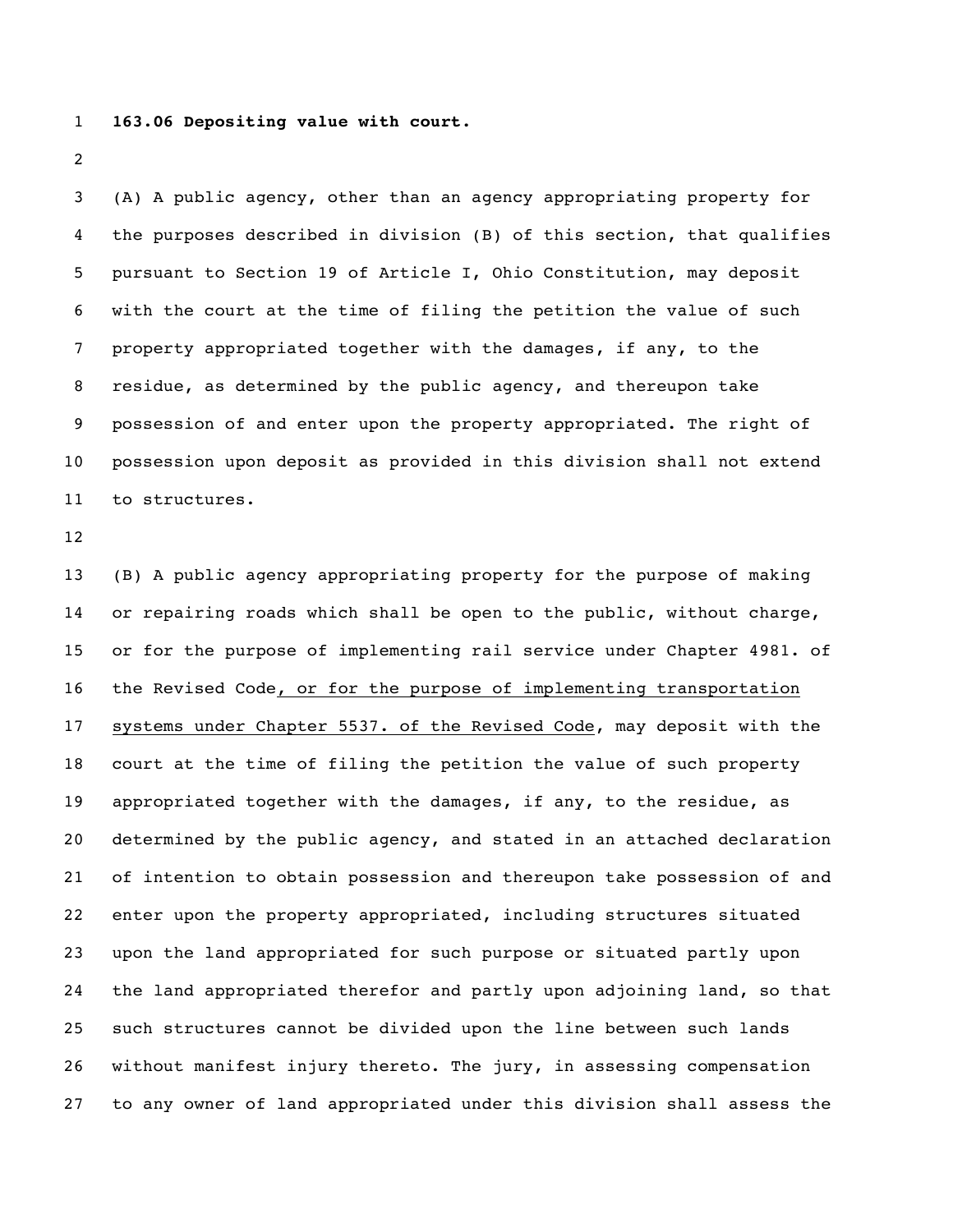value thereof in accordance with section 163.14 of the Revised Code. The owner or occupant of such structures shall vacate the same within sixty days after service of summons as required under section 163.07 of the Revised Code, after which time the agency may remove said structures. In the event such structures are to be removed before the jury has fixed the value of the same, the court, upon motion of the agency, shall:

 (1) Order appraisals to be made by three persons, one to be named by the owner, one by the county auditor, and one by the agency. Such appraisals may be used as evidence by the owner or the agency in the trial of said case but shall not be binding on said owner, agency, or the jury, and the expense of said appraisals shall be approved by the court and charged as costs in said case.

 (2) Cause pictures to be taken of all sides of said structures; 

 (3) Compile a complete description of said structures, which shall be preserved as evidence in said case to which the owner or occupants shall have access.

 (C) Any time after the deposit is made by the public agency under division (A) or (B) of this section, the owner may apply to the court to withdraw the deposit, and such withdrawal shall in no way interfere with the action except that the sum so withdrawn shall be deducted from the sum of the final verdict or award. Upon such application being made the court shall direct that the sum be paid to such owner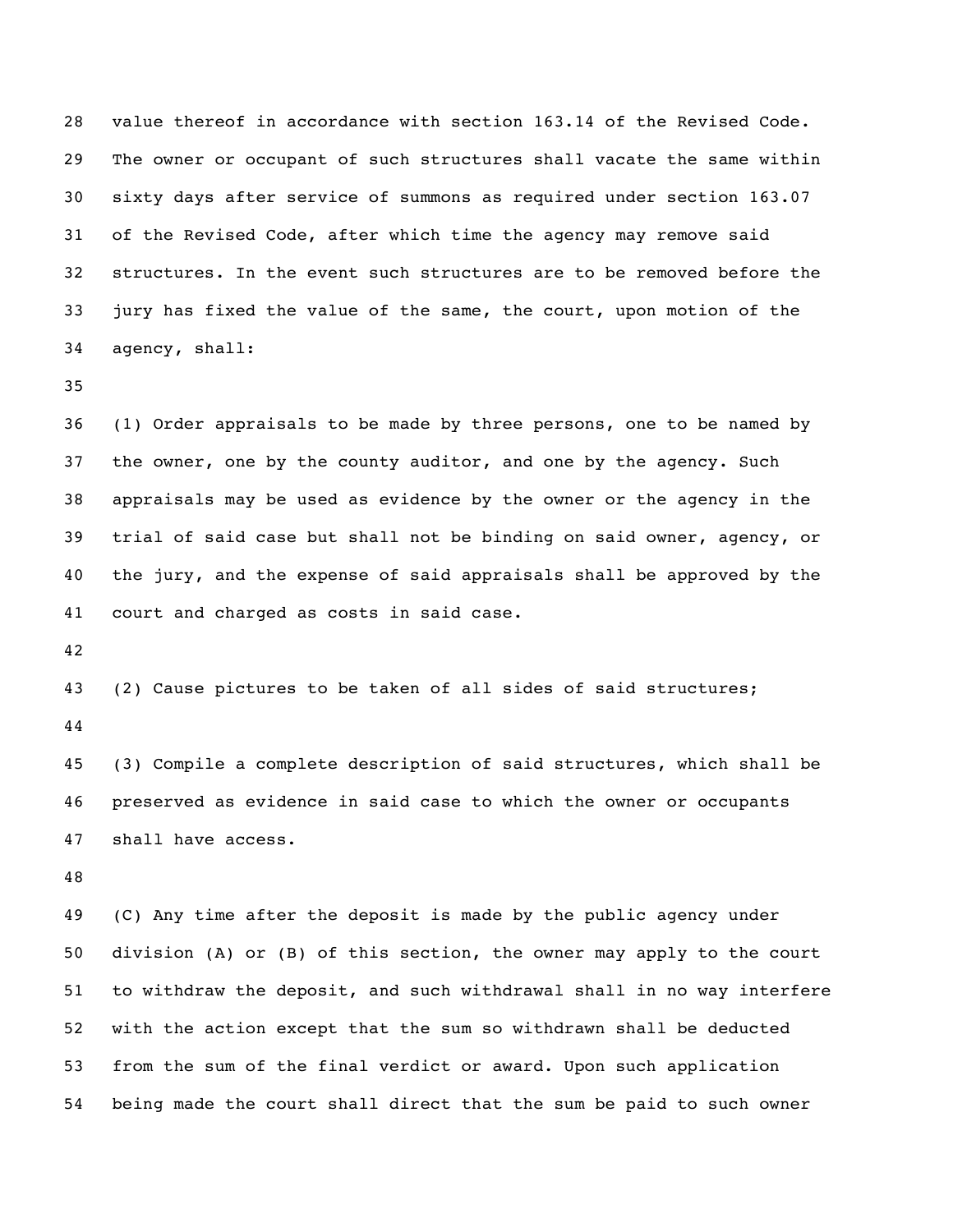subject to the rights of other parties in interest provided such parties make timely application as provided in section 163.18 of the Revised Code. Interest shall not accrue on any sums withdrawable as provided in this division. Effective Date: 10-20-1994; 2007 SB7 10-10-2007 **163.09 Valuation of property.** (A) If no answer is filed pursuant to section 163.08 of the Revised Code, and no approval ordered by the court to a settlement of the rights of all necessary parties, the court, on motion of a public agency, shall declare the value of the property taken and the damages, if any, to the residue to be as set forth in any document properly filed with the clerk of the court of common pleas by the public agency. In all other cases, the court shall fix a time, within twenty days from the last date that the answer could have been filed, for the assessment of compensation by a jury.

 (B)(1) When an answer is filed pursuant to section 163.08 of the Revised Code and any of the matters relating to the right to make the appropriation, the inability of the parties to agree, or the necessity for the appropriation are specifically denied in the manner provided in that section, the court shall set a day, not less than five or more than fifteen days from the date the answer was filed, to hear those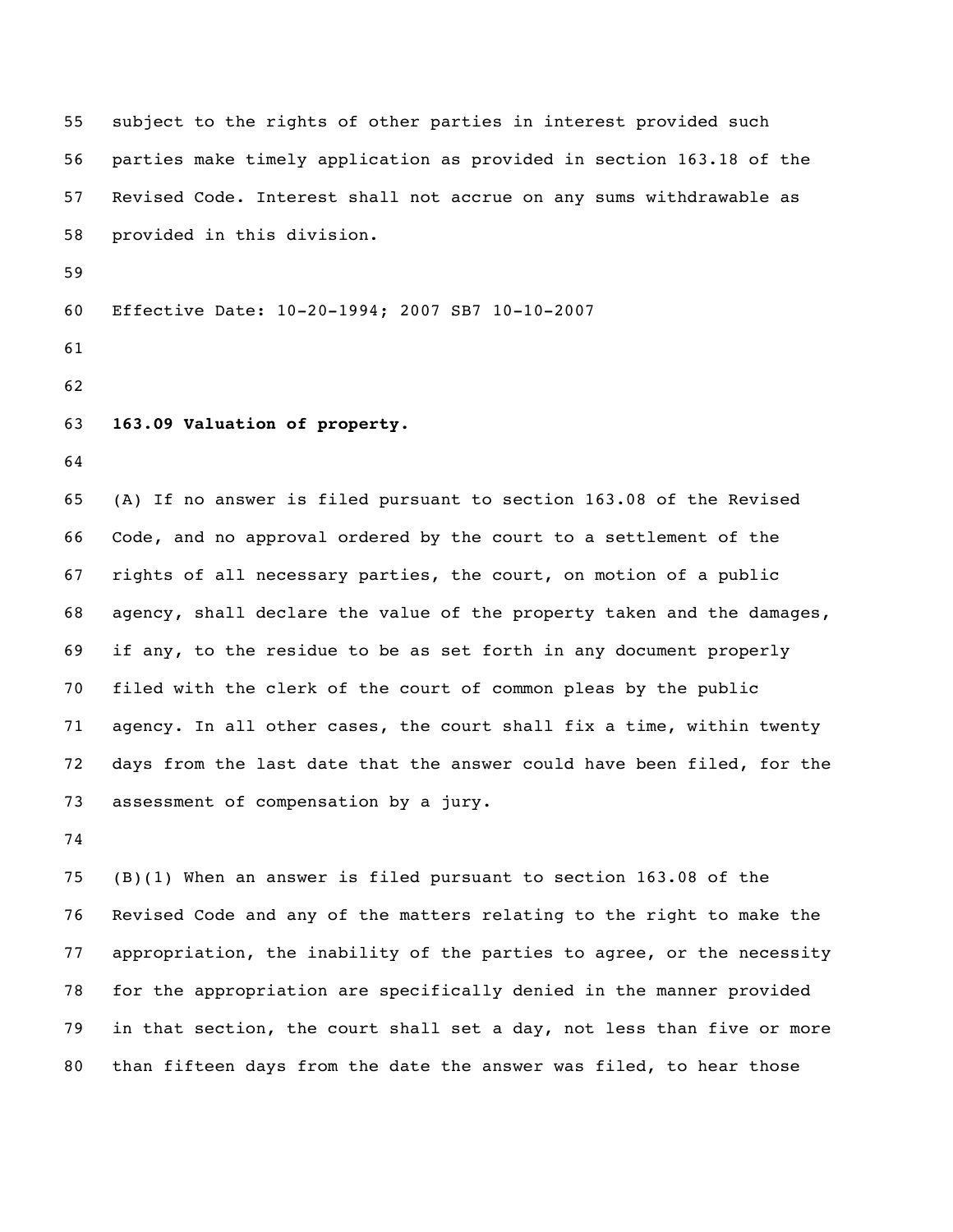matters. Upon those matters, the burden of proof is upon the agency by a preponderance of the evidence except as follows:

 (a) A resolution or ordinance of the governing or controlling body, council, or board of the agency declaring the necessity for the appropriation creates a rebuttable presumption of the necessity for the appropriation if the agency is not appropriating the property because it is a blighted parcel or part of a blighted area or slum. 

 (b) The presentation by a public utility or common carrier of evidence of the necessity for the appropriation creates a rebuttable presumption of the necessity for the appropriation.

 (c) Approval by a state or federal regulatory authority of an appropriation by a public utility or common carrier creates an irrebuttable presumption of the necessity for the appropriation.

 (2) Subject to the irrebuttable presumption in division (B)(1)(c) of this section, only the judge may determine the necessity of the appropriation. If, as to any or all of the property or other interests sought to be appropriated, the court determines the matters in favor of the agency, the court shall set a time for the assessment of compensation by the jury not less than sixty days from the date of the journalization of that determination, subject to the right of the parties to request mediation under section 163.051 of the Revised Code and the right of the owner to an immediate appeal under division (B)(3) of this section. Except as provided in division (B)(3) of this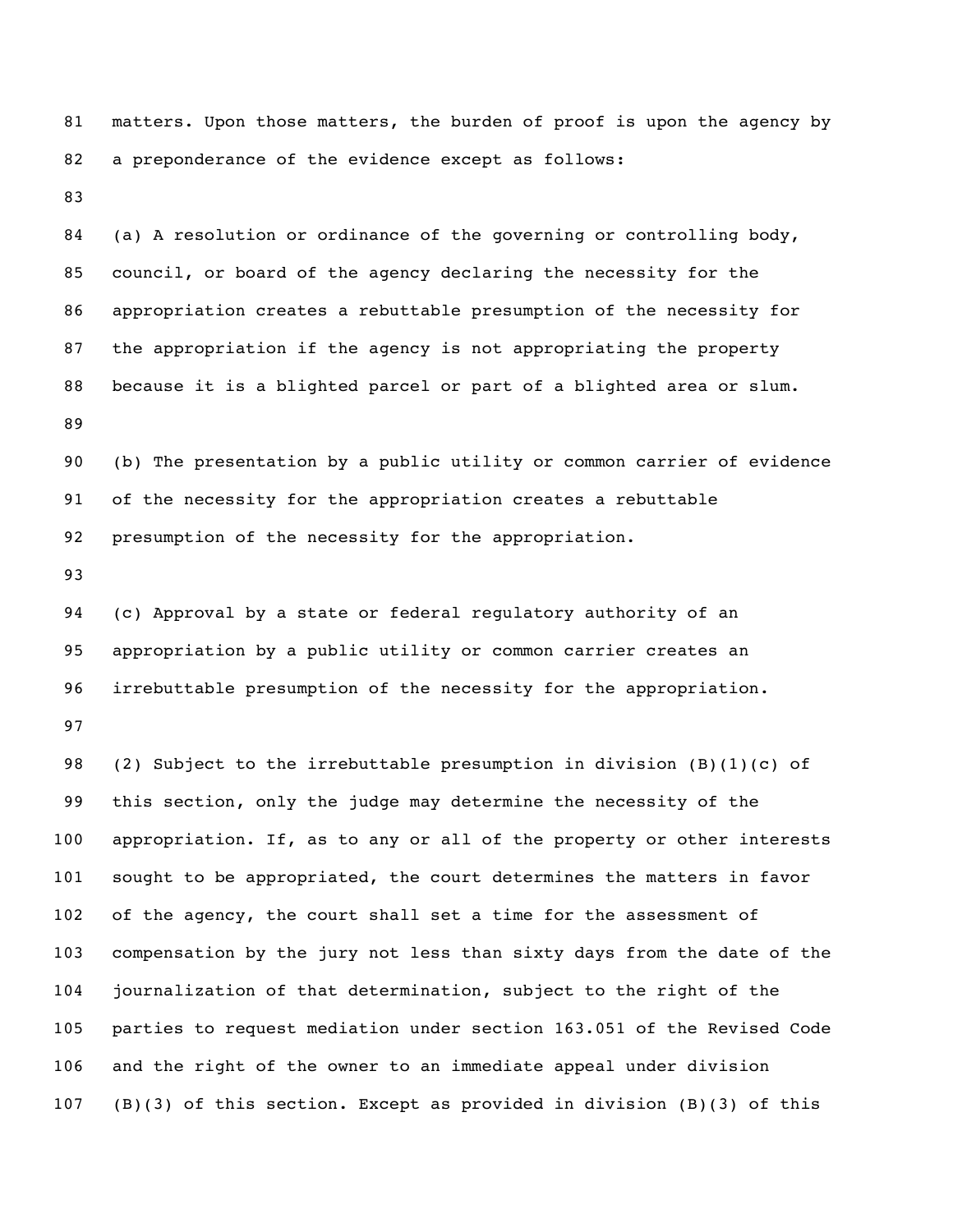section, an order of the court in favor of the agency on any of the matters or on qualification under section 163.06 of the Revised Code shall not be a final order for purposes of appeal. An order of the court against the agency on any of the matters or on the question of qualification under section 163.06 of the Revised Code shall be a final order for purposes of appeal. If a public agency has taken possession prior to such an order and such an order, after any appeal, is against the agency on any of the matters, the agency shall restore the property to the owner in its original condition or respond in damages, which may include the items set forth in division (A)(2) of section 163.21 of the Revised Code, recoverable by civil action, to which the state consents.

 (3) An owner has a right to an immediate appeal if the order of the court is in favor of the agency in any of the matters the owner denied in the answer, unless the agency is appropriating property in time of war or other public exigency imperatively requiring its immediate seizure, for the purpose of making or repairing roads which shall be open to the public without charge, for the purpose of implementing rail service under Chapter 4981. of the Revised Code, for the purpose of implementing transportation systems under Chapter 5537. of the Revised Code, or under section 307.08, 504.19, 6101.181, 6115.221, 6117.39, or 6119.11 of the Revised Code or by a public utility owned and operated by a municipal corporation as the result of a public exigency.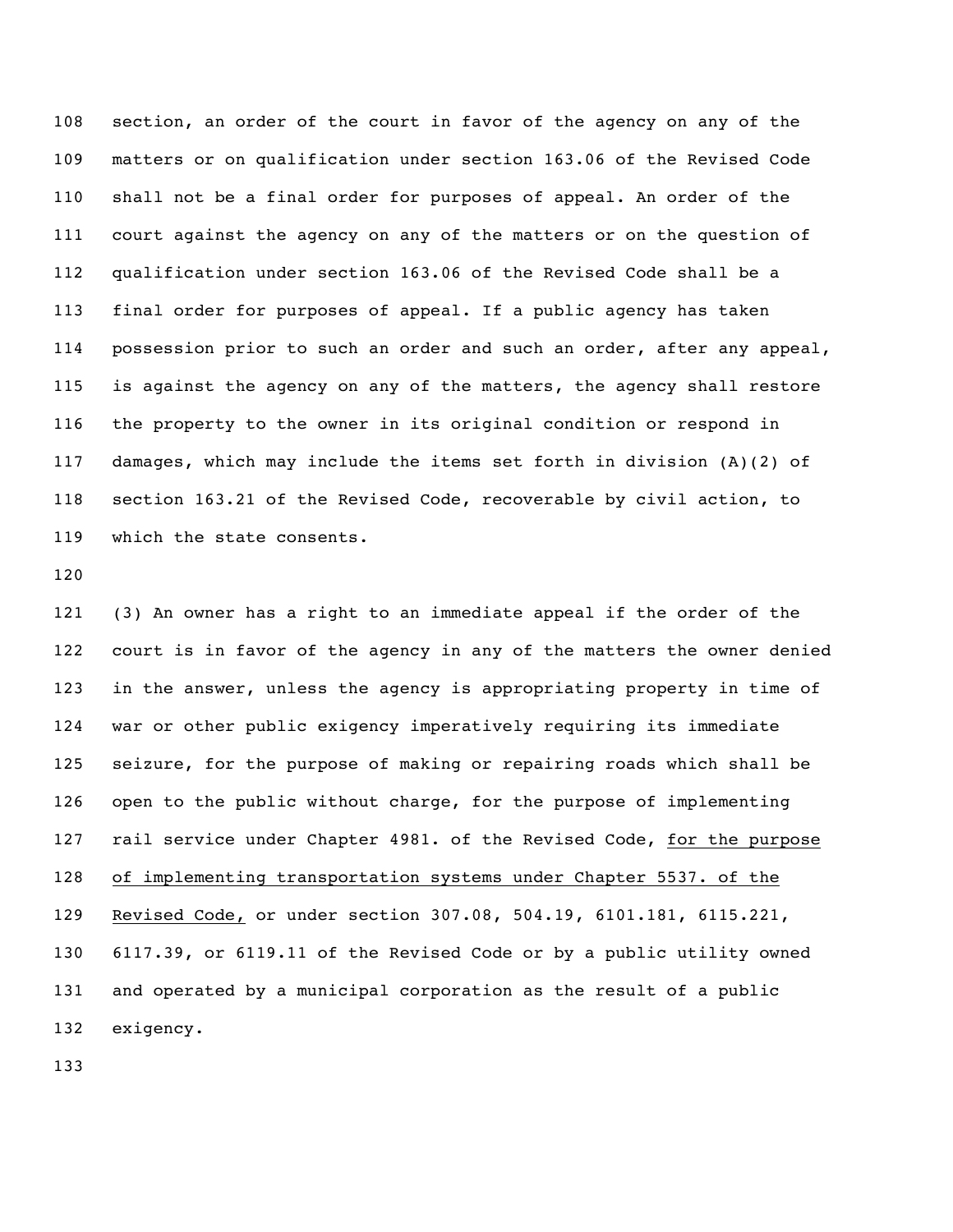(C) When an answer is filed pursuant to section 163.08 of the Revised Code, and none of the matters set forth in division (B) of this section is specifically denied, the court shall fix a time within twenty days from the date the answer was filed for the assessment of compensation by a jury.

 (D) If answers are filed pursuant to divisions (B) and (C) of this section, or an answer is filed on behalf of fewer than all the named owners, the court shall set the hearing or hearings at such times as are reasonable under all the circumstances, but in no event later than twenty days after the issues are joined as to all necessary parties or twenty days after rule therefor, whichever is earlier.

 (E) The court, with the consent of the parties, may order two or more cases to be consolidated and tried together, but the rights of each owner to compensation, damages, or both shall be separately determined by the jury in its verdict.

 (F) If an answer is filed under section 163.08 of the Revised Code with respect to the value of property, the trier of fact shall determine that value based on the evidence presented, with neither party having the burden of proof with respect to that value.

 (G) If the court determines the matter in the favor of the owner as to the necessity of the appropriation or whether the use for which the agency seeks to appropriate the property is a public use, in a final,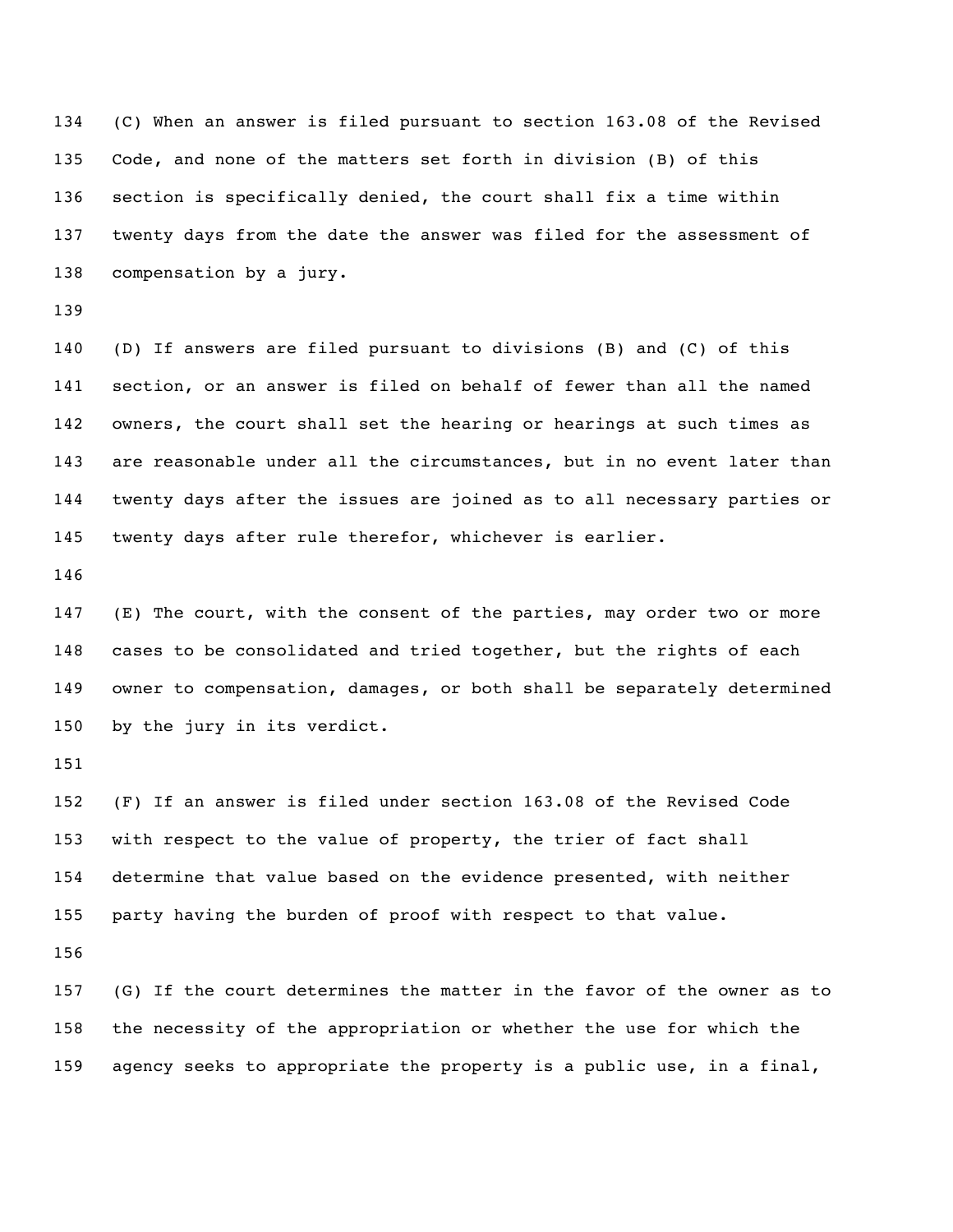unappealable order, the court shall award the owner reasonable attorney's fees, expenses, and costs.

Effective Date: 09-10-1987; 05-06-2005; 2007 SB7 10-10-2007

- 
- 

**163.15 Contents of jury verdict - relocation payments.**

 (A) As soon as the agency pays to the party entitled thereto or deposits with the court the amount of the award and the costs assessed against the agency, it may take possession; provided, that this shall not be construed to limit the right of a public agency to enter and take possession, as provided in section 163.06 of the Revised Code. When the agency is entitled to possession the court shall enter an 174 order to such effect upon the record and, if necessary, process shall be issued to place the agency in possession. Whenever a final journal entry in an appropriation proceeding, granting to this state a fee title or any lesser estate or interest in real property is filed and journalized by the clerk of courts, the clerk of courts shall forthwith transmit to the county auditor a certified copy of said final journal entry who shall transfer the property on the auditor's books and transmit said entry with proper endorsement to the county recorder for recording. The costs of filing such final journal entry with the county auditor and the county recorder shall be taxed as costs in the appropriation proceedings the same as other costs are taxed under section 163.16 of the Revised Code.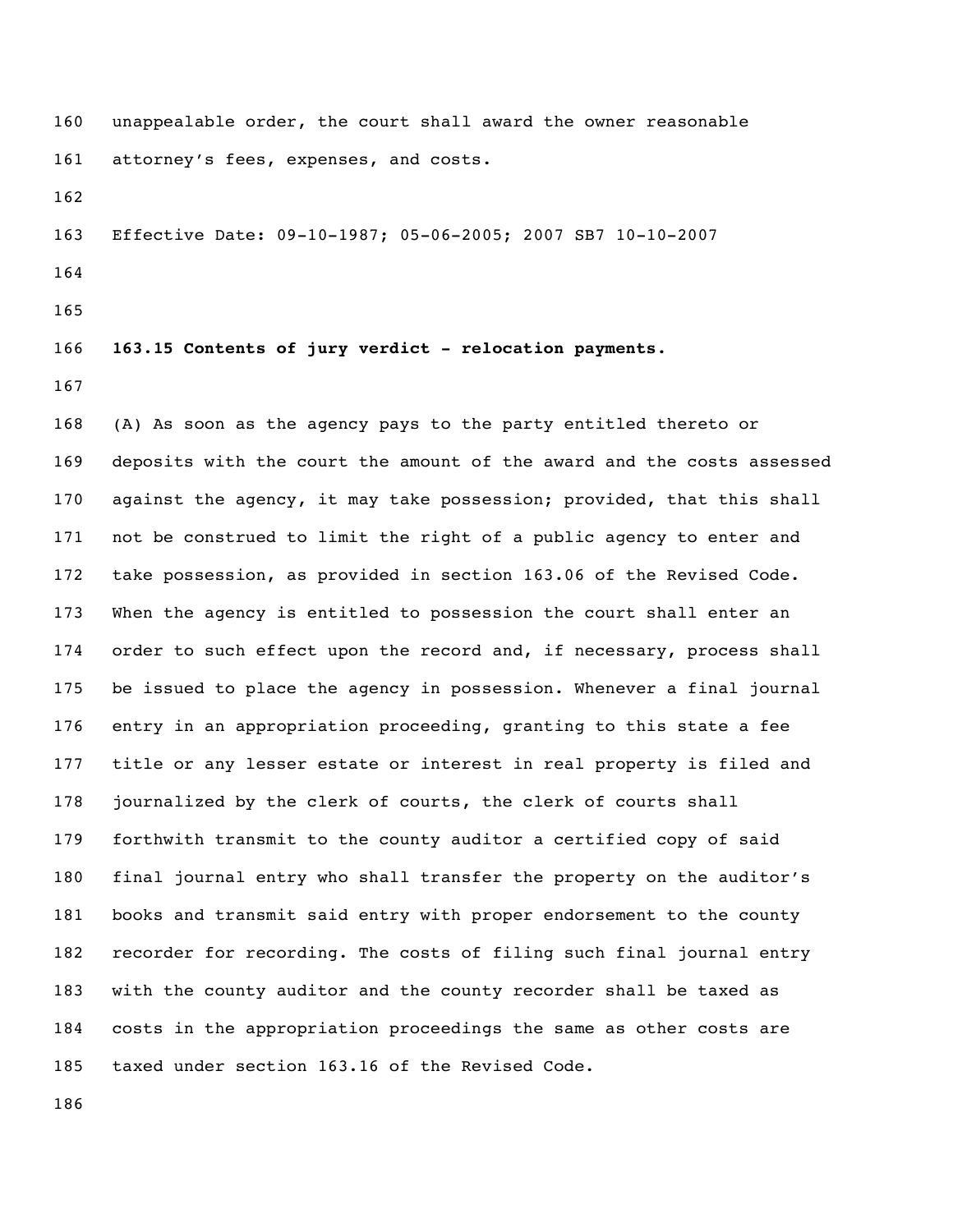187 (B)(1) Whenever the appropriation of real property requires the owner, a commercial tenant, or a residential tenant identified by the owner in a notice filed with the court to move or relocate, the agency shall make a payment to that person, upon proper application as approved by the agency, for all of the following:

 (a) Actual reasonable expenses in moving the person and the person's family, business, farm operation, or other personal property; 

 (b) Actual direct losses of tangible personal property as a result of moving or discontinuing a business or farm operation, but not to exceed an amount equal to the reasonable expenses that would have been required to relocate such property, as determined by the agency; 

 (c) Actual reasonable expenses in searching for a replacement business or farm, but not to exceed two thousand five hundred dollars;

 (d) Actual and reasonable expenses necessary to reestablish a farm, nonprofit organization, or small business at its new site, but not to exceed ten thousand dollars.

 (2) If the agency does not approve a payment for which the owner applied under division (B)(1) of this section, the trier of fact, upon presentation of proof, shall determine whether to award a payment for 211 the expenses described in division  $(B)(1)$  of this section and the amount of any award. The owner shall have the burden of proof with respect to those expenses.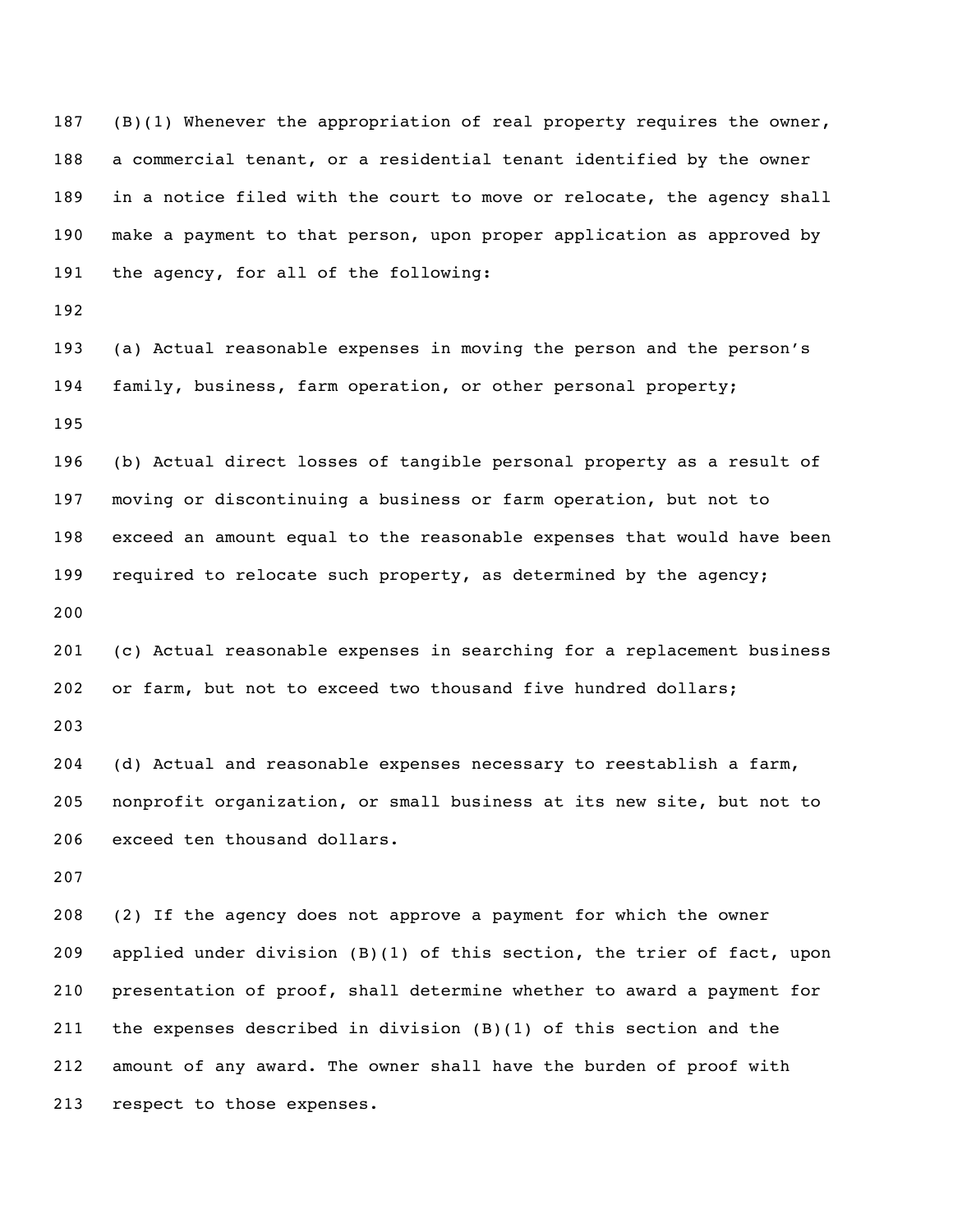(3)(a) In addition to any payments an owner of a business may receive under division (B)(1) of this section, an owner of a business who is required by an appropriation of real property to relocate the business may recover damages for the owner's actual economic loss resulting from the appropriation, as proven by the owner by a preponderance of the evidence. Compensation for actual economic loss under this division shall not include any attorney's fees and shall not duplicate any amount awarded as compensation under this chapter.

 (b) The amount of compensation awarded under division (B)(3)(a) of this section shall not exceed twelve months net profit of the business on an annualized basis. Except as otherwise provided in division (B)(3)(c) of this section, if the agency is appropriating property in time of war or other public exigency imperatively requiring its immediate seizure, for the purpose of making or repairing roads that shall be open to the public without charge, for the purpose of implementing rail service under Chapter 4981. of the Revised Code, for the purpose of implementing transportation systems under Chapter 5537. 233 of the Revised Code, or under section 307.08, 504.19, 6101.181, 6115.221, 6117.39, or 6119.11 of the Revised Code as the result of a public exigency, or the agency is a municipal corporation that is appropriating property as a result of a public exigency, the period for which the net profit of the business is calculated shall be twelve months minus the time period from the date the agency gives the notice required by section 163.04 of the Revised Code to the date the agency deposits the value of the property with the court pursuant to section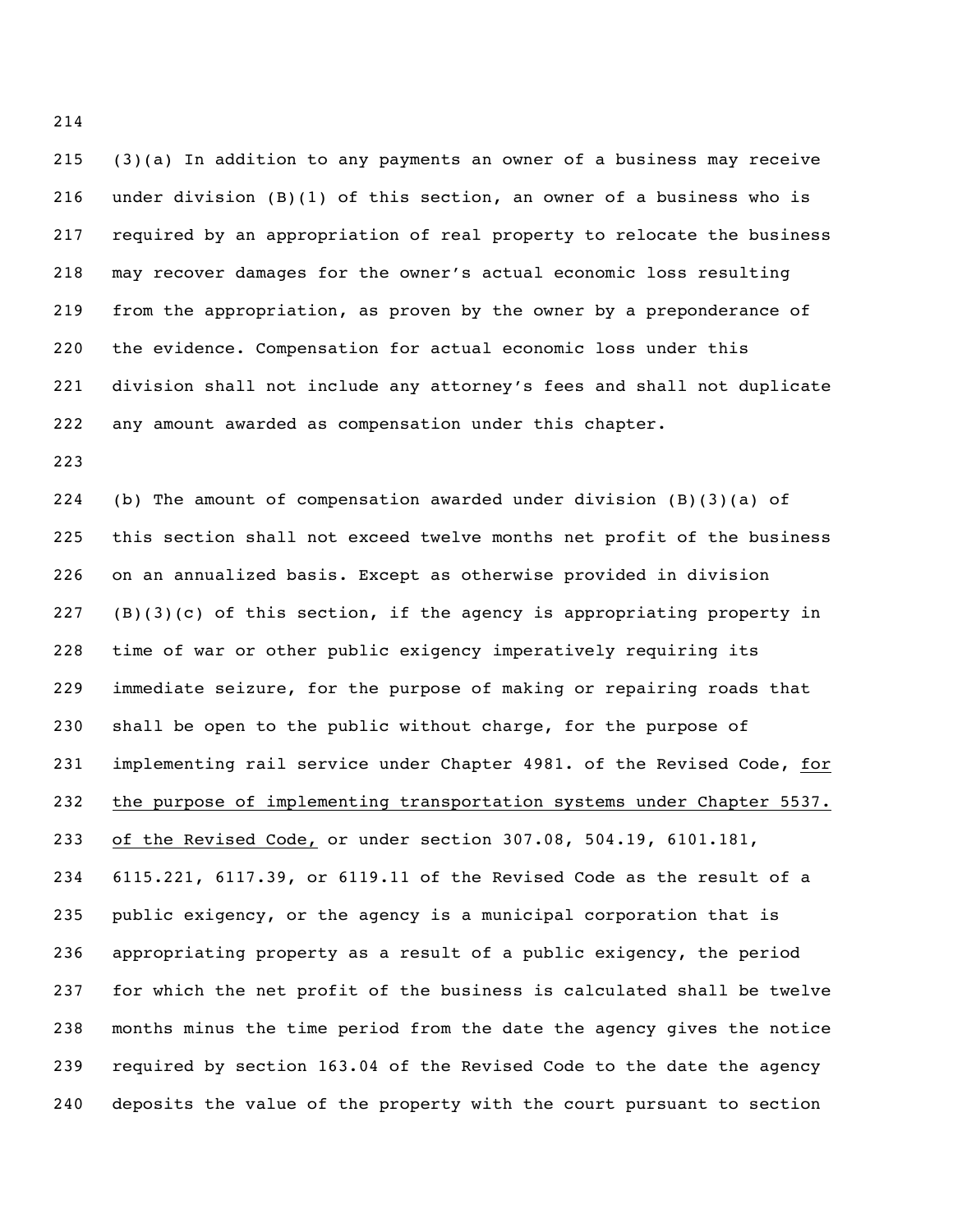163.06 of the Revised Code or pays that amount to the owner, but in no event shall the compensation time period be less than fifteen days. If the period on which the loss is calculated is reduced to fifteen days and the relocation is unusually complex, the owner may request the agency to increase that period by up to fifteen additional days. If the agency fails to pay the compensation as provided under division (B)(3)(a) of this section or denies the request, the owner may seek an award of such compensation pursuant to this section.

 (c) In case of an act of God or other public exigency that requires an immediate taking of property to protect public health or safety or in case of a voluntary conveyance, the amount of compensation awarded under division (B)(3)(a) of this section shall not exceed fifteen days net profit of the business on an annualized basis. The owner may request the agency to increase that period by up to fifteen additional days. If the agency fails to pay the compensation as provided under 257 division  $(B)(3)(a)$  of this section or denies the request, the owner may seek an award of such compensation pursuant to this section. Effective Date: 04-29-1968; 2007 SB7 10-10-2007 

**163.21 Abandonment of proceedings.**

 (A)(1) If it has not taken possession of property that is appropriated, an agency may abandon appropriation proceedings under sections 163.01 to 163.22 of the Revised Code at any time after the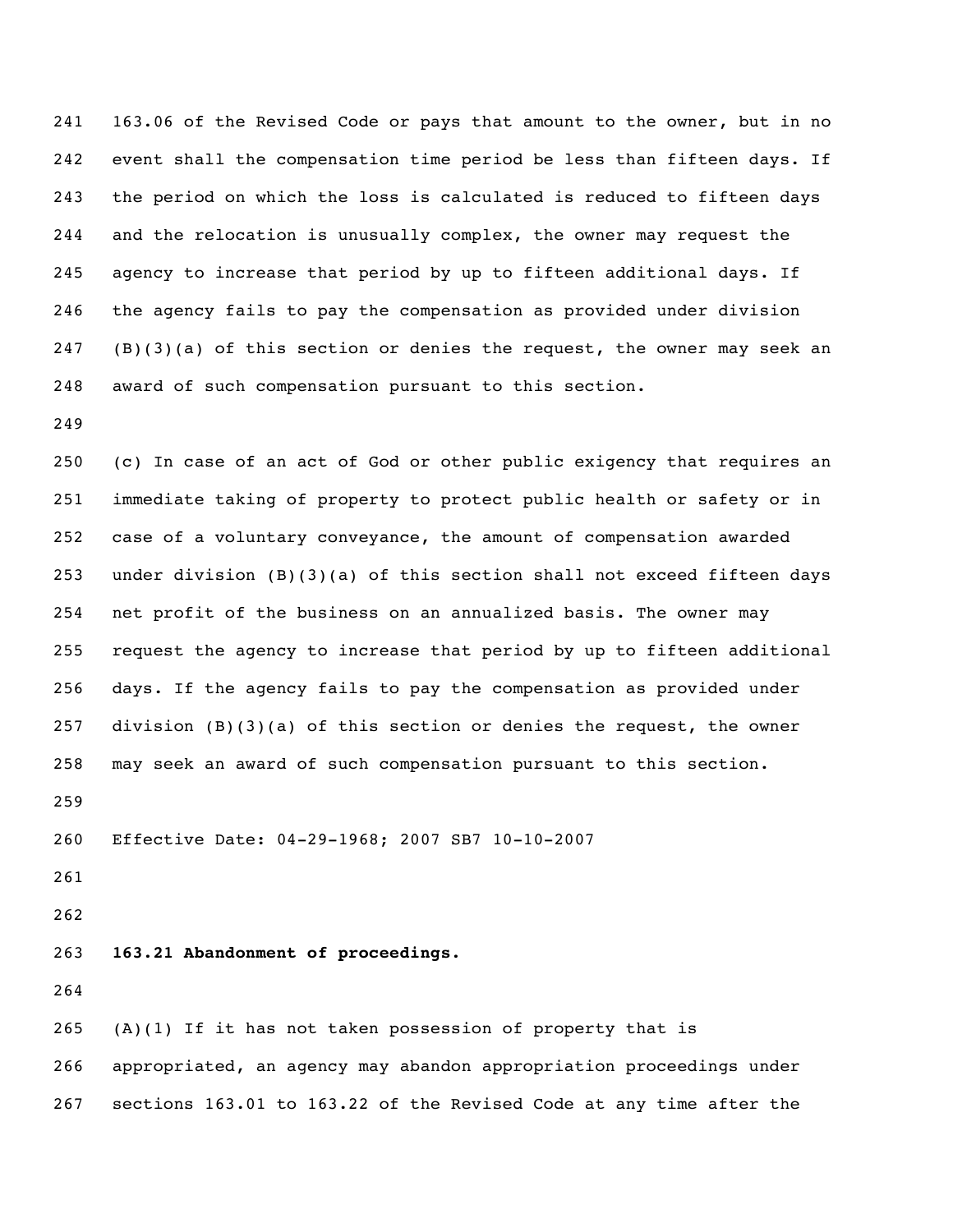proceedings are commenced but not later than ninety days after the final determination of the cause. 271 (2) In all cases of abandonment as described in division  $(A)(1)$  of this section, the court shall enter a judgment against the agency for costs, including jury fees, and shall enter a judgment in favor of each affected owner, in amounts that the court considers to be just, for each of the following that the owner incurred: (a) Witness fees, including expert witness fees; (b) Attorney's fees; (c) Other actual expenses. (B)(1) In appropriation proceedings under sections 163.01 to 163.22 of the Revised Code or as authorized by divisions (A) and (B) of section 163.02 of the Revised Code for appropriation proceedings in time of a public exigency under other sections of the Revised Code, if the court determines that an agency is not entitled to appropriate particular property, the court shall enter both of the following: (a) A judgment against the agency for costs, including jury fees; (b) A judgment in favor of each affected owner, in amounts that the court considers to be just, for the owner's reasonable disbursements and expenses, to include witness fees, expert witness fees, attorney's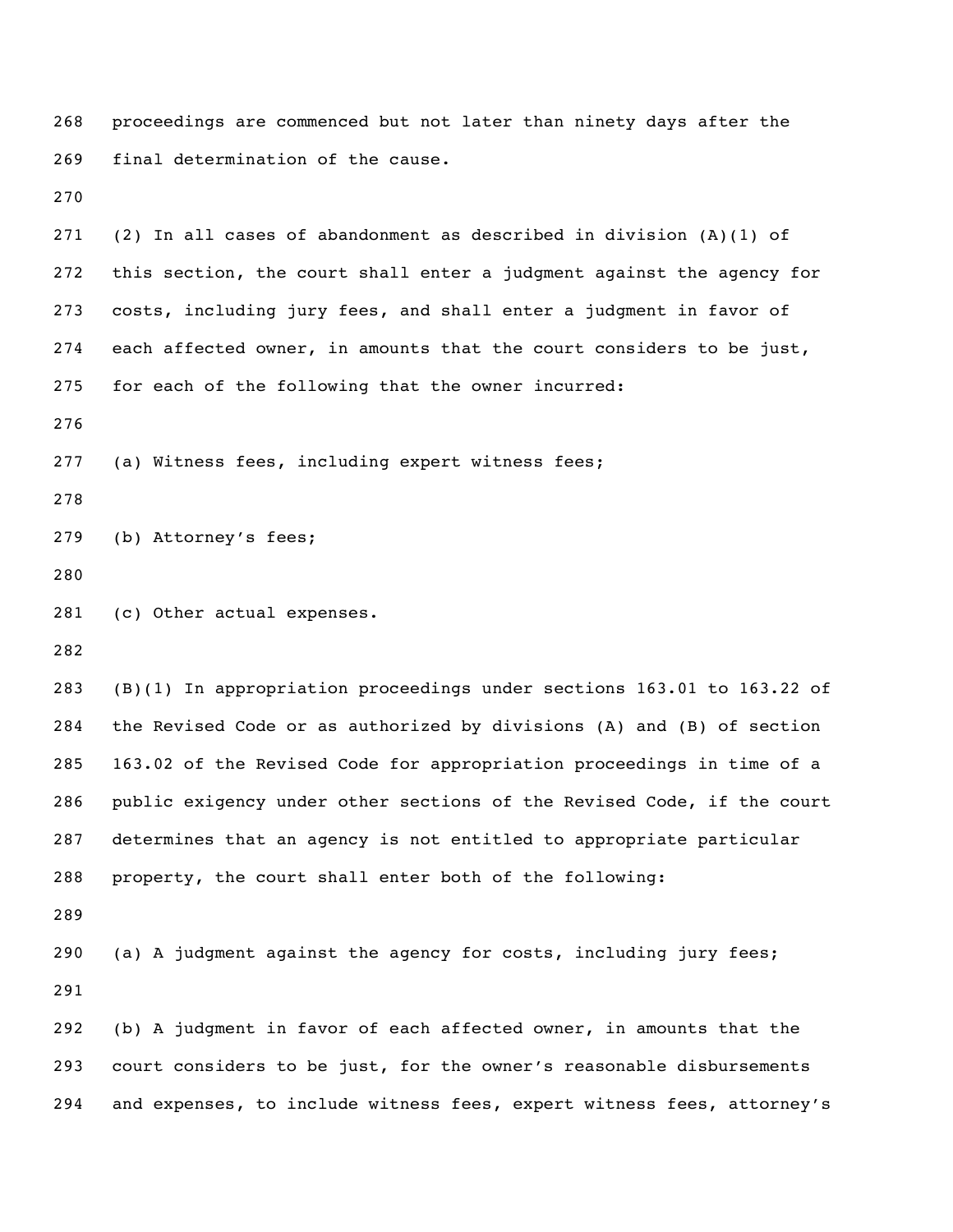fees, appraisal and engineering fees, and for other actual expenses that the owner incurred in connection with the proceedings. 

 (2) Any award to an owner pursuant to this section shall be paid by the head of the agency for whose benefit the appropriation proceedings were initiated.

302 (C)(1) Except as otherwise provided in division (C)(2) or (3) of this 303 section and subject to division  $(C)(5)$  of this section, when an agency appropriates property and the final award of compensation is greater than one hundred twenty-five per cent of the agency's good faith offer for the property or, if before commencing the appropriation proceeding the agency made a revised offer based on conditions indigenous to the property that could not reasonably have been discovered at the time of the good faith offer, one hundred twenty-five per cent of the revised offer, the court shall enter judgment in favor of the owner, in amounts the court considers just, for all costs and expenses, including attorney's and appraisal fees, that the owner actually incurred.

 (2) The court shall not enter judgment for costs and expenses, including attorney's fees and appraisal fees, if the agency is appropriating property in time of war or other public exigency imperatively requiring its immediate seizure, for the purpose of making or repairing roads that shall be open to the public without charge, for the purpose of implementing rail service under Chapter 4981. of the Revised Code, for the purpose of implementing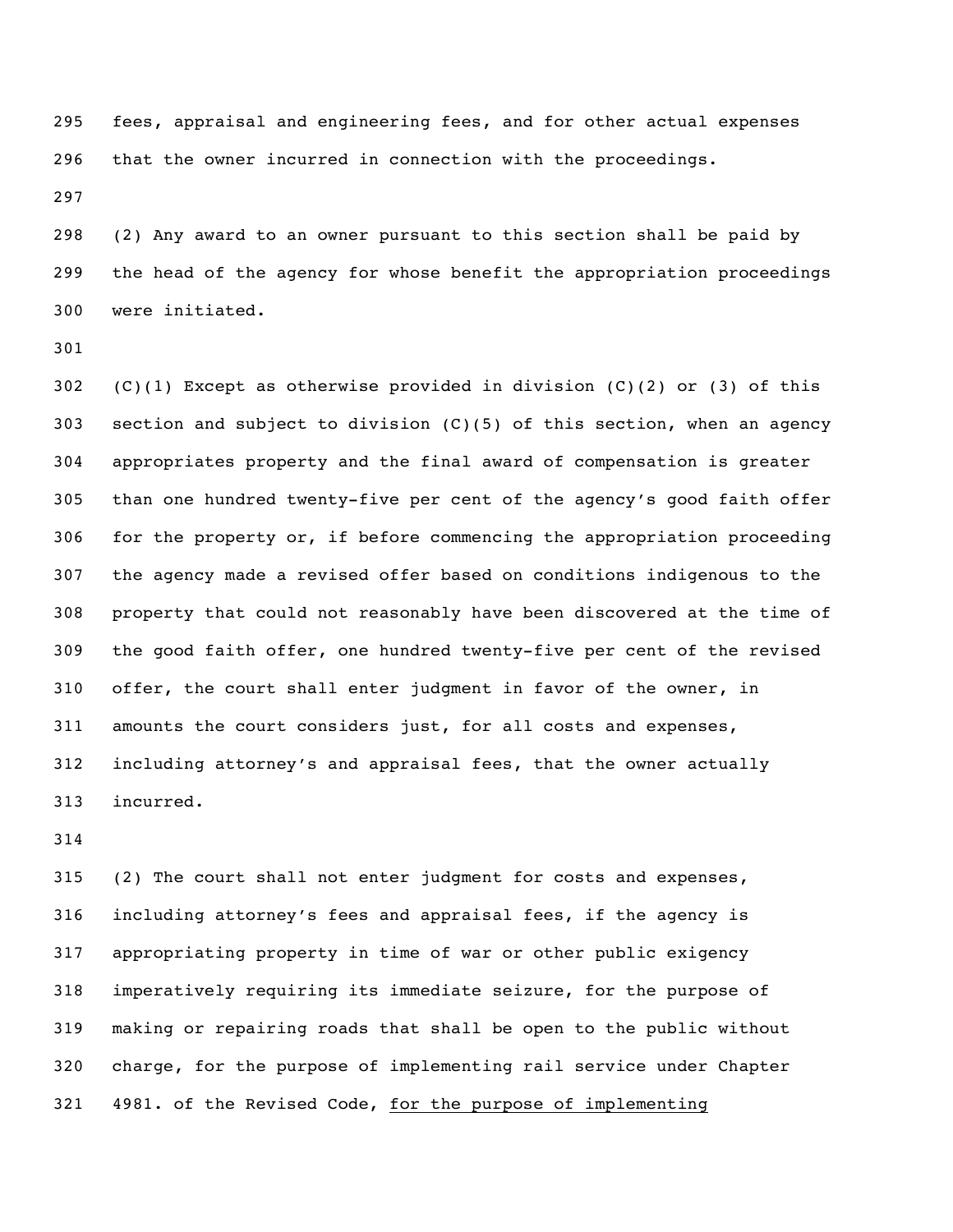transportation systems under Chapter 5537. of the Revised Code, or under section 307.08, 504.19, 6101.181, 6115.221, 6117.39, or 6119.11 of the Revised Code as the result of a public exigency, or the agency is a municipal corporation that is appropriating property as a result of a public exigency, except that the court shall enter judgment in favor of the owner for costs and expenses, including attorney's and appraisal fees, that the owner actually incurred only if the property being appropriated is land used for agricultural purposes as defined in section 303.01 or 519.01 of the Revised Code, or the county auditor of the county in which the land is located has determined under section 5713.31 of the Revised Code that the land is "land devoted exclusively to agricultural use" as defined in section 5713.30 of the Revised Code and the final award of compensation is more than one hundred fifty per cent of the agency's good faith offer or a revised 336 offer made by the agency under division  $(C)$  (1) or (3) of this section. 

 (3) The court shall not enter judgment for costs and expenses, including attorney's fees and appraisal fees, that the owner actually incurred if the owner and the agency exchanged appraisals prior to the filing of the petition and the final award of compensation was not more than one hundred twenty-five per cent of the agency's first offer for the property made subsequent to the exchange of appraisals and at least thirty days before the filing of the petition.

 (4) An award of costs and expenses, including attorney's and appraisal fees, that the owner actually incurred, under division (C) of this section shall not exceed the lesser of twenty-five per cent of the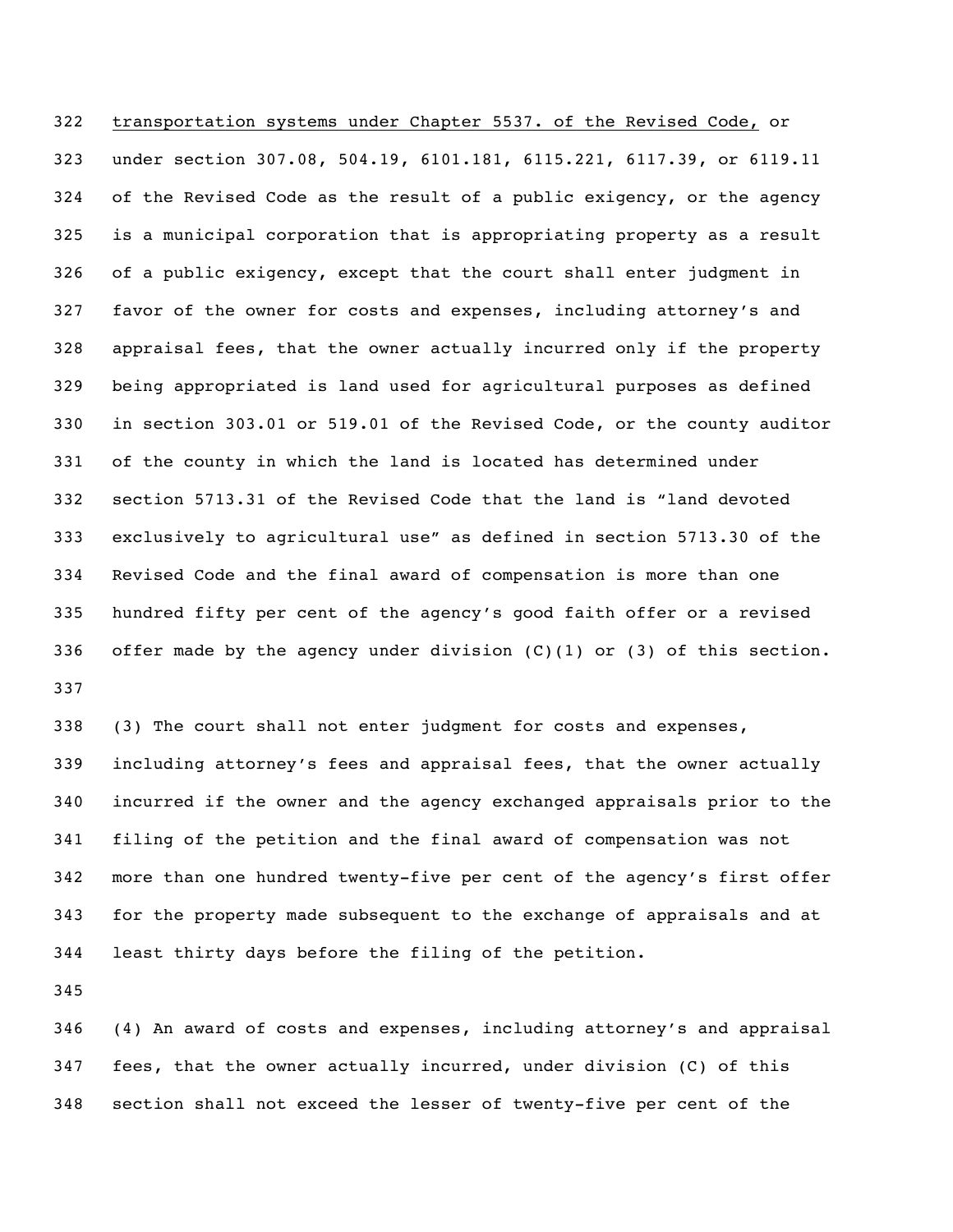amount by which the final award of compensation exceeds the agency's initial good faith offer or revised offer or twenty-five per cent of the amount by which the final award of compensation exceeds the agency's last written offer made not less than forty-five days before the date initially designated for trial by the court.

 (5)(a) An award of costs and expenses, including attorney's and appraisal fees, that the owner actually incurred, made under division (G) of section 163.09 of the Revised Code is not subject to the 358 conditions and limitations set forth in divisions  $(C)$   $(1)$ ,  $(2)$ ,  $(3)$ , and (4) of this section.

 (b) The court shall not enter judgment for costs and expenses, including attorney's fees and appraisal fees, under division (C) of this section unless not less than fifty days prior to the date initially designated by the court for trial the owner provided the agency with an appraisal or summary appraisal of the property being appropriated or with the owner's sworn statement setting forth the value of the property and an explanation of how the owner arrived at that value.

Effective Date: 09-10-1987; 2007 SB7 10-10-2007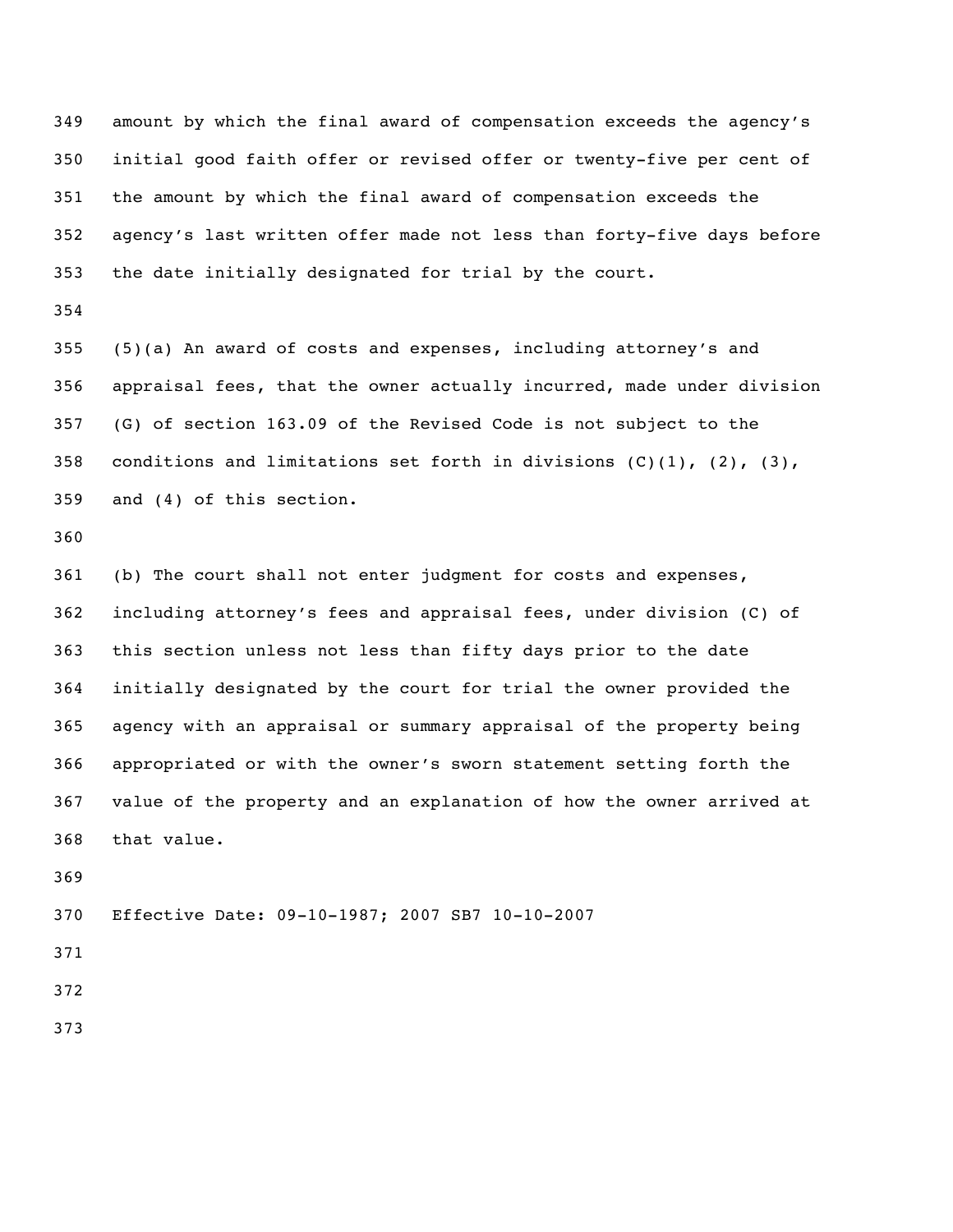**307.202 Development of rail property and rail service.** As used in this section, "rail property" and "rail service" have the same meanings as in section 4981.01 of the Revised Code. The board of county commissioners may acquire, rehabilitate, and develop rail property and rail service, and may enter into agreements with the Ohio rail development commission, Ohio turnpike commission, boards of township trustees, legislative authorities of municipal corporations, other boards of county commissioners, with other governmental agencies or organizations, and with private agencies or organizations in order to achieve those purposes. Effective Date: 10-20-1994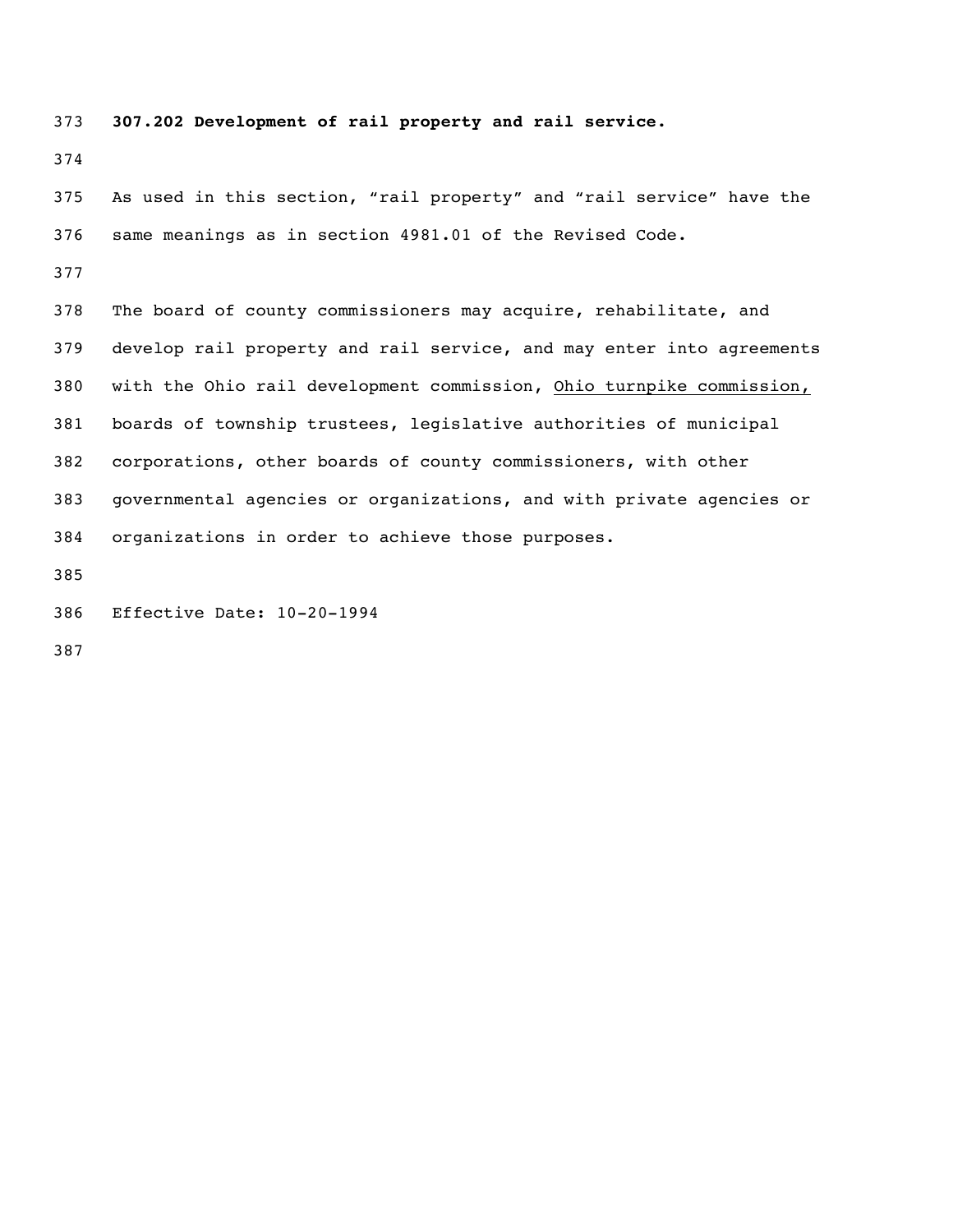**505.69 Acquire, rehabilitate, and develop rail property and rail service.**

 As used in this section, "rail property" and "rail service" have the same meanings as in section 4981.01 of the Revised Code.

 The board of township trustees may acquire, rehabilitate, and develop rail property and rail service, and may enter into agreements with the Ohio rail development commission, Ohio turnpike commission, boards of county commissioners, legislative authorities of municipal corporations, other boards of township trustees, with other governmental agencies or organizations, and with private agencies or organizations in order to achieve those purposes. 

Effective Date: 10-20-1994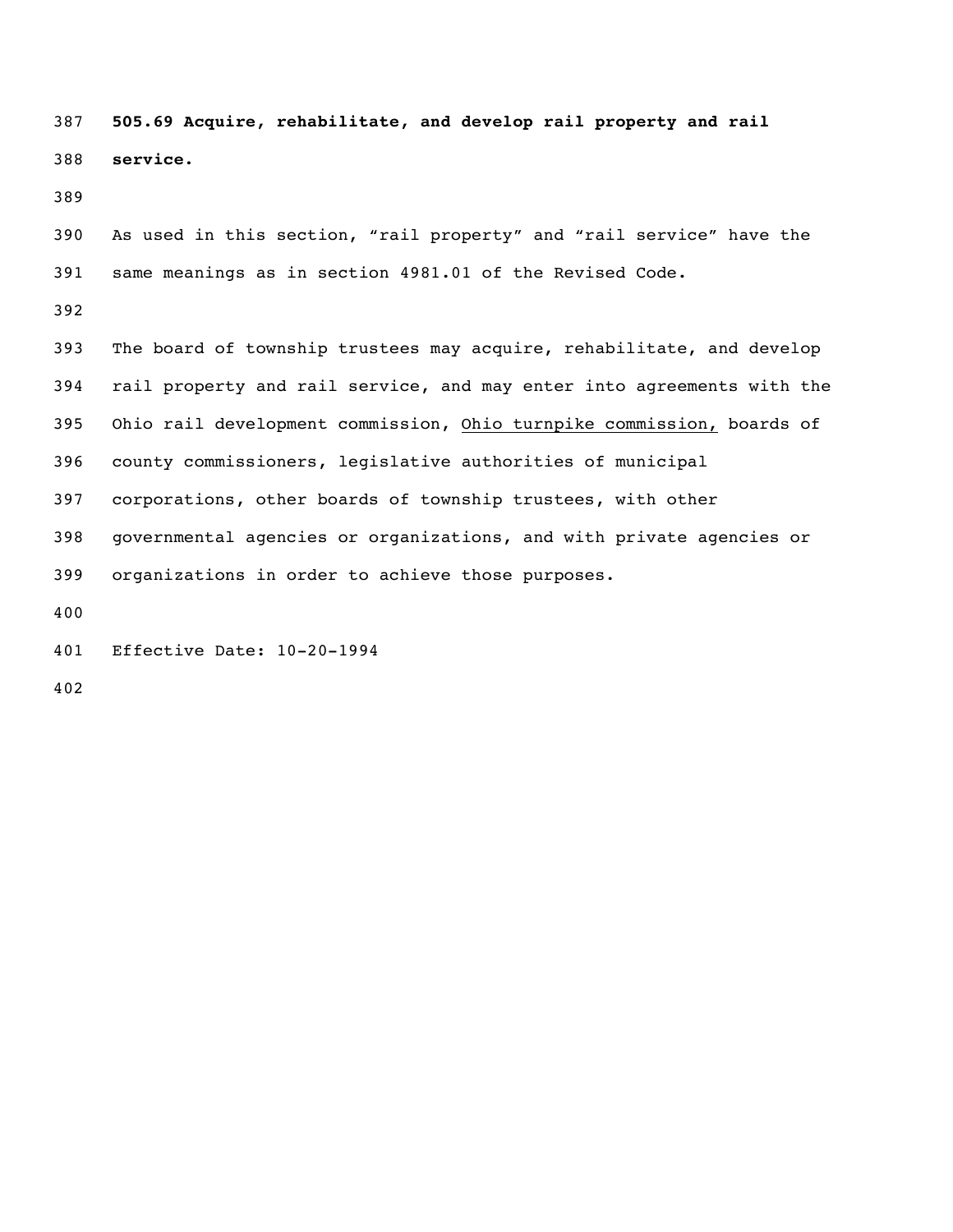```
402 717.01 Powers of municipal corporations.
403
404 Each municipal corporation may do any of the following:
405
406 (A) Acquire by purchase or condemnation real estate with or without
407 buildings on it, and easements or interests in real estate;
408
409 (B) Extend, enlarge, reconstruct, repair, equip, furnish, or improve a 
410 building or improvement that it is authorized to acquire or construct;
411
412 (C) Erect a crematory or provide other means for disposing of garbage
413 or refuse, and erect public comfort stations;
414
415 (D) Purchase turnpike roads and make them free;
416
417 (E) Construct wharves and landings on navigable waters;
418
419 (F) Construct infirmaries, workhouses, prisons, police stations, 
420 houses of refuge and correction, market houses, public halls, public 
421 offices, municipal garages, repair shops, storage houses, and
422 warehouses;
423
424 (G) Construct or acquire waterworks for supplying water to the 
425 municipal corporation and its inhabitants and extend the waterworks
426 system outside of the municipal corporation limits;
427
```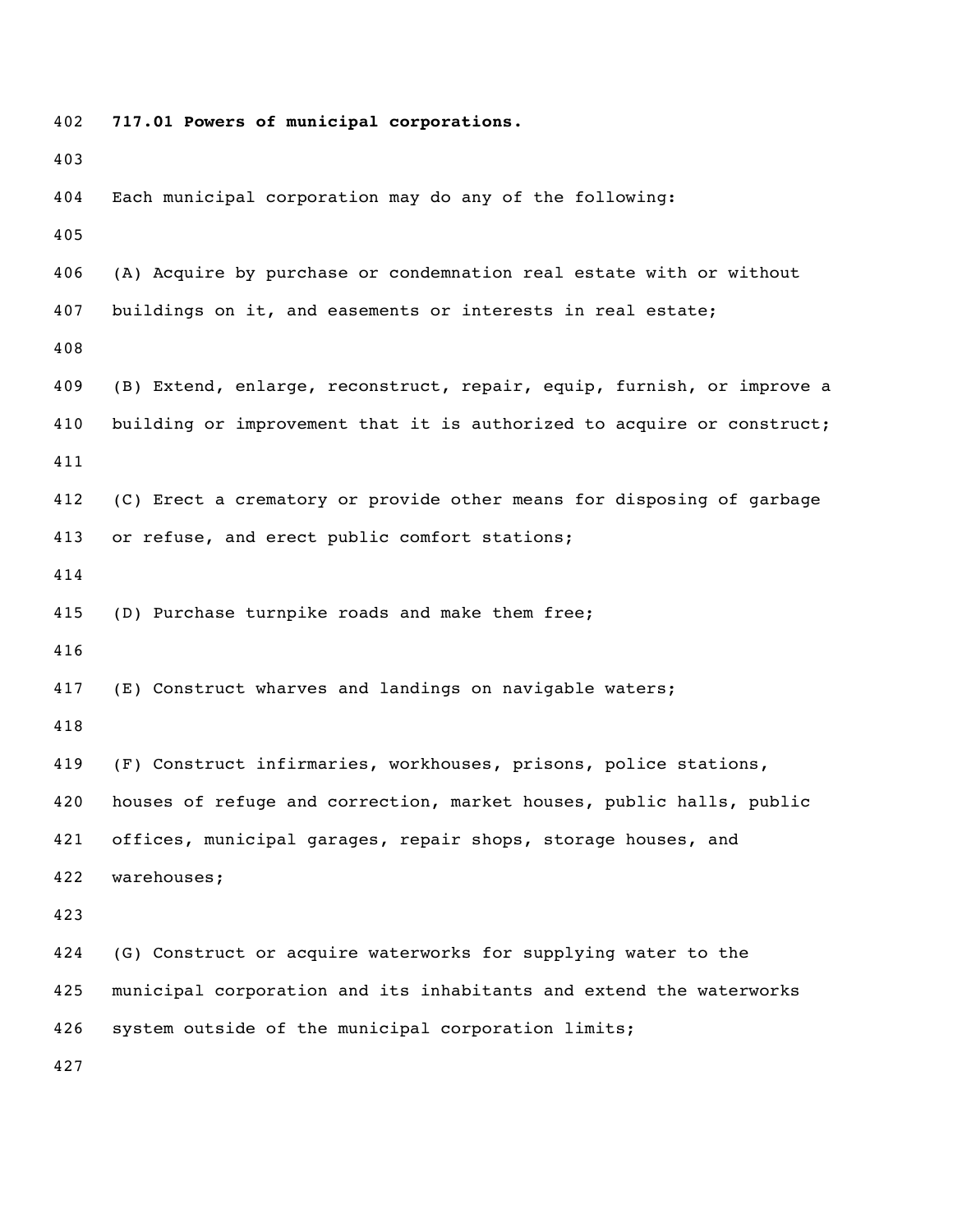| 428 | (H) Construct or purchase gas works or works for the generation and    |
|-----|------------------------------------------------------------------------|
| 429 | transmission of electricity, for the supplying of gas or electricity   |
| 430 | to the municipal corporation and its inhabitants;                      |
| 431 |                                                                        |
| 432 | (I) Provide grounds for cemeteries or crematories, enclose and         |
| 433 | embellish them, and construct vaults or crematories;                   |
| 434 |                                                                        |
| 435 | (J) Construct sewers, sewage disposal works, flushing tunnels, drains, |
| 436 | and ditches;                                                           |
| 437 |                                                                        |
| 438 | (K) Construct free public libraries and reading rooms, and free        |
| 439 | recreation centers;                                                    |
| 440 |                                                                        |
| 441 | (L) Establish free public baths and municipal lodging houses;          |
| 442 |                                                                        |
| 443 | (M) Construct monuments or memorial buildings to commemorate the       |
| 444 | services of soldiers, sailors, and marines of the state and nation;    |
| 445 |                                                                        |
| 446 | (N) Provide land for and improve parks, boulevards, and public         |
| 447 | playgrounds;                                                           |
| 448 |                                                                        |
| 449 | (0) Construct hospitals and pesthouses;                                |
| 450 |                                                                        |
| 451 | (P) Open, construct, widen, extend, improve, resurface, or change the  |
| 452 | line of any street or public highway;                                  |
| 453 |                                                                        |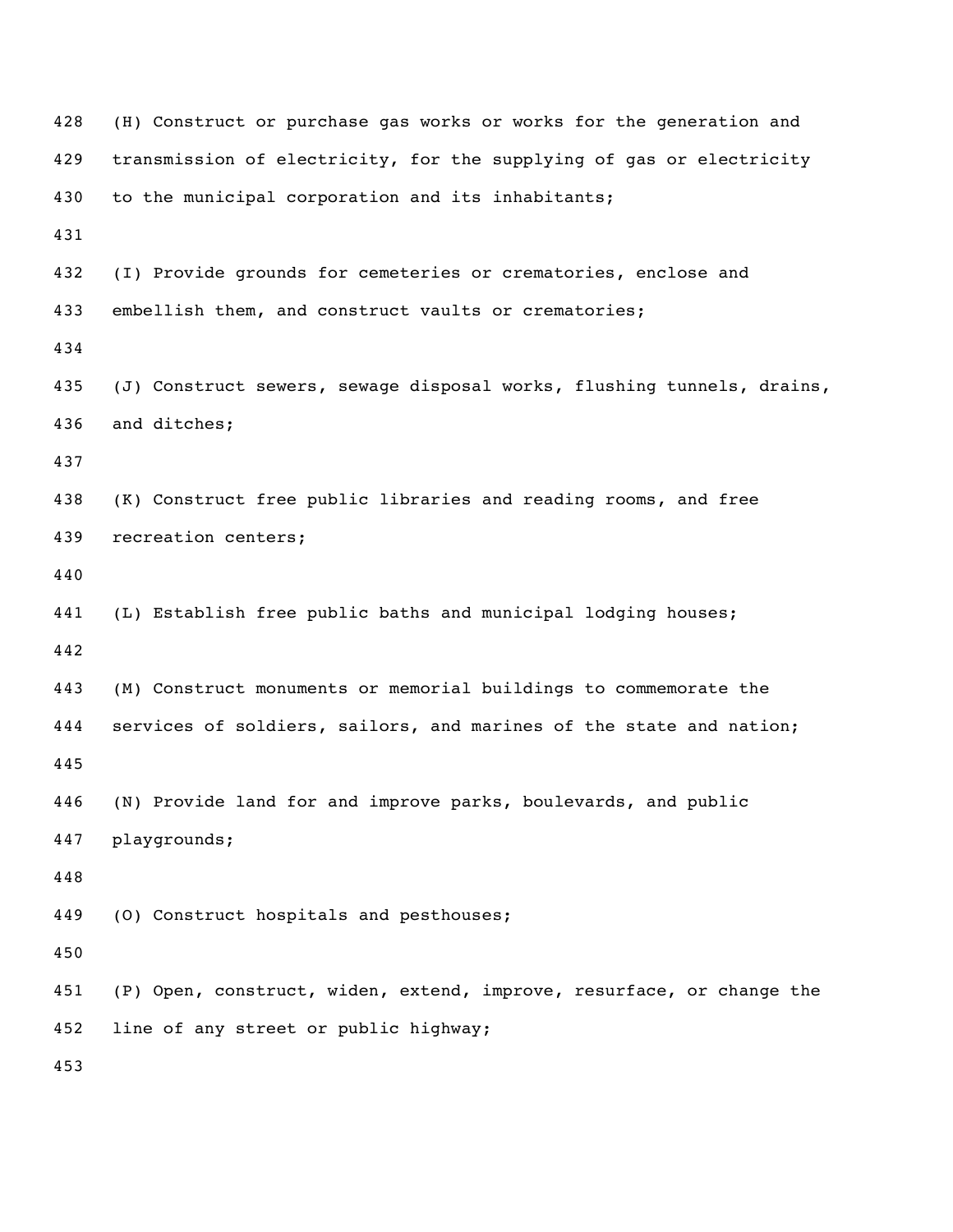```
454 (Q) Construct and improve levees, dams, waterways, waterfronts, and
455 embankments and improve any watercourse passing through the municipal
456 corporation;
457
458 (R) Construct or improve viaducts, bridges, and culverts;
459
460 (S)(1) Construct any building necessary for the police or fire 
461 department;
462
463 (2) Purchase fire engines or fire boats;
464
465 (3) Construct water towers or fire cisterns;
466
467 (4) Place underground the wires or signal apparatus of any police or 
468 fire department.
469
470 (T) Construct any municipal ice plant for the purpose of manufacturing 
471 ice for the citizens of a municipal corporation;
472
473 (U) Construct subways under any street or boulevard or elsewhere;
474
475 (V) Acquire by purchase, gift, devise, bequest, lease, condemnation
476 proceedings, or otherwise, real or personal property, and thereon and
477 thereof to establish, construct, enlarge, improve, equip, maintain,
478 and operate airports, landing fields, or other air navigation
479 facilities, either within or outside the limits of a municipal 
480 corporation, and acquire by purchase, gift, devise, lease, or
```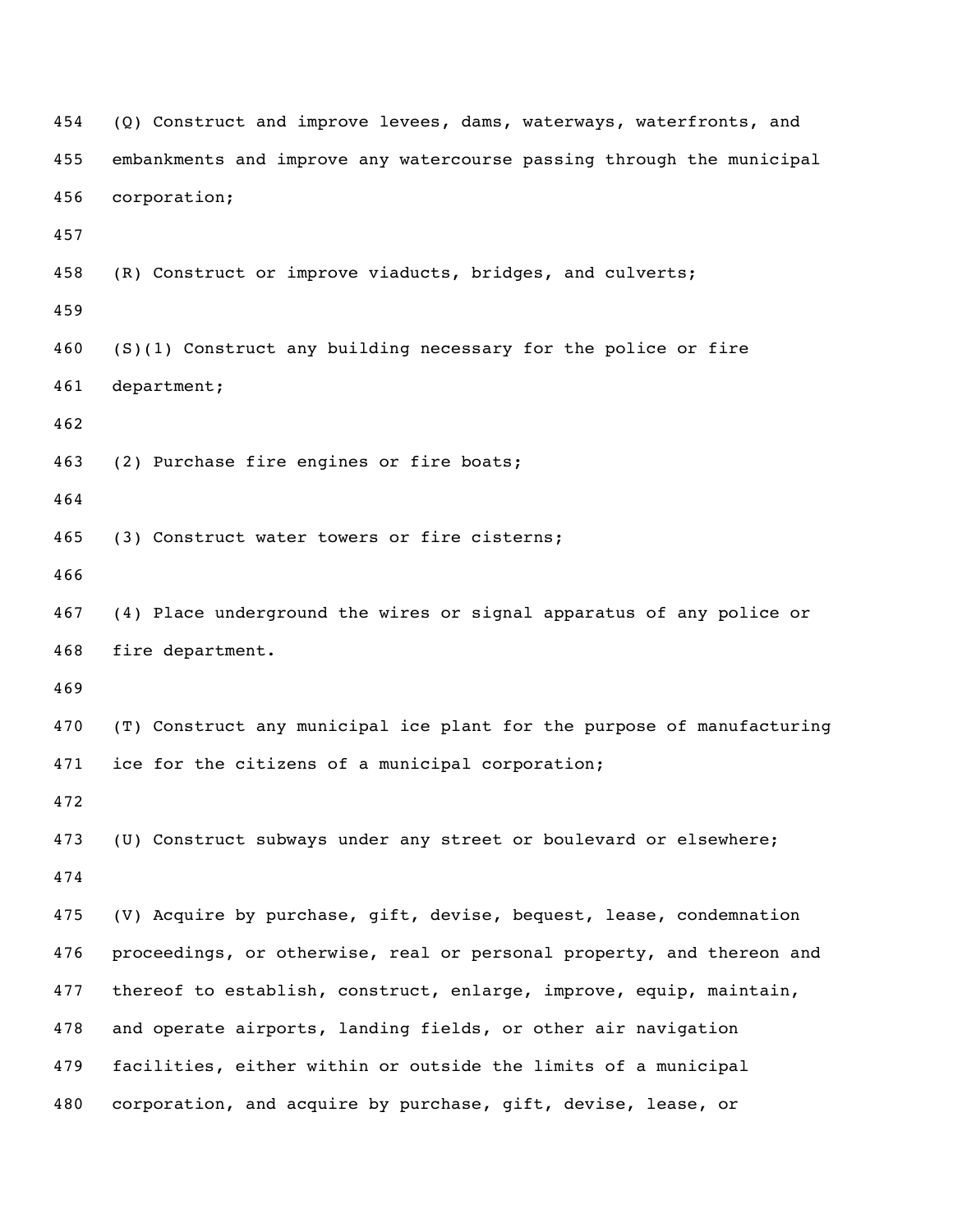condemnation proceedings rights-of-way for connections with highways, waterways, and electric, steam, and interurban railroads, and improve and equip such facilities with structures necessary or appropriate for such purposes. No municipal corporation may take or disturb property or facilities belonging to any public utility or to a common carrier engaged in interstate commerce, which property or facilities are required for the proper and convenient operation of the utility or carrier, unless provision is made for the restoration, relocation, or duplication of the property or facilities elsewhere at the sole cost of the municipal corporation.

 (W) Provide by agreement with any regional airport authority, created under section 308.03 of the Revised Code, for the making of necessary surveys, appraisals, and examinations preliminary to the acquisition or construction of any airport or airport facility and pay the portion of the expense of the surveys, appraisals, and examinations as set forth in the agreement;

 (X) Provide by agreement with any regional airport authority, created under section 308.03 of the Revised Code, for the acquisition, construction, maintenance, or operation of any airport or airport facility owned or to be owned and operated by the regional airport authority or owned or to be owned and operated by the municipal corporation and pay the portion of the expense of it as set forth in the agreement;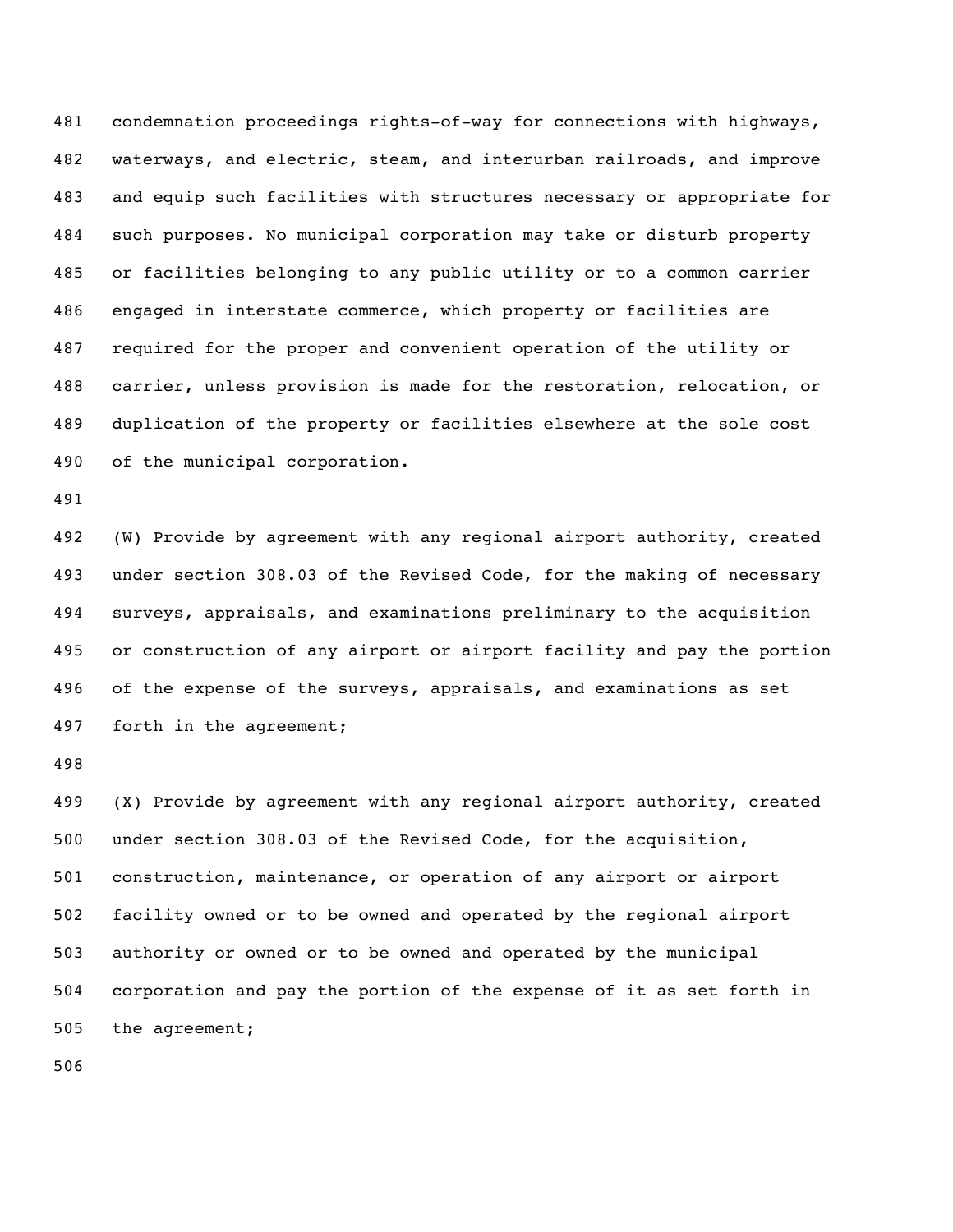(Y) Acquire by gift, purchase, lease, or condemnation, land, forest, and water rights necessary for conservation of forest reserves, water parks, or reservoirs, either within or without the limits of the municipal corporation, and improve and equip the forest and water parks with structures, equipment, and reforestation necessary or appropriate for any purpose for the utilization of any of the forest and water benefits that may properly accrue therefrom to the municipal corporation;

 (Z) Acquire real property by purchase, gift, or devise and construct and maintain on it public swimming pools, either within or outside the limits of the municipal corporation;

 (AA) Construct or rehabilitate, equip, maintain, operate, and lease facilities for housing of elderly persons and for persons of low and moderate income, and appurtenant facilities. No municipal corporation shall deny housing accommodations to or withhold housing accommodations from elderly persons or persons of low and moderate income because of race, color, religion, sex, familial status as defined in section 4112.01 of the Revised Code, military status as defined in that section, disability as defined in that section, ancestry, or national origin. Any elderly person or person of low or moderate income who is denied housing accommodations or has them withheld by a municipal corporation because of race, color, religion, sex, familial status as defined in section 4112.01 of the Revised Code, military status as defined in that section, disability as defined in that section, ancestry, or national origin may file a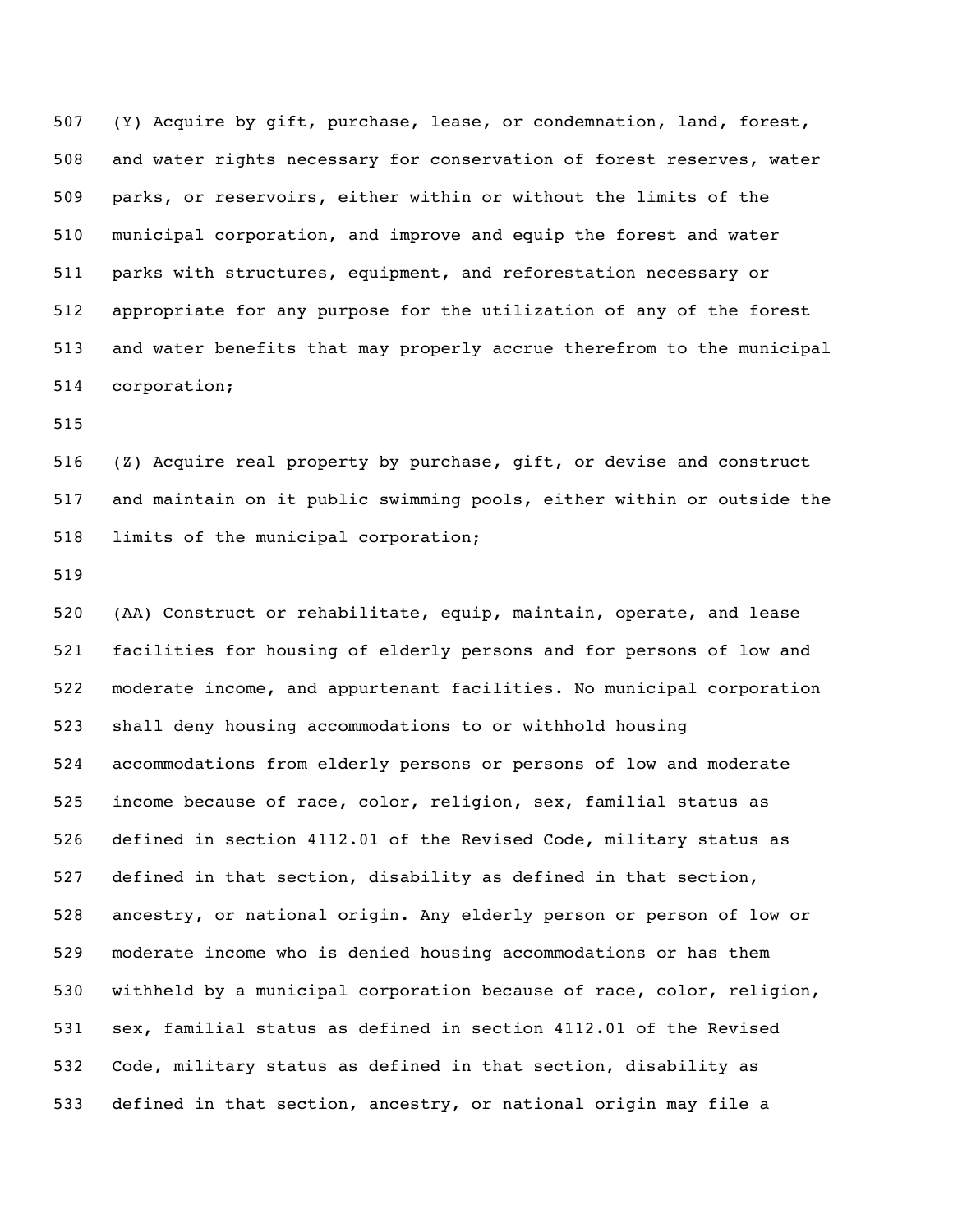charge with the Ohio civil rights commission as provided in Chapter 4112. of the Revised Code.

 (BB) Acquire, rehabilitate, and develop rail property or rail service, and enter into agreements with the Ohio rail development commission, Ohio turnpike commission, boards of county commissioners, boards of township trustees, legislative authorities of other municipal corporations, with other governmental agencies or organizations, and with private agencies or organizations in order to achieve those purposes;

 (CC) Appropriate and contribute money to a soil and water conservation district for use under Chapter 1515. of the Revised Code; 

 (DD) Authorize the board of county commissioners, pursuant to a contract authorizing the action, to contract on the municipal corporation's behalf for the administration and enforcement within its jurisdiction of the state building code by another county or another municipal corporation located within or outside the county. The contract for administration and enforcement shall provide for obtaining certification pursuant to division (E) of section 3781.10 of the Revised Code for the exercise of administration and enforcement authority within the municipal corporation seeking those services and shall specify which political subdivision is responsible for securing that certification.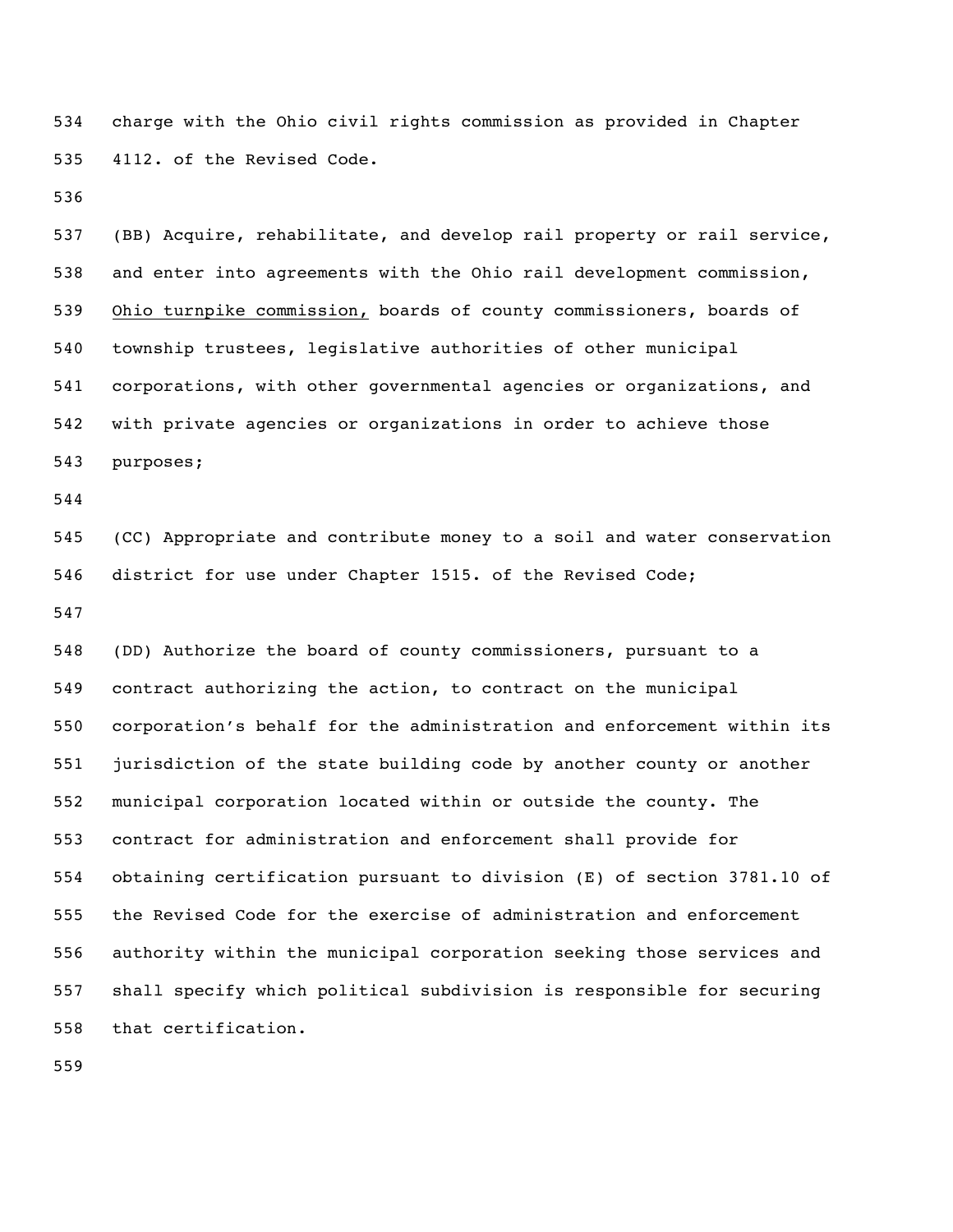```
560 (EE) Expend money for providing and maintaining services and 
561 facilities for senior citizens.
562
563 "Airport," "landing field," and "air navigation facility," as defined
564 in section 4561.01 of the Revised Code, apply to division (V) of this
565 section.
566
567 As used in divisions (W) and (X) of this section, "airport" and
568 "airport facility" have the same meanings as in section 308.01 of the
569 Revised Code.
570
571 As used in division (BB) of this section, "rail property" and "rail
572 service" have the same meanings as in section 4981.01 of the Revised 
573 Code.
574
575 Effective Date: 03-17-2000; 2007 HB372 03-24-2008
576
```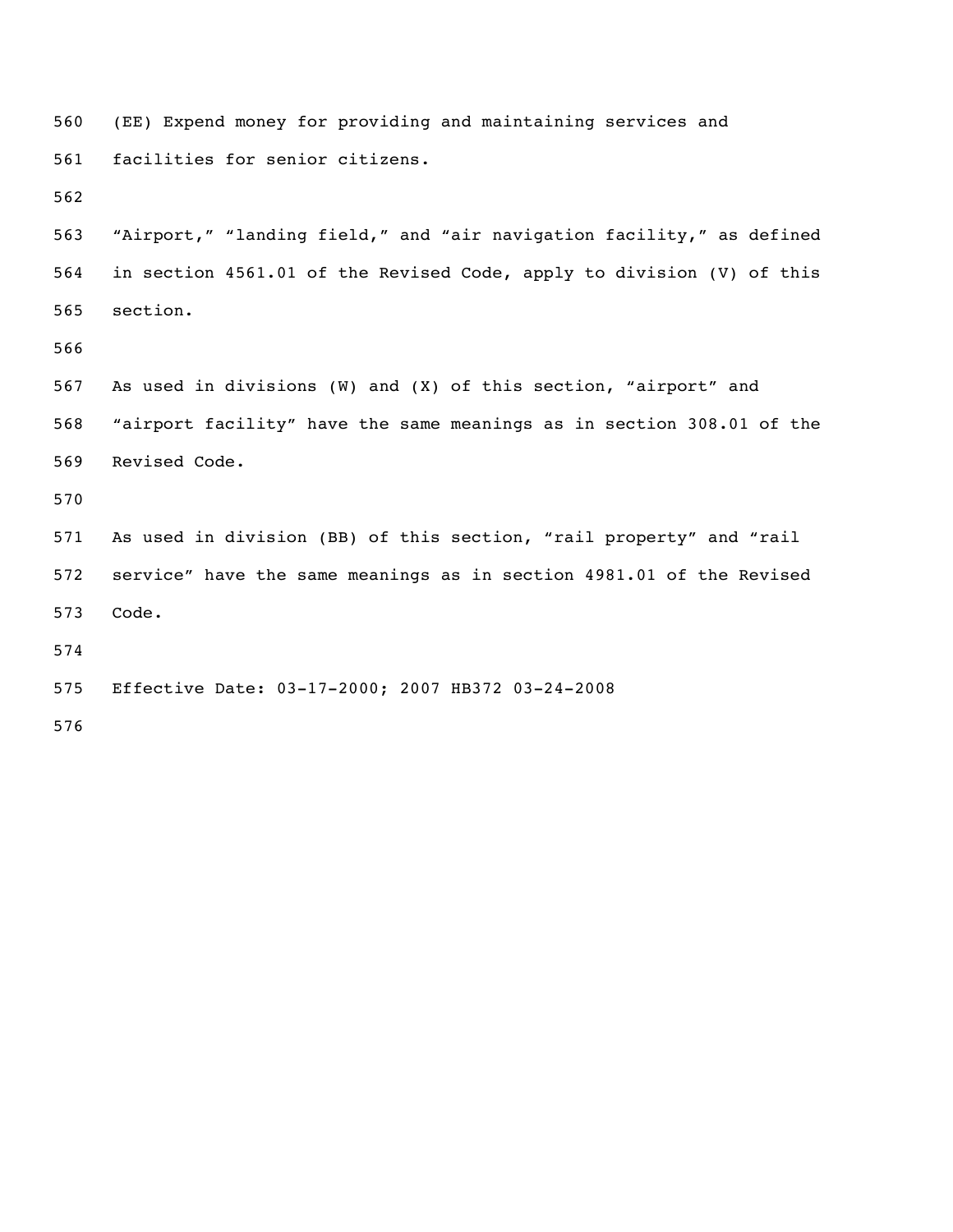**4981.033 Indemnification - liability insurance coverage.**

 (A) Notwithstanding section 4961.37 of the Revised Code, a railroad company, public agency, or other person operating commercial and other passenger rail service on a right-of-way owned by another shall indemnify and hold harmless the owner, user, or other rights holder for liability for any damages arising out of commercial and other passenger operations conducted by or on behalf of the railroad company, public agency, or other person operating commercial and other passenger rail service and for all claims for damages for harm arising from any accident or incident occurring in connection with the operations conducted by or on behalf of the railroad company, public agency, or other person operating commercial and other passenger rail service.

 (B) Each railroad company, public agency, or other person operating commercial passenger rail service on a right-of-way owned by another shall maintain an aggregate limit of liability coverage of no less than two hundred million dollars. If a public agency owns and administers the right-of-way, the operator of commercial and other passenger rail service and the public agency of any railroad property over which commercial and other passenger rail service will be provided may negotiate to determine the amount of liability coverage necessary to satisfy the public agency's insurance requirements. 

 (C) The liability for damages for harm, including any punitive damages, of a railroad company or other entity over whose tracks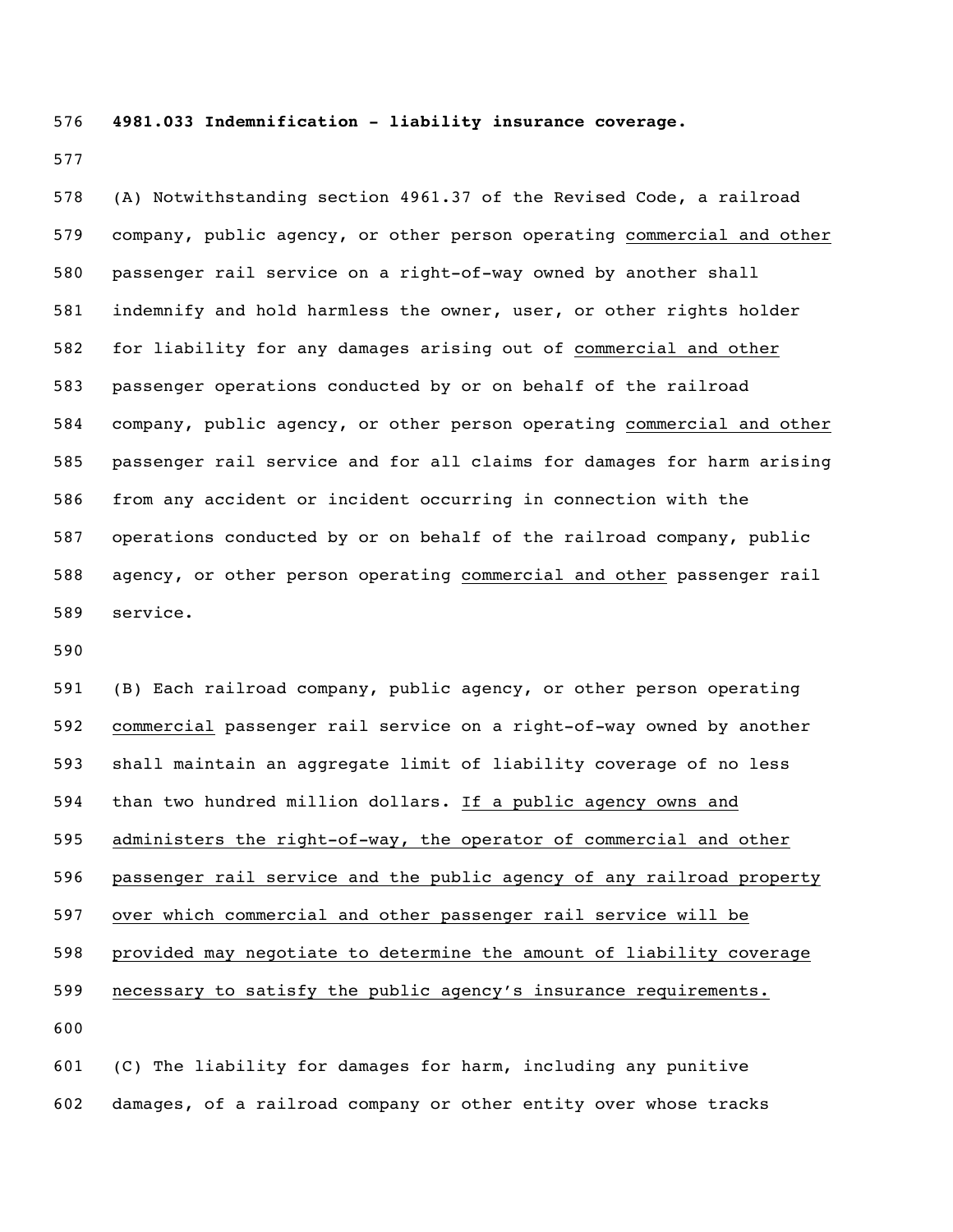commercial and other passenger rail service operations are conducted by another shall not be in an amount greater than the limits of the liability coverage maintained by the railroad company, public agency, or other person operating commercial and other passenger rail service. 

 (D) Division (A) of this section shall not apply if the railroad company or other entity over whose tracks the commercial and other passenger rail service operations are conducted, committed an act or omission with reckless, wanton, willful, or gross negligence and the act or omission proximately caused the harm in question.

614 (E) The operator of  $an$  excursion other passenger rail service and the 615 owner of any railroad property over which  $t$ he excursion other passenger rail service will be provided may negotiate to determine the amount of liability coverage necessary to satisfy the owner's private insurance requirements. If the operator and owner reach agreement on the amount of private insurance coverage so required, division (B) of 620 this section shall not apply to the operation of the excursion other passenger rail service over that railroad property.

 This division does not require any owner of railroad property to enter into such negotiations, to agree to an amount of liability coverage that the owner determines to be insufficient indemnification, nor to 626 permit any excursion other passenger rail service operator to have access to the railroad property.

(F) As used in this section: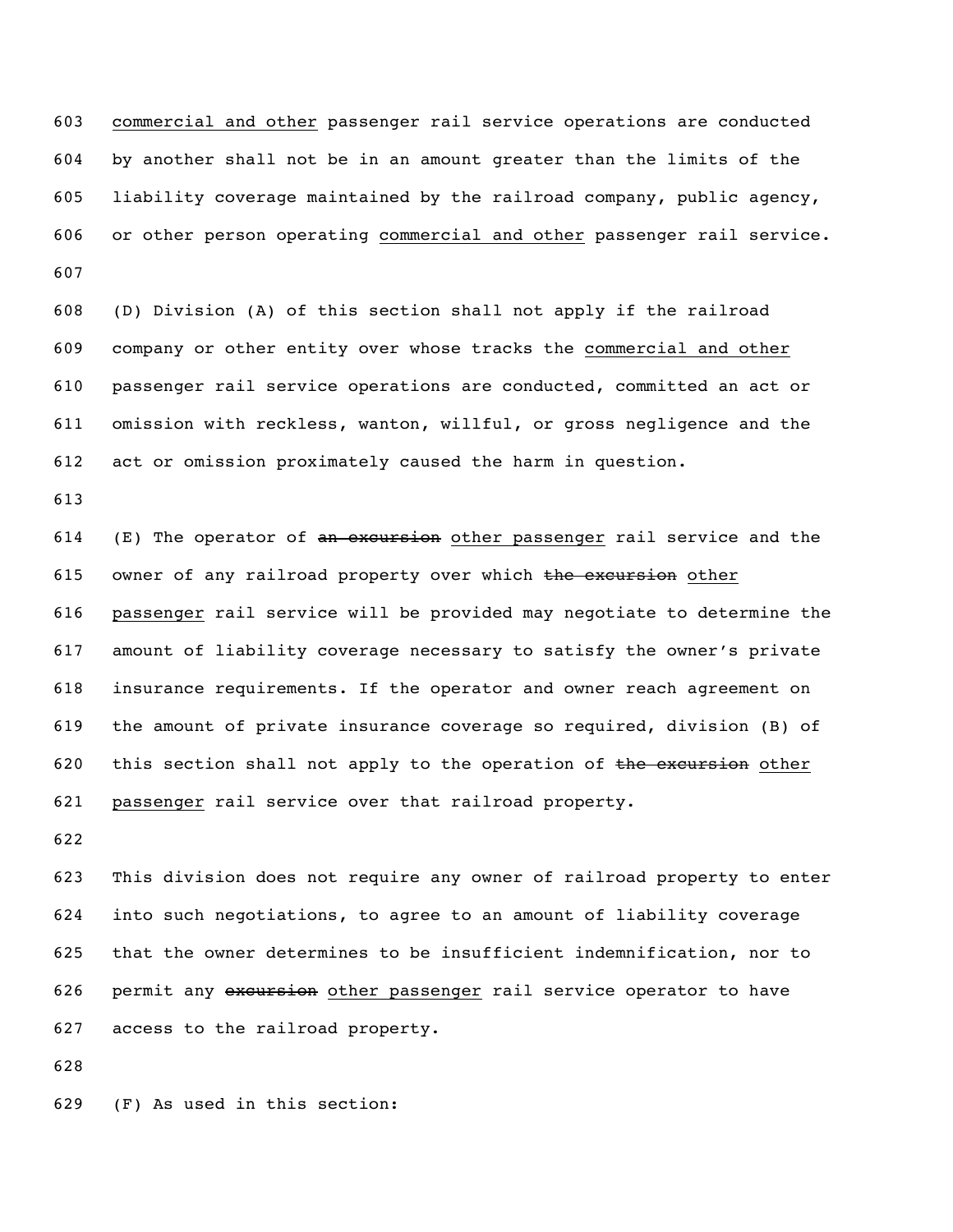```
630
```
 (2) "Commercial Ppassenger rail service" includes intercity passenger, commuter, or high speed rail transportation service. (3) "Excursion Other passenger rail service" means any rail passenger service that is undertaken primarily for education, entertainment, recreation, or scenic observation and that does not involve any of the following: (a) The carrying of freight other than the personal luggage of the passengers or crew, or supplies and equipment necessary to serve the needs of the passengers or crew; (b) The carrying of passengers who are commuting to work; (c) The carrying of passengers who are traveling to a final destination solely for business or commercial purposes. Effective Date: 06-30-1997 **4981.04 Plan for construction and operation of intercity conventional or high speed passenger transportation system.** 

(1) "Harm" means injury, death, or loss to person or property.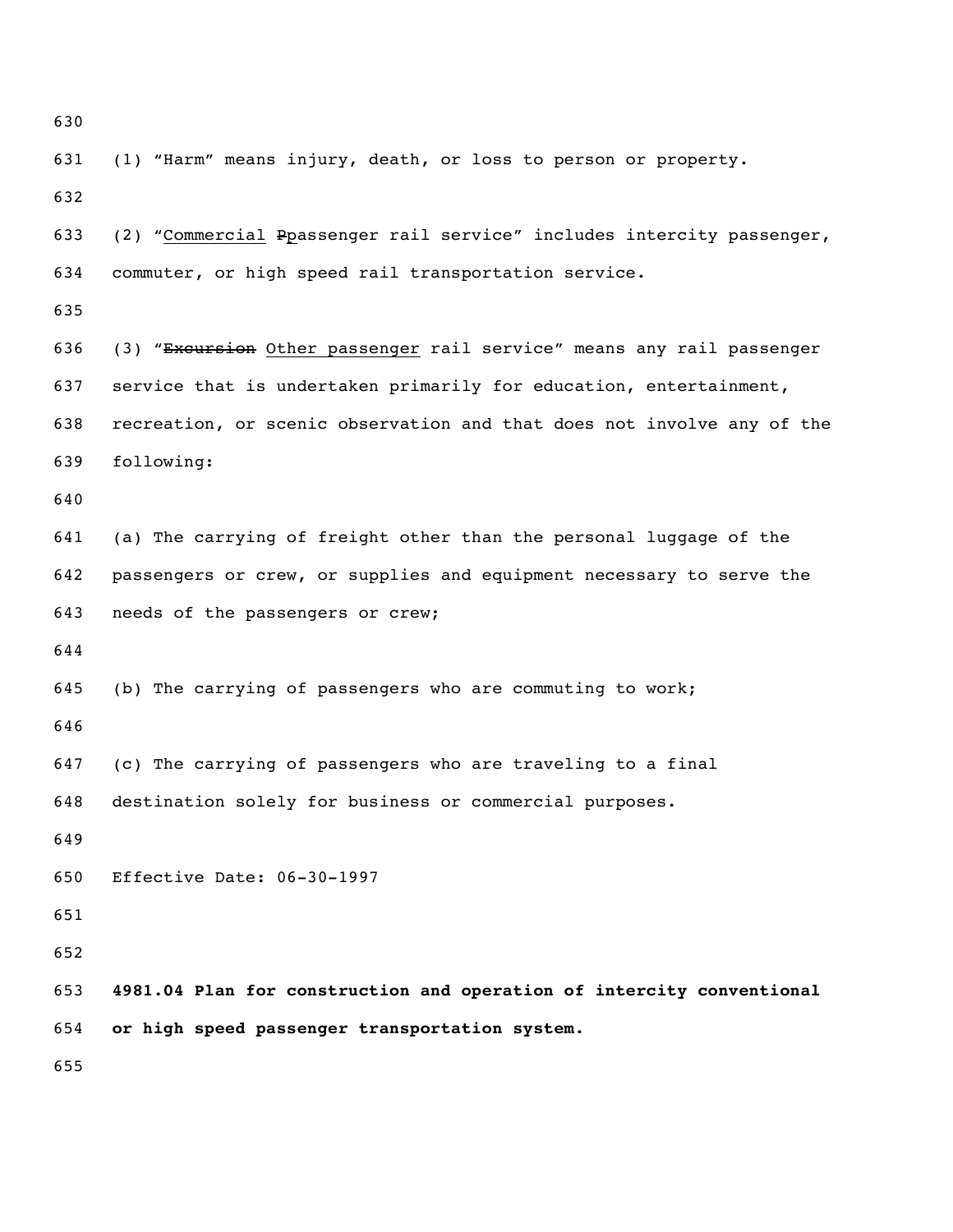(A) The Ohio rail development commission shall prepare a plan for the construction and operation of an intercity conventional or high speed passenger transportation system in this state. The system shall be constructed and operated by the commission or other designated state agency. The plan for construction and operation shall be based on existing studies, and shall state that the system's initial route will connect Cleveland, Columbus, and Cincinnati and any points in between those cities determined by the authority. The plan shall include the following information: (1) The route alignment of the proposed system; (2) The proposed technology; (3) The size, nature, and scope of the proposed system; (4) The sources of the public and private revenue needed to finance the system; (5) The projected ability of all revenue sources to meet both capital and operating funding requirements of the proposed system; (6) The construction, operation, and management plan for the system, including a timetable for construction and the proposed location and number of transit stations considered necessary;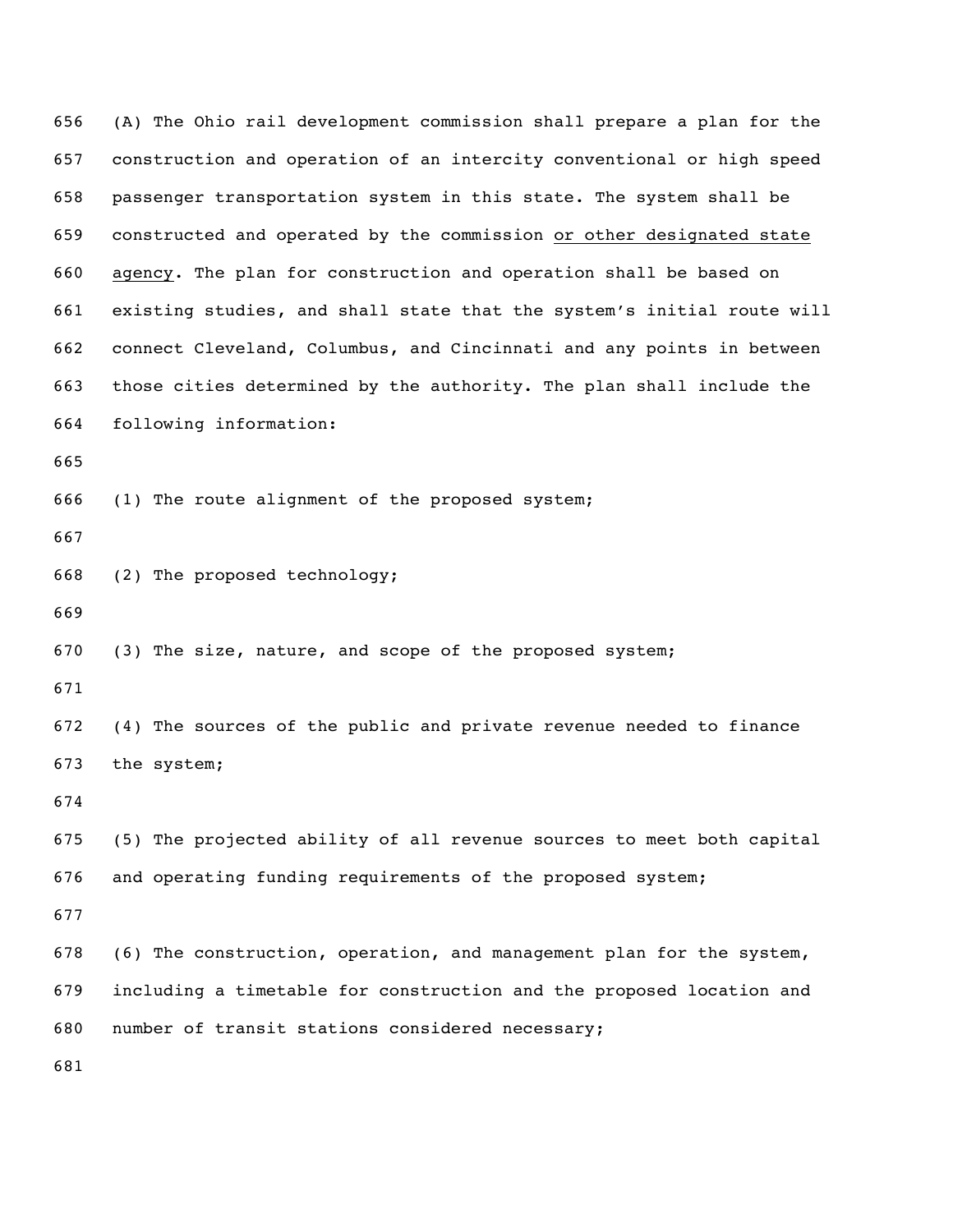(7) The likelihood that Ohio-based corporations will be used to manufacture or supply components of the proposed system; (8) The likelihood that additional or subsidiary development will be generated; (9) The extent to which the proposed system will create an additional or reduced demand for sources of energy; (10) Any changes in the law necessary to implement the proposed system; (11) The proposed system's impact on the economy of the state and on the economic and other public policies of the state. The commission may revise any plan of the Ohio high speed rail authority or may submit a separate plan for construction and operation and a funding request to the governor, the speaker of the house of representatives, and to the president of the senate. Any plan for an intercity conventional or high speed passenger transportation system 702 submitted by the commission pursuant to this section shall not may 703 propose the operation of such a system by the state other than through the commission or other designated state agency. Effective Date: 10-20-1994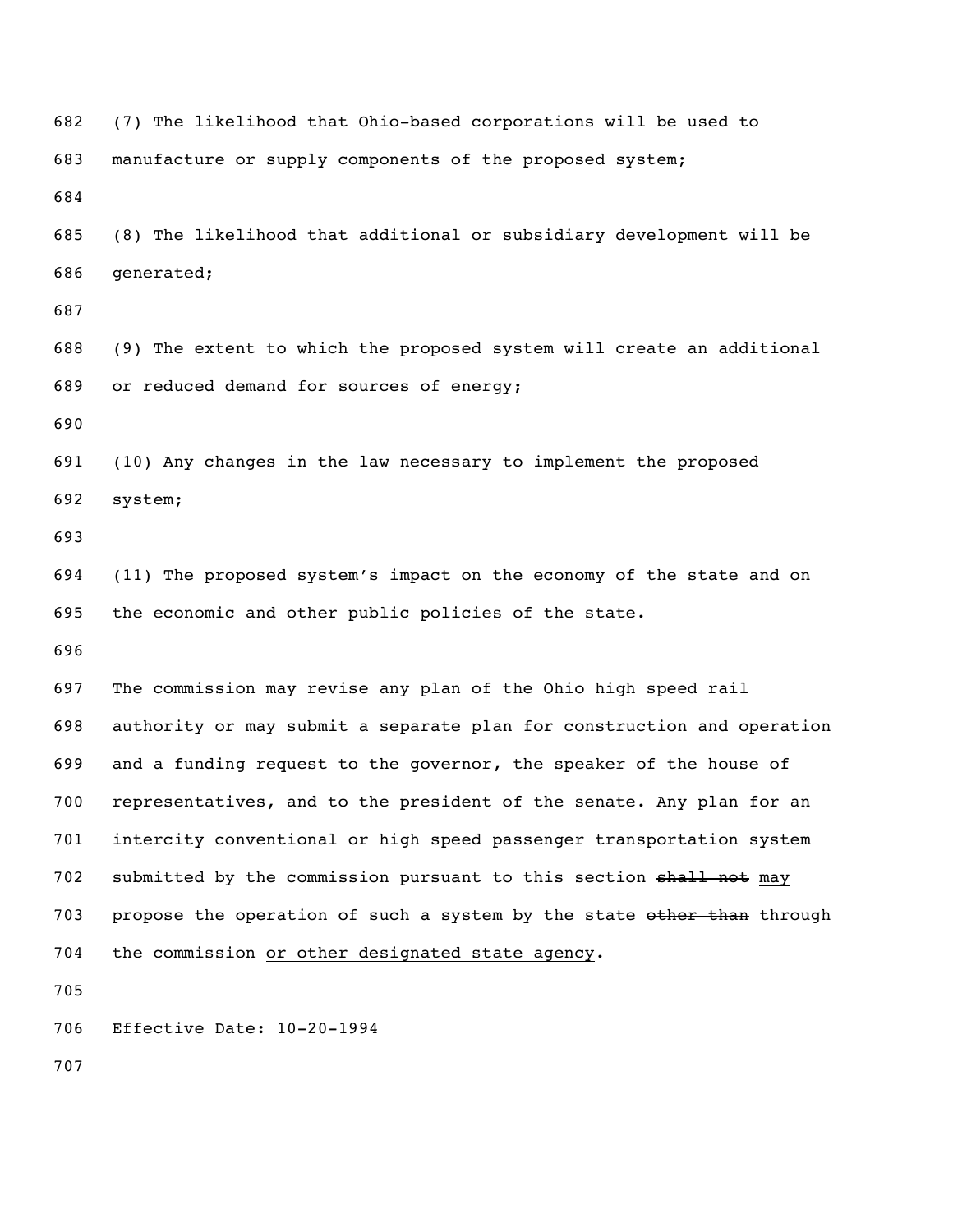**5537.01 Turnpike commission definitions.**

As used in this chapter:

 (A) "Commission" means the Ohio turnpike commission created by section 5537.02 of the Revised Code or, if that commission is abolished, the board, body, officer, or commission succeeding to the principal functions thereof or to which the powers given by this chapter to the commission are given by law.

 (B) "Project" or "turnpike project" means any express or limited 718 access highway, super highway, or motorway transportation system of surface roads and highways, rail lines, tubular and other guided ways, bicycle paths, pedestrian walkways, or public transit systems, including connections between them, constructed, operated, or improved, under the jurisdiction of the commission and pursuant to this chapter, at a location or locations reviewed by the turnpike legislative review committee and approved by the governor, including all bridges, tunnels, overpasses, underpasses, interchanges, entrance 726 plazas, approaches, those portions of connecting public roads transportation systems that serve interchanges and are determined by the commission and the director of transportation to be necessary for 729 the safe merging interchange of traffic between the turnpike project 730 and those public roads transportation systems, toll booths, service facilities, and administration, storage, and other buildings, property, and facilities that the commission considers necessary for the operation or policing of the project, together with all property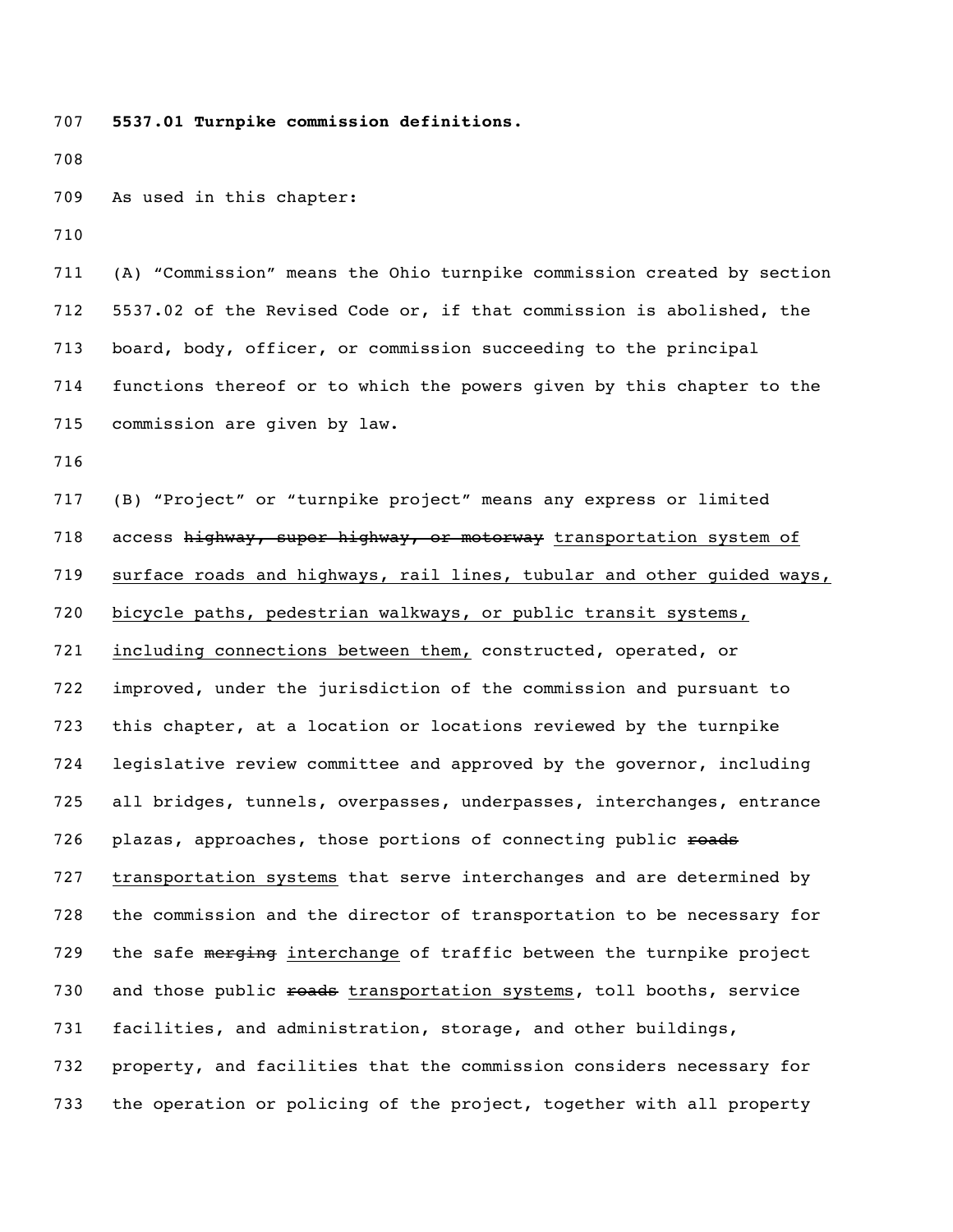and rights which may be acquired by the commission for the construction, maintenance, or operation of the project, and includes any sections or extensions of a turnpike project designated by the commission as such for the particular purpose. Each turnpike project shall be separately designated, by name or number, and may be constructed, improved, or extended in such sections as the commission may from time to time determine. Construction includes the improvement and renovation of a previously constructed project, including additional interchanges, whether or not the project was initially constructed by the commission.

 (C) "Cost," as applied to construction of a turnpike project, includes the cost of construction, including bridges over or under existing 747 highways and railroads transportation systems, acquisition of all property acquired by the commission for the construction, demolishing or removing any buildings or structures on land so acquired, including the cost of acquiring any lands to which the buildings or structures may be moved, site clearance, improvement, and preparation, diverting 752 public roads transportation systems, interchanges with public roads 753 transportation systems, access roads ways to private property, including the cost of land or easements therefor, all machinery, furnishings, and equipment, communications facilities, financing expenses, interest prior to and during construction and for one year after completion of construction, traffic estimates, indemnity and surety bonds and premiums on insurance, title work and title commitments, insurance, and guarantees, engineering, feasibility studies, and legal expenses, plans, specifications, surveys, estimates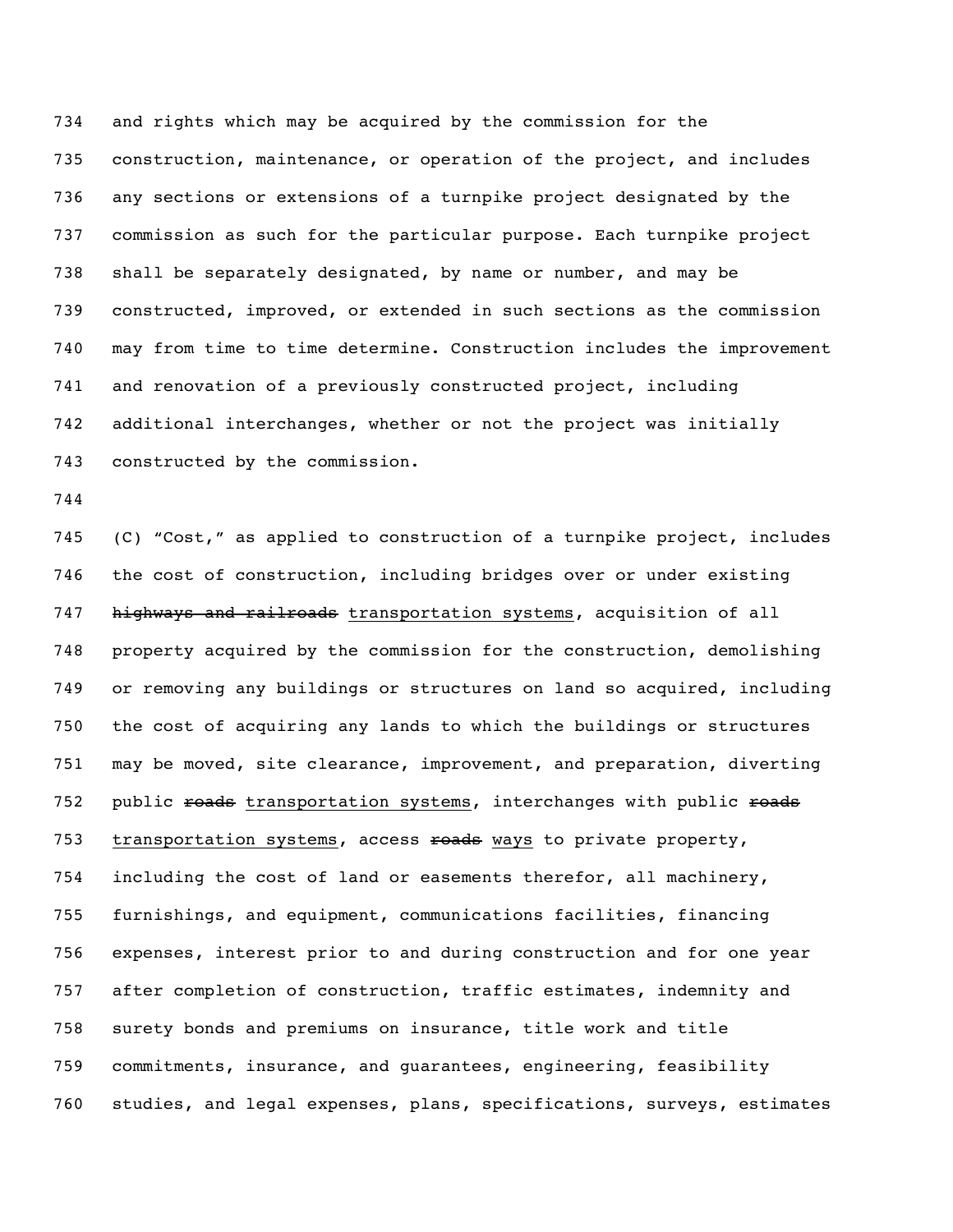of cost and revenues, other expenses necessary or incident to determining the feasibility or practicability of constructing or operating a project, administrative expenses, and any other expense that may be necessary or incident to the construction of the project, the financing of the construction, and the placing of the project in operation. Any obligation or expense incurred by the department of transportation with the approval of the commission for surveys, borings, preparation of plans and specifications, and other engineering services in connection with the construction of a project, or by the federal government with the approval of the commission for 771 any public road transportation system projects which must be reimbursed as a condition to the exercise of any of the powers of the commission under this chapter, shall be regarded as a part of the cost of the project and shall be reimbursed to the state or the federal government, as the case may be, from revenues, state taxes, or the proceeds of bonds as authorized by this chapter.

 (D) "Owner" includes all persons having any title or interest in any property authorized to be acquired by the commission under this chapter.

 (E) "Revenues" means all tolls, service revenues, investment income on special funds, rentals, gifts, grants, and all other moneys coming into the possession of or under the control of the commission by virtue of this chapter, except the proceeds from the sale of bonds. "Revenues" does not include state taxes.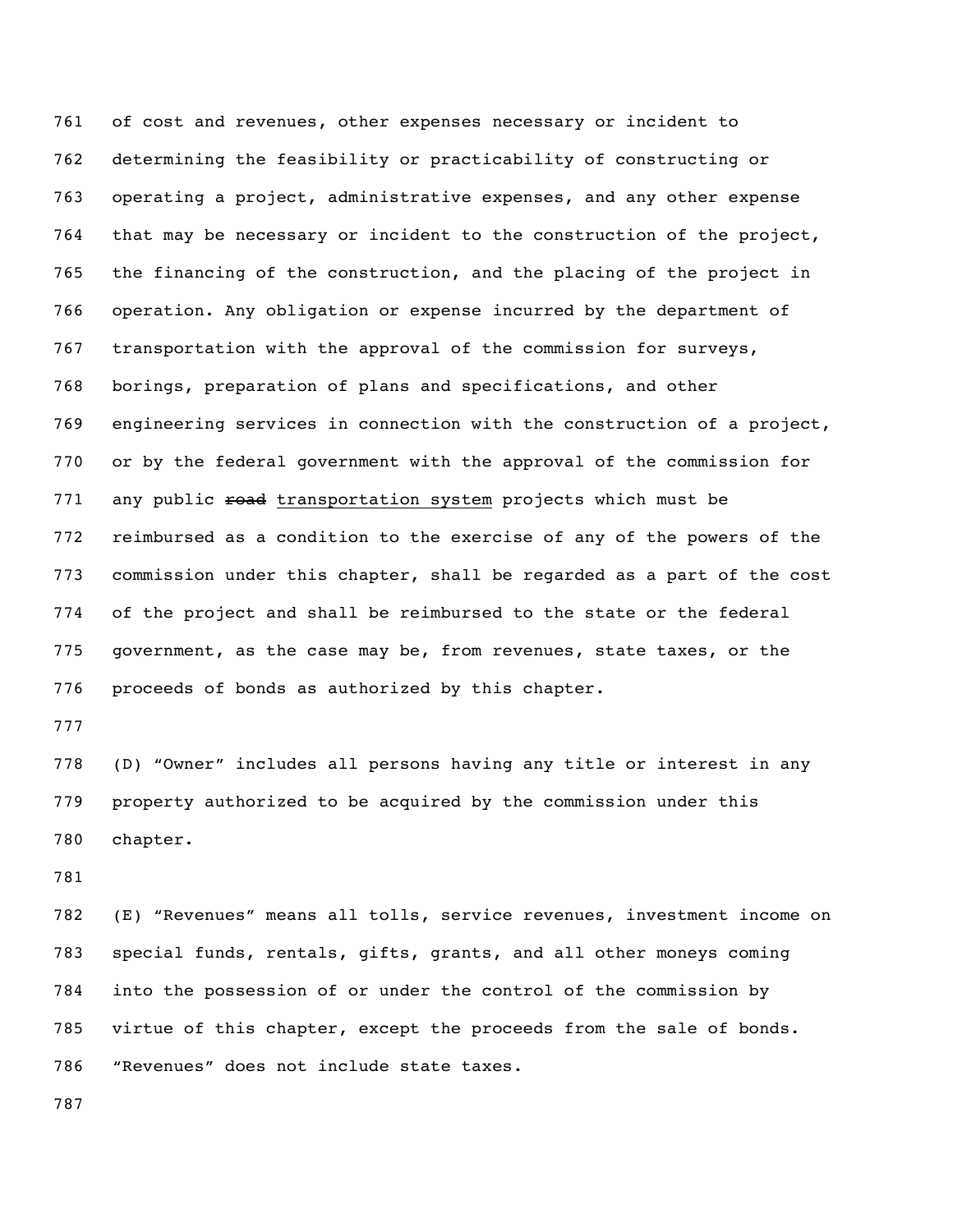788 (F) "Public roads transportation systems" means all public highways, 789 roads, and streets, rail lines, water ports, airports, tubular and other guided ways, bicycle paths, pedestrian walkways, or public transit systems in the state, whether maintained by a state agency or any other governmental agency.

 (G) "Public utility facilities" means tracks, pipes, mains, conduits, cables, wires, towers, poles, and other equipment and appliances of any public utility.

 (H) "Financing expenses" means all costs and expenses relating to the authorization, issuance, sale, delivery, authentication, deposit, custody, clearing, registration, transfer, exchange, fractionalization, replacement, payment, and servicing of bonds including, without limitation, costs and expenses for or relating to publication and printing, postage, delivery, preliminary and final 804 official statements, offering circulars, and informational statements, travel and transportation, underwriters, placement agents, investment bankers, paying agents, registrars, authenticating agents, remarketing agents, custodians, clearing agencies or corporations, securities depositories, financial advisory services, certifications, audits, federal or state regulatory agencies, accounting and computation services, legal services and obtaining approving legal opinions and other legal opinions, credit ratings, redemption premiums, and credit enhancement facilities.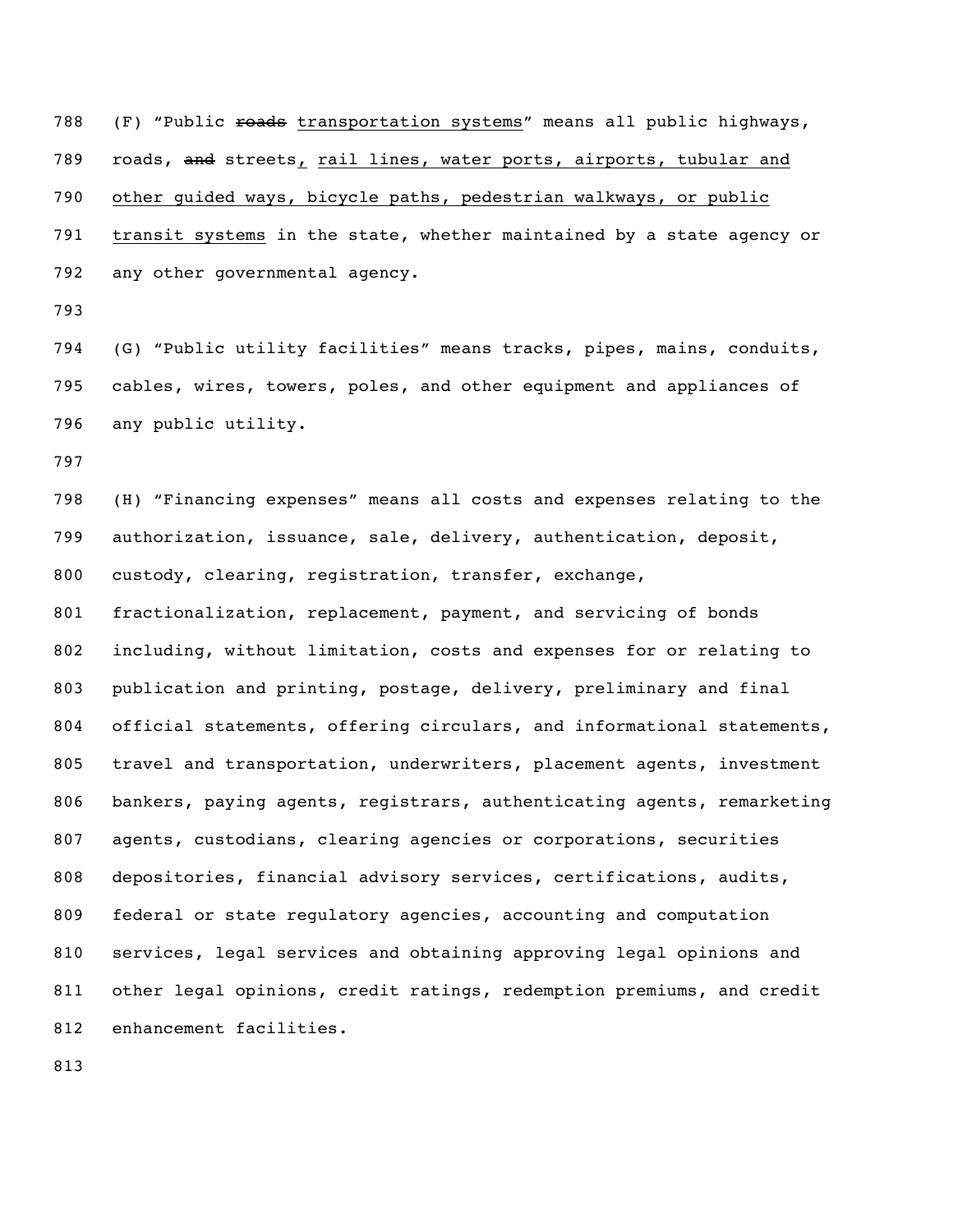(I) "Bond proceedings" means the resolutions, trust agreements, certifications, notices, sale proceedings, leases, lease-purchase agreements, assignments, credit enhancement facility agreements, and other agreements, instruments, and documents, as amended and supplemented, or any one or more or any combination thereof, authorizing, or authorizing or providing for the terms and conditions applicable to, or providing for the security or sale or award or liquidity of, bonds, and includes the provisions set forth or incorporated in those bonds and bond proceedings.

 (J) "Bond service charges" means principal, including any mandatory sinking fund or mandatory redemption requirements for the retirement of bonds, and interest and any redemption premium payable on bonds, as those payments come due and are payable to the bondholder or to a person making payment under a credit enhancement facility of those 829 bond service charges to a bondholder.

 (K) "Bond service fund" means the applicable fund created by the bond proceedings for and pledged to the payment of bond service charges on bonds provided for by those proceedings, including all moneys and investments, and earnings from investments, credited and to be credited to that fund as provided in the bond proceedings.

 (L) "Bonds" means bonds, notes, including notes anticipating bonds or other notes, commercial paper, certificates of participation, or other evidences of obligation, including any interest coupons pertaining thereto, issued by the commission pursuant to this chapter.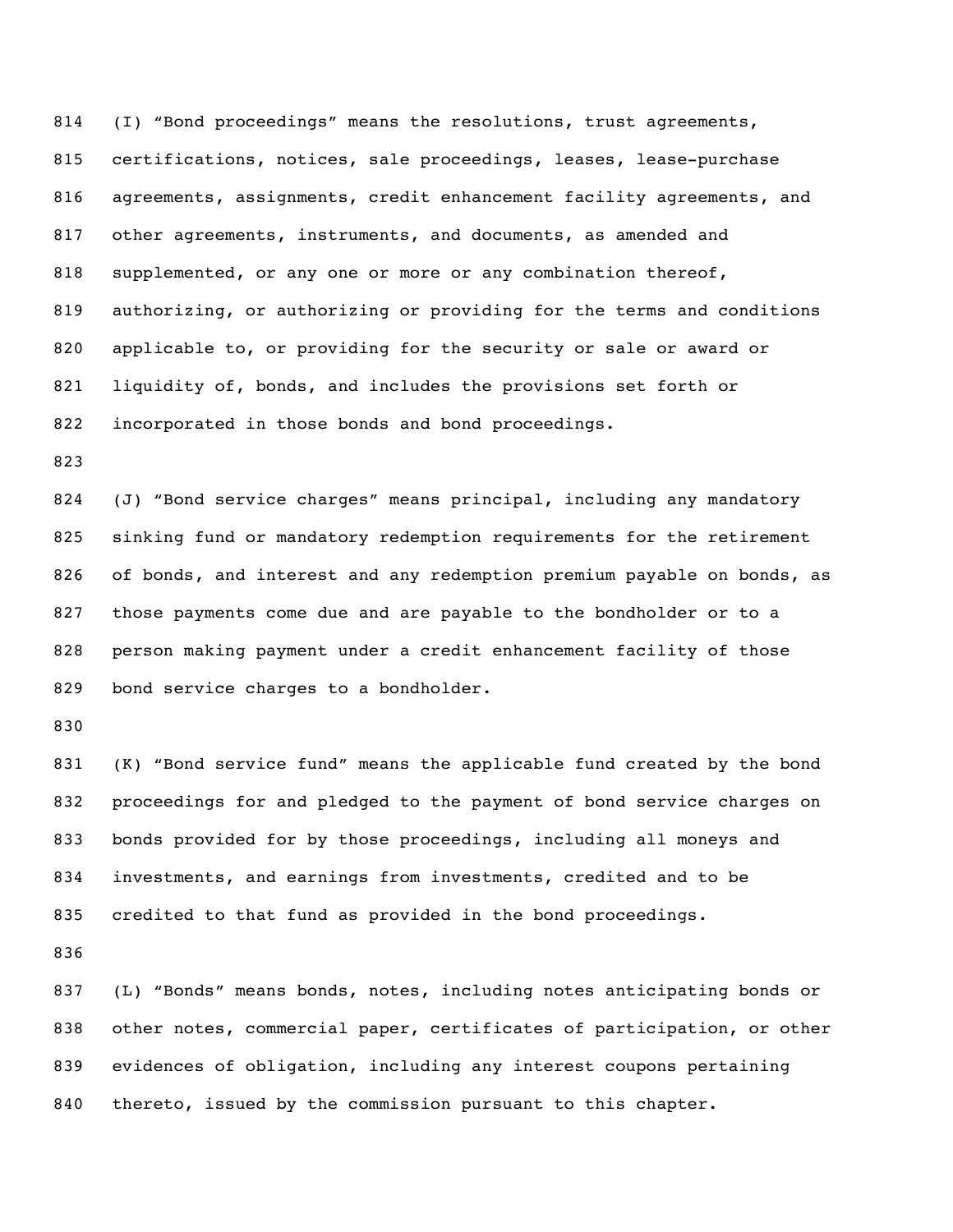(M) "Net revenues" means revenues lawfully available to pay both current operating expenses of the commission and bond service charges in any fiscal year or other specified period, less current operating expenses of the commission and any amount necessary to maintain a working capital reserve for that period.

 (N) "Pledged revenues" means net revenues, moneys and investments, and earnings on those investments, in the applicable bond service fund and any other special funds, and the proceeds of any bonds issued for the purpose of refunding prior bonds, all as lawfully available and by resolution of the commission committed for application as pledged revenues to the payment of bond service charges on particular issues of bonds.

 (O) "Service facilities" means service stations, restaurants, and 857 other facilities for food service, roadside wayside parks and rest areas, parking, camping, tenting, rest, and sleeping facilities, hotels or motels, and all similar and other facilities providing services to the traveling public in connection with the use of a turnpike project and owned, leased, licensed, or operated by the commission.

 (P) "Service revenues" means those revenues of the commission derived from its ownership, leasing, licensing, or operation of service facilities.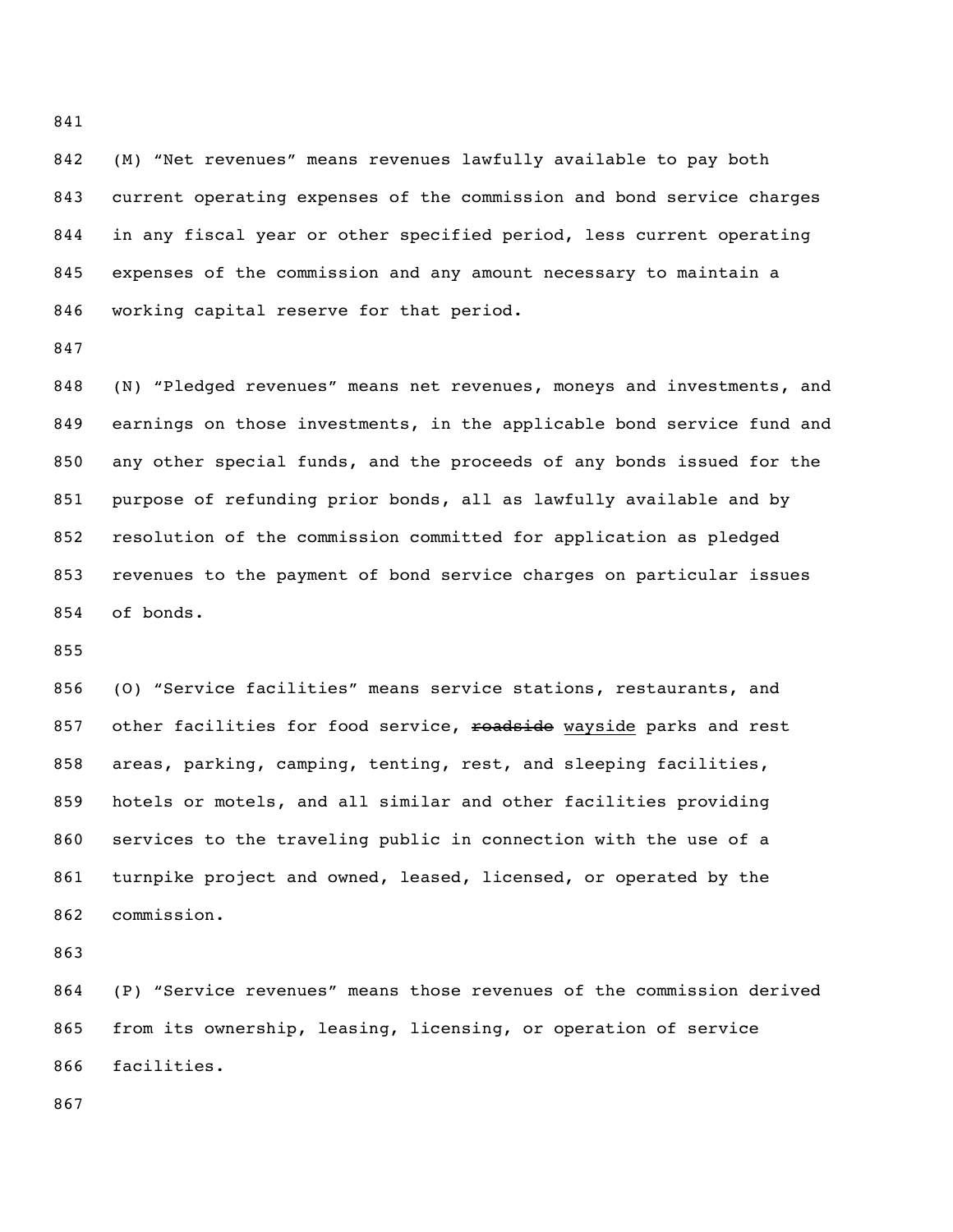(Q) "Special funds" means the applicable bond service fund and any accounts and subaccounts in that fund, any other funds or accounts 870 permitted by and established under, and identified as a "special fund" or "special account" in, the bond proceedings, including any special fund or account established for purposes of rebate or other requirements under federal income tax laws.

 (R) "State agencies" means the state, officers of the state, and boards, departments, branches, divisions, or other units or agencies of the state.

 (S) "State taxes" means receipts of the commission from the proceeds of state taxes or excises levied and collected, or appropriated by the general assembly to the commission, for the purposes and functions of the commission. State taxes do not include tolls, or investment earnings on state taxes except on those state taxes referred to in Section 5a of Article XII, Ohio Constitution.

 (T) "Tolls" means tolls, special fees or permit fees, or other charges 887 by the commission to the owners, lessors, lessees, or operators of 888 motor transportation vehicles, or other users for the operation of, or 889 the right to operate those vehicles on, or use of a turnpike project. 

 (U) "Credit enhancement facilities" means letters of credit, lines of credit, standby, contingent, or firm securities purchase agreements, insurance, or surety arrangements, guarantees, and other arrangements that provide for direct or contingent payment of bond service charges,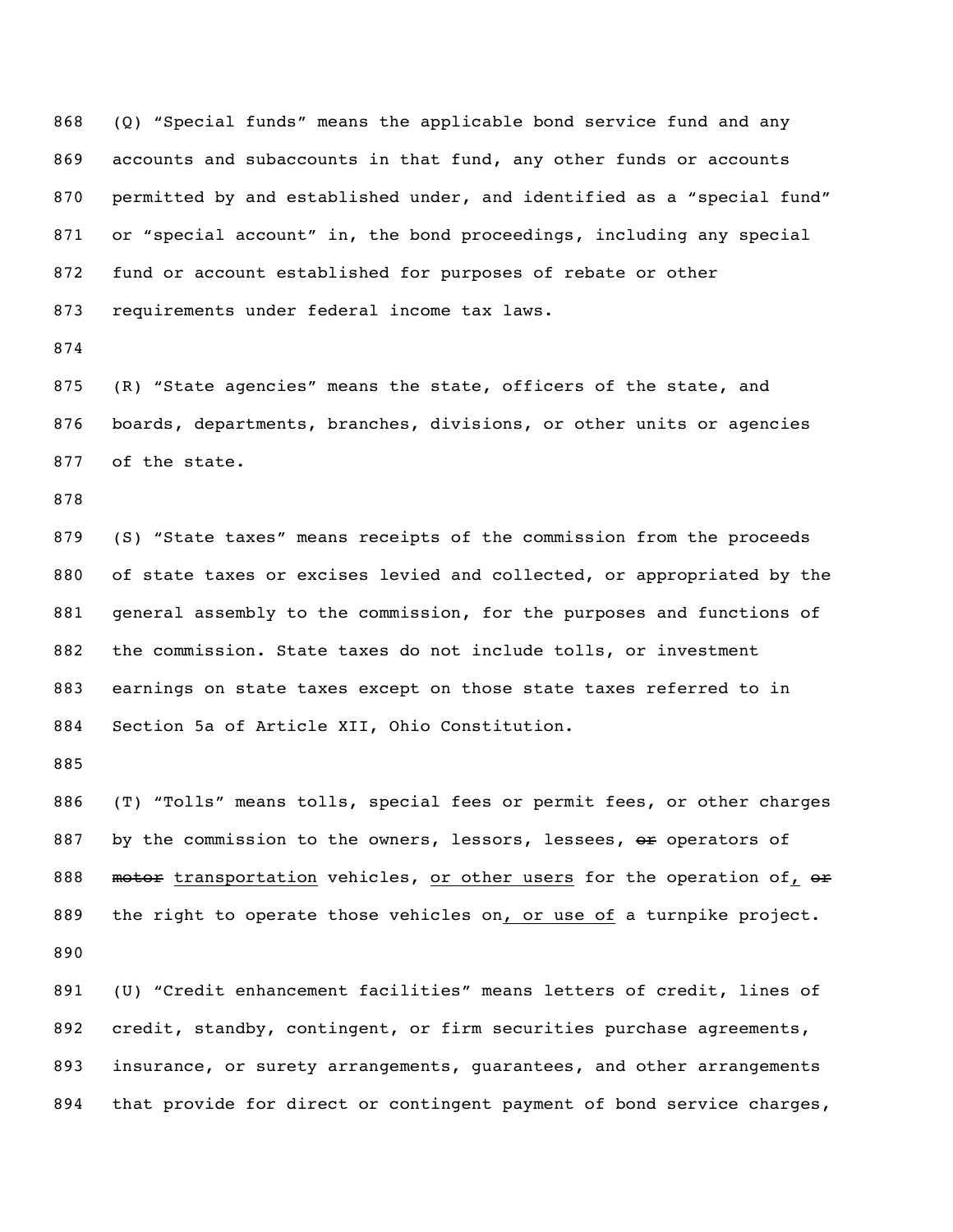for security or additional security in the event of nonpayment or default in respect of bonds, or for making payment of bond service charges and at the option and on demand of bondholders or at the option of the commission or upon certain conditions occurring under put or similar arrangements, or for otherwise supporting the credit or liquidity of the bonds, and includes credit, reimbursement, marketing, remarketing, indexing, carrying, interest rate hedge, and subrogation agreements, and other agreements and arrangements for payment and reimbursement of the person providing the credit enhancement facility and the security for that payment and reimbursement.

 (V) "Person" has the same meaning as in section 1.59 of the Revised Code and, unless the context otherwise provides, also includes any governmental agency and any combination of those persons.

 (W) "Refund" means to fund and retire outstanding bonds, including advance refunding with or without payment or redemption prior to stated maturity.

 (X) "Governmental agency" means any state agency, federal agency, political subdivision, or other local, interstate, or regional governmental agency, and any combination of those agencies.

 (Y) "Property" has the same meaning as in section 1.59 of the Revised 919 Code, and includes interests in property.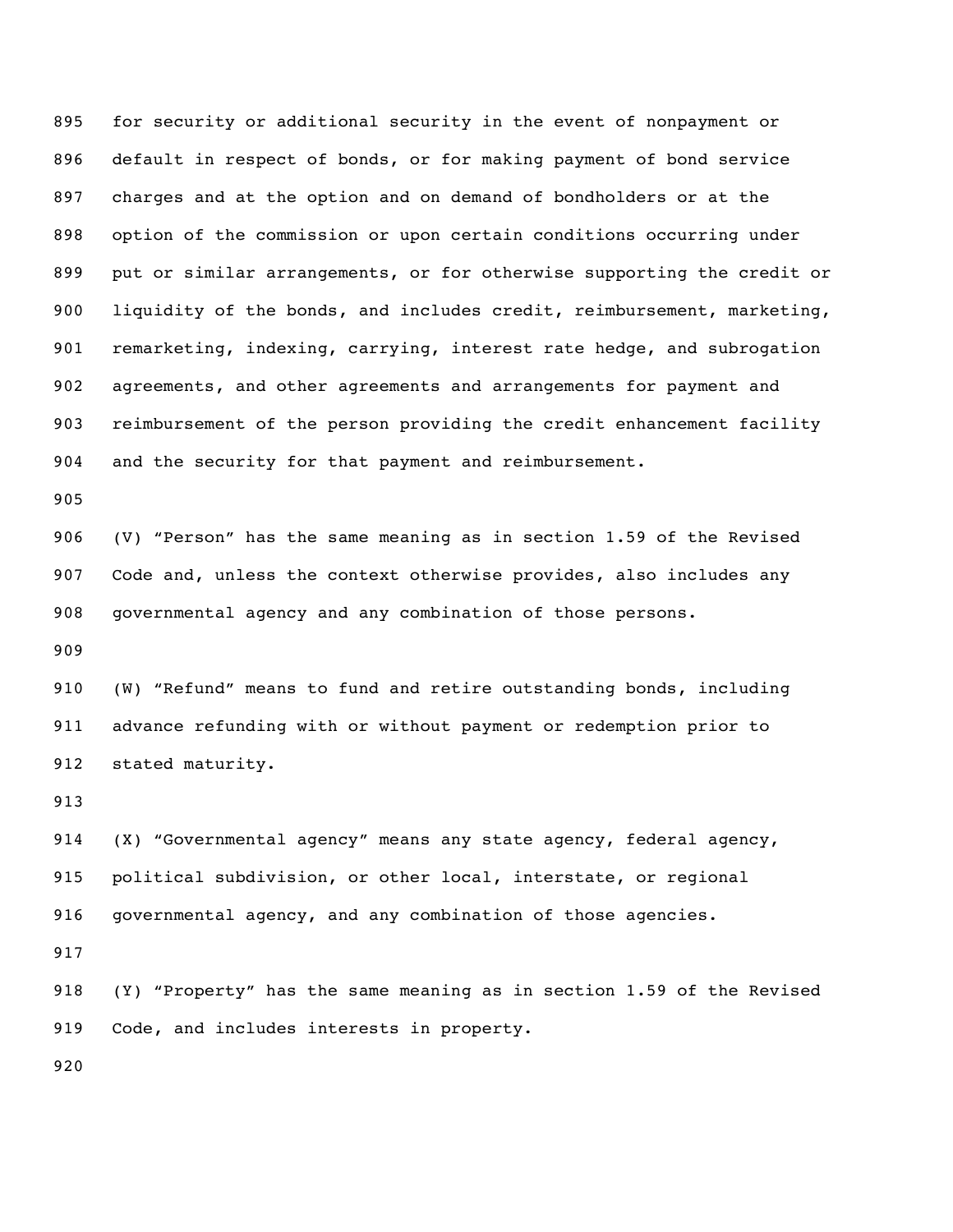(Z) "Administrative agent," "agent," "commercial paper," "floating 922 rate interest structure," "indexing agent," "interest rate hedge," 923 "interest rate period," "put arrangement," and "remarketing agent" have the same meanings as in section 9.98 of the Revised Code. (AA) "Outstanding," as applied to bonds, means outstanding in accordance with the terms of the bonds and the applicable bond proceedings. (BB) "Ohio turnpike system" or "system" means all existing and future turnpike projects constructed, operated, and maintained under the jurisdiction of the commission. Effective Date: 10-17-1996; 05-06-2005; 2006 HB699 03-29-2007 **5537.03 Turnpike projects.** In order to remove present and anticipated handicaps and potential 940 hazards on the congested highways transportation systems in this state, to facilitate vehicular traffic throughout the state, to promote the agricultural, commercial, recreational, tourism, and industrial development of the state, and to provide for the general welfare by the construction, improvement, and maintenance of modern 945 express highways transportation systems embodying safety devices, including without limitation center divisions, ample shoulder widths, 947 longsight distances, multiple lanes, tracks, or channels in each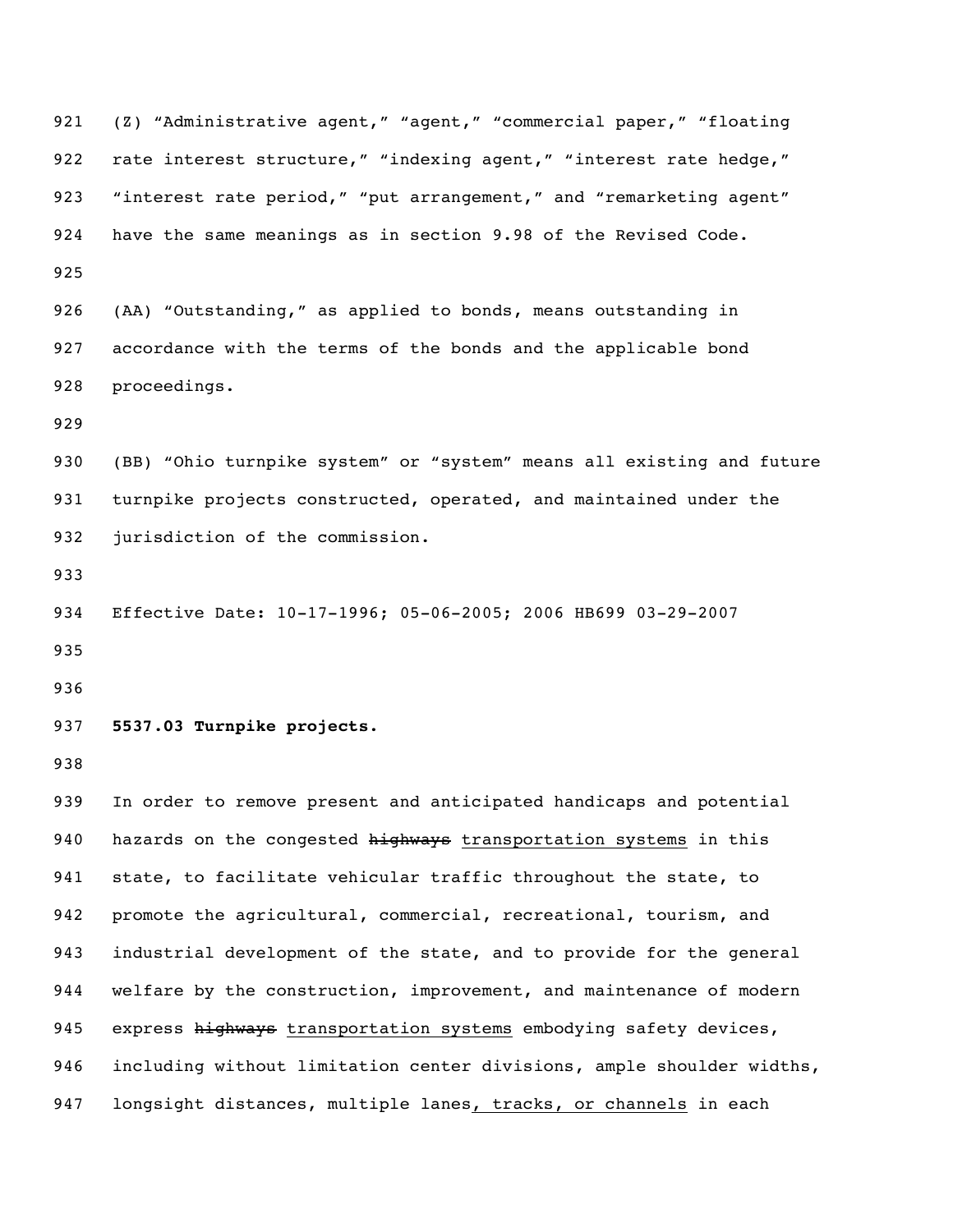948 direction, and grade separations at intersections with other public 949 roads and railroads transportation systems, the Ohio turnpike commission, subject to section 5537.26 of the Revised Code, may construct, maintain, repair, and operate a system of turnpike projects at locations that are reviewed by the turnpike legislative review committee and approved by the governor, and in accordance with alignment and design standards that are approved by the director of transportation, and issue revenue bonds of this state, payable solely from pledged revenues, to pay the cost of those projects. The turnpikes and turnpike projects authorized by this chapter are hereby or shall be made part of the Ohio turnpike system. 

Effective Date: 10-17-1996; 2006 HB699 03-29-2007

 **5537.05 Construction of grade separations at intersections of turnpike projects.**

 (A) The Ohio turnpike commission may construct grade separations at 967 intersections of any turnpike project with public roads and railroads transportation systems, and change and adjust the lines and grades of 969 those roads and railroads transportation systems, and of public utility facilities, which change and adjustment of lines and grades of 971 those roads transportation systems shall be subject to the approval of 972 the governmental agency having jurisdiction over the road transportation system, so as to accommodate them to the design of the grade separation. The cost of the grade separation and any damage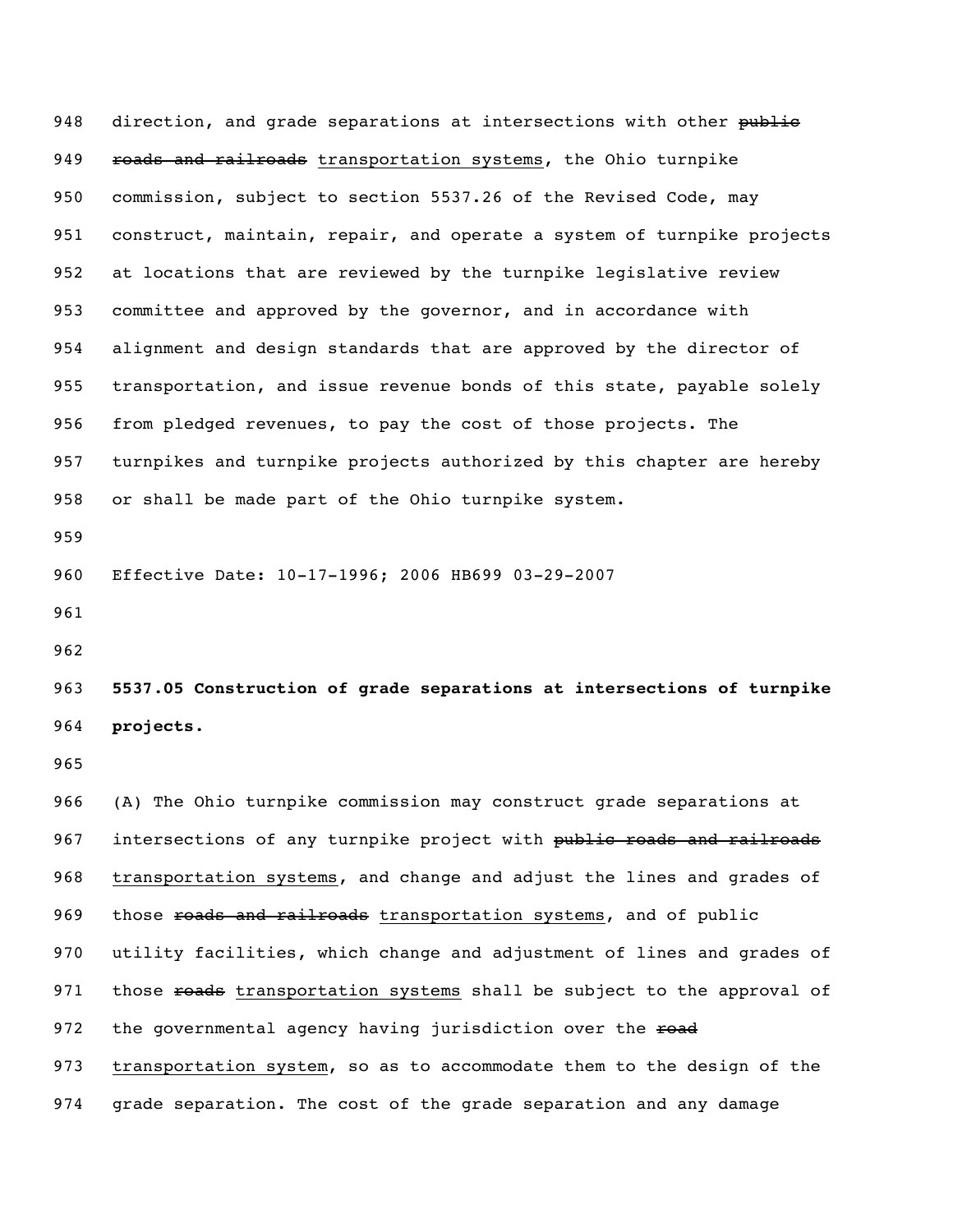975 incurred in changing and adjusting the lines and grades of roads, 976 railroads, transportation systems and public utility facilities shall be ascertained and paid by the commission as a part of the cost of the turnpike project or from revenues or state taxes.

 (1) If the commission finds it necessary to change the location of any 981 portion of any public road, railroad, transportation systems or public utility facility, it shall cause the same to be reconstructed at the 983 location the governmental agency having jurisdiction over such  $\epsilon$ oad, 984 railroad, transportation systems or public utility facility considers most favorable. The construction shall be of substantially the same 986 type and in as good condition as the original road, railroad, transportation systems or public utility facility. The cost of the reconstruction, relocation, or removal and any damage incurred in changing the location shall be ascertained and paid by the commission as a part of the cost of the turnpike project or from revenues or state taxes.

 (2) The commission may petition the board of county commissioners of 994 the county in which is situated any public road transportation systems or part thereof affected by the location therein of any turnpike 996 project, for the vacation or relocation of the road transportation 997 systems or any part thereof, in the same manner and with the same force and effect as is given to the director of transportation pursuant to sections 5553.04 to 5553.11 of the Revised Code.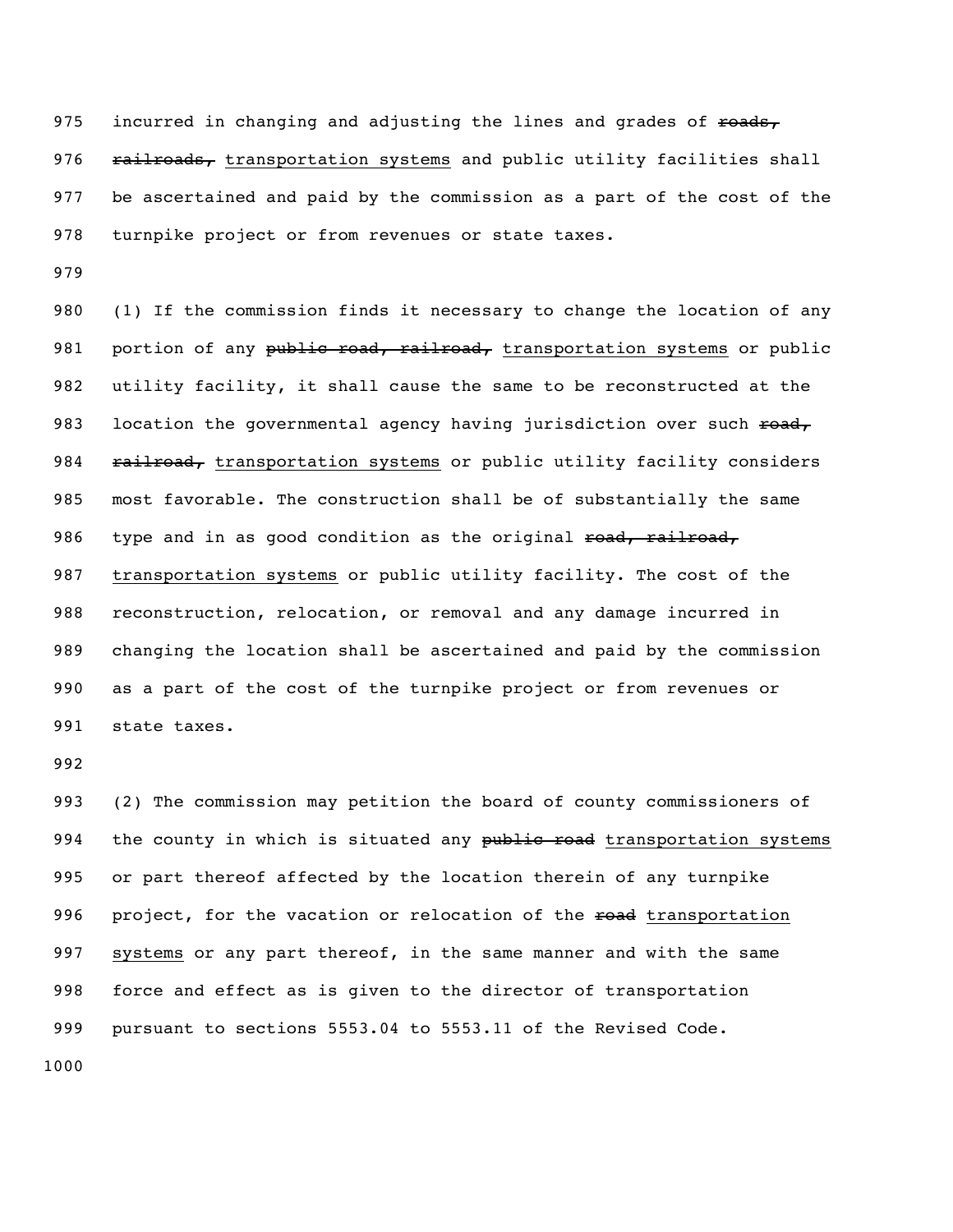(B) The commission and its authorized agents and employees, after proper notice, may enter upon any lands, waters, and premises in the state for the purpose of making surveys, soundings, drillings, and examinations that are necessary or proper for the purposes of this chapter, and the entry shall not be deemed a trespass, nor shall an entry for those purposes be deemed an entry under any appropriation proceedings which may then be pending, provided that before entering upon the premises of any railroad notice shall be given to the superintendent of the railroad involved at least five days in advance of entry, and provided that no survey, sounding, drilling, and examination shall be made between the rails or so close to a railroad track as would render the track unusable. The commission shall make reimbursement for any actual damage resulting to such lands, waters, and premises and to private property located in, on, along, over, or under such lands, waters, and premises, as a result of such activities. The state, subject to the approval of the governor, hereby consents to the use of all lands owned by it, including lands lying under water, that are necessary or proper for the construction, maintenance, or operation of any turnpike project, provided adequate consideration is provided for the use.

 (C) The commission may make reasonable provisions or rules for the installation, construction, maintenance, repair, renewal, relocation, and removal of public utility facilities in, on, along, over, or under any turnpike project. Whenever the commission determines that it is necessary that any public utility facilities located in, on, along, over, or under any turnpike project should be relocated in or removed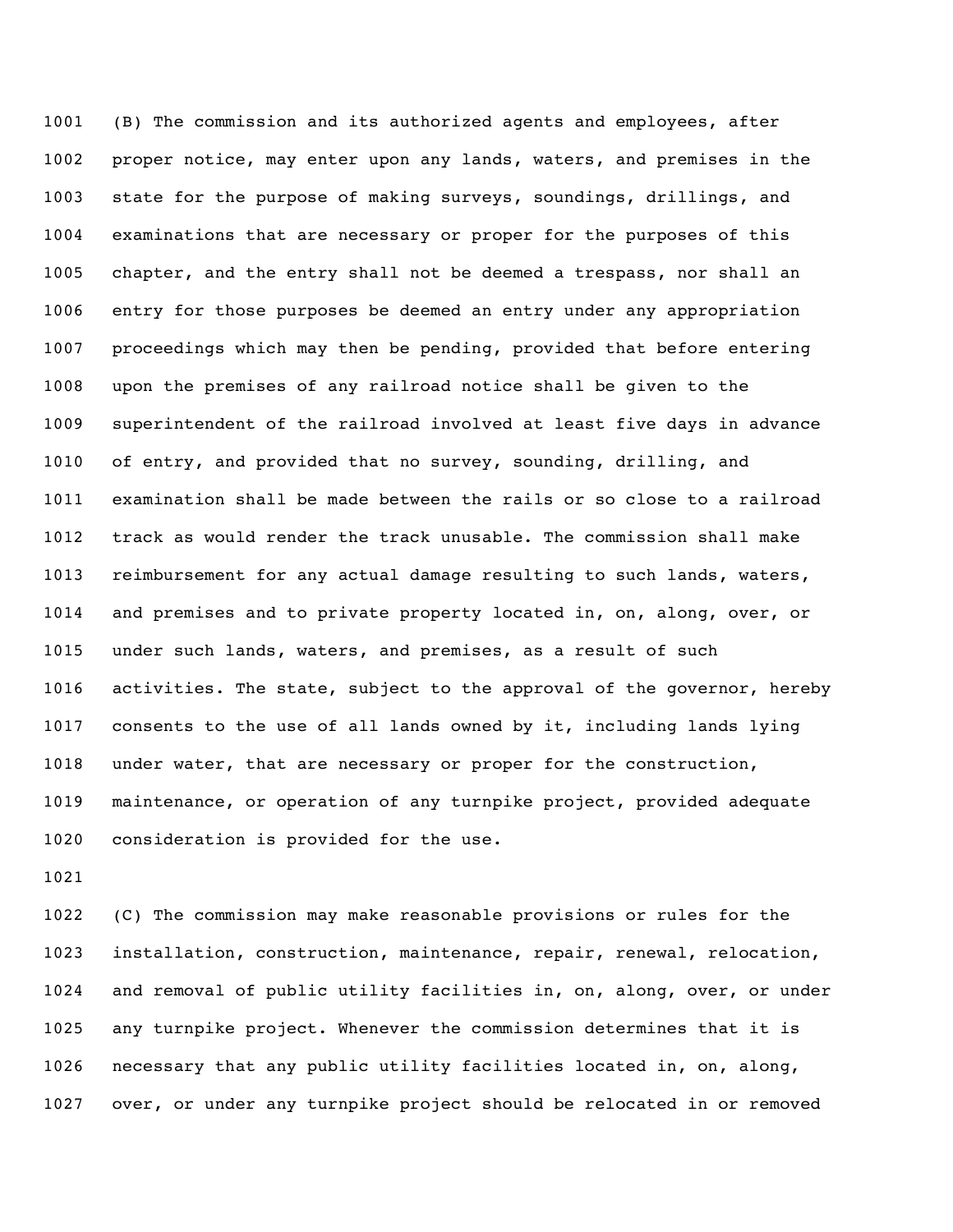from the turnpike project, the public utility owning or operating the facilities shall relocate or remove them in accordance with the order of the commission. Except as otherwise provided in any license or other agreement with the commission, the cost and expenses of such relocation or removal, including the cost of installing the facilities in a new location, the cost of any lands, or any rights or interests in lands, and any other rights, acquired to accomplish the relocation or removal, shall be ascertained and paid by the commission as part of the cost of the turnpike project or from revenues of the Ohio turnpike system. In case of any such relocation or removal of facilities, the public utility owning or operating them and its successors or assigns may maintain and operate the facilities, with the necessary appurtenances, in the new location, for as long a period, and upon the same terms, as it had the right to maintain and operate the facilities in their former location. 

 (D) The commission is subject to Chapters 1515., 6131., 6133., 6135., and 6137. of the Revised Code and shall pay any assessments levied under those chapters for an improvement or maintenance of an improvement on land under the control or ownership of the commission. Effective Date: 06-30-1993

**5537.06 Acquiring and disposing of property.**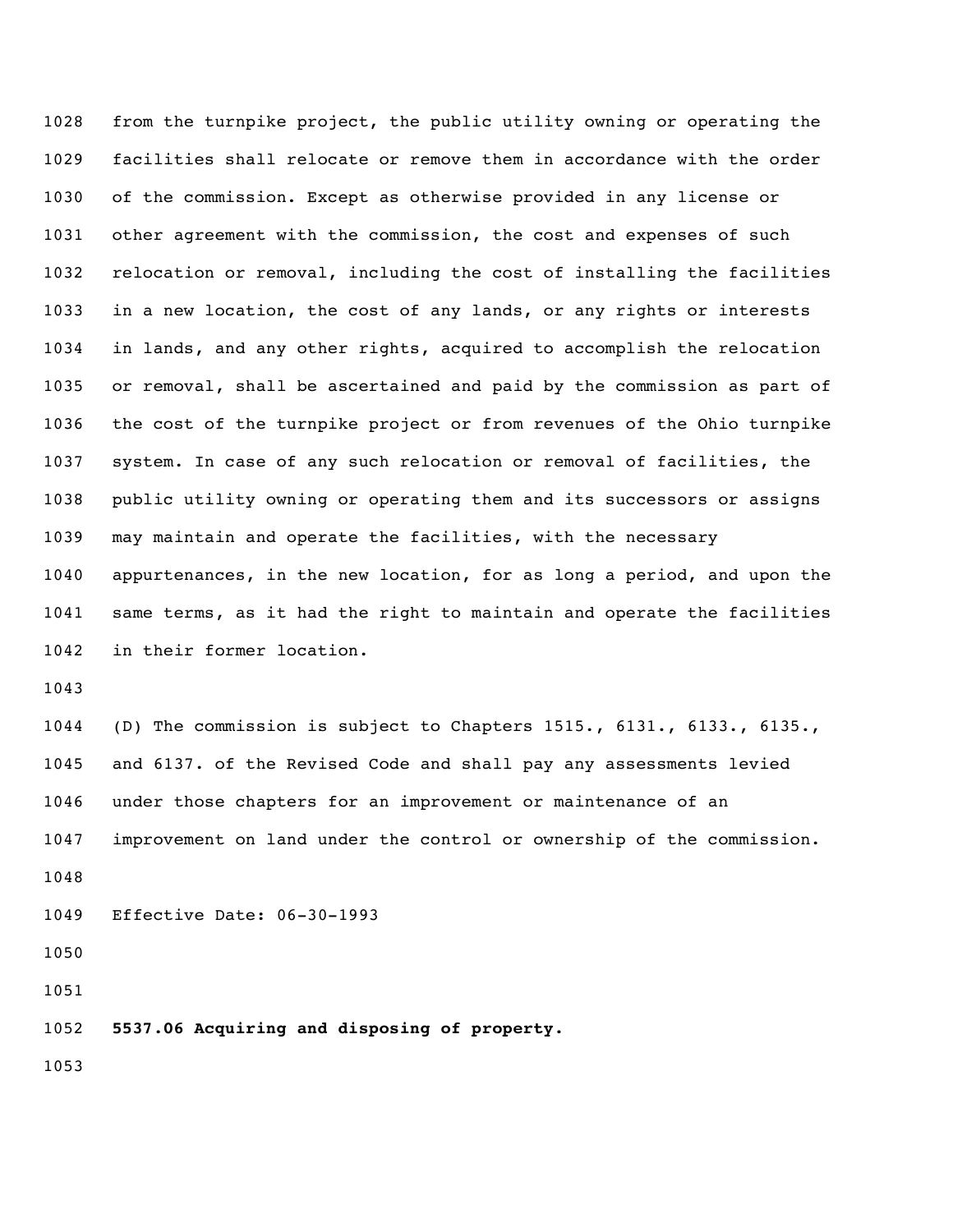(A) The Ohio turnpike commission may acquire by purchase, lease, lease-purchase, lease with option to purchase, appropriation, or otherwise and in such manner and for such consideration as it considers proper, any public or private property necessary, convenient, or proper for the construction, maintenance, or efficient operation of the Ohio turnpike system. The commission may pledge net revenues, to the extent permitted by this chapter with respect to bonds, to secure payments to be made by the commission under any such lease, lease-purchase agreement, or lease with option to purchase. Title to personal property, and interests less than a fee in real property, shall be held in the name of the commission. Title to real property held in fee shall be held in the name of the state for the use of the commission. In any proceedings for appropriation under this section, the procedure to be followed shall be in accordance with the procedure provided in sections 163.01 to 163.22 of the Revised Code, including division (B) of section 163.06 of the Revised Code notwithstanding the limitation in that division of its applicability 1071 to reads transportation systems open to the public without charge. Except as otherwise agreed upon by the owner, full compensation shall be paid for public property so taken.

 (B) This section does not authorize the commission to take or disturb property or facilities belonging to any public utility or to a common carrier engaged in interstate commerce, which property or facilities are required for the proper and convenient operation of the public utility or common carrier, unless provision is made for the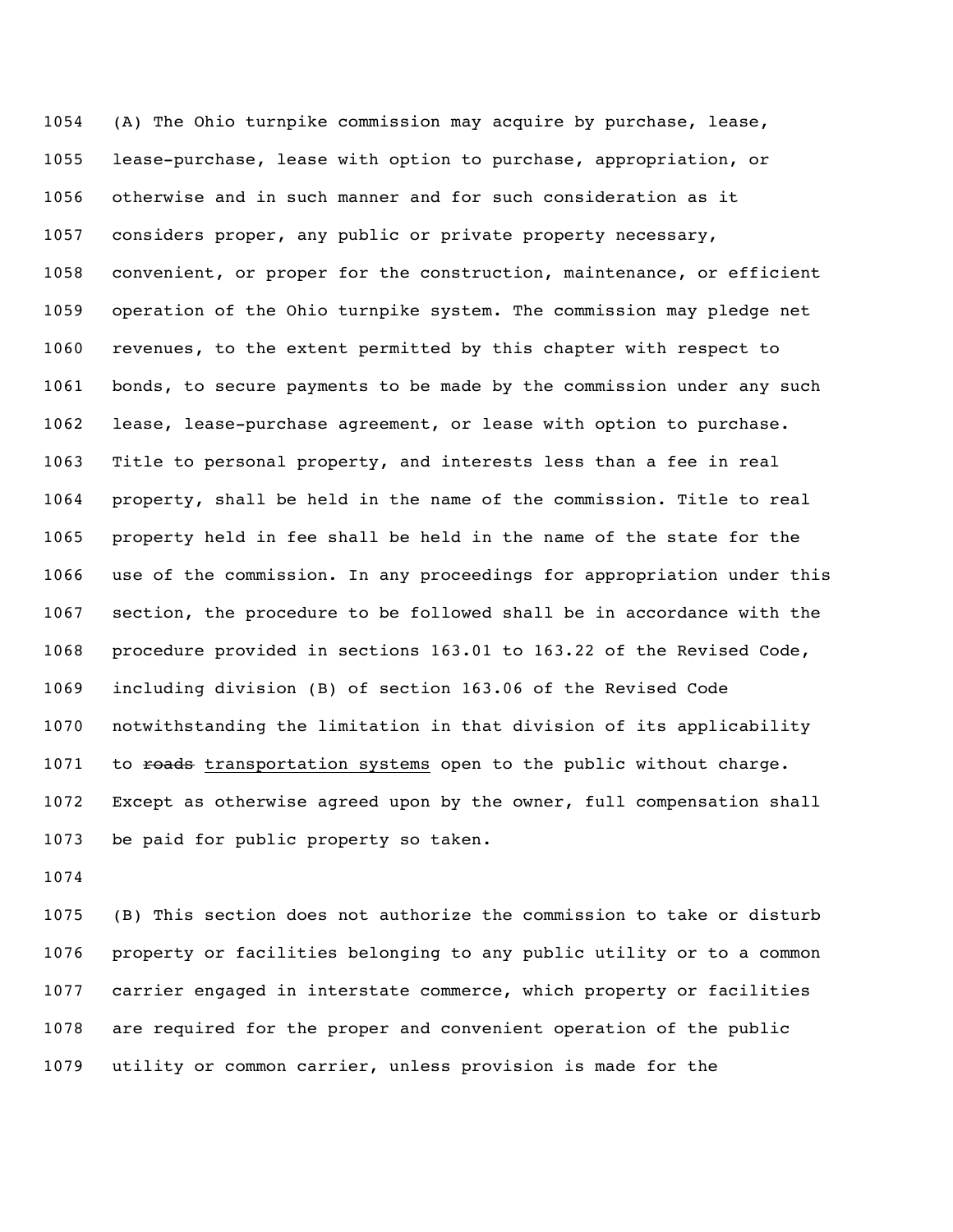restoration, relocation, replication, or duplication of the property or facilities elsewhere at the sole cost of the commission.

 (C) Disposition of real property shall be by the commission in the manner and for the consideration it determines if to a state agency or other governmental agency, and otherwise in the manner provided in section 5501.45 of the Revised Code for the disposition of property by the director of transportation. Disposition of personal property shall be in the manner and for the consideration the commission determines. 

 (D) Any instrument by which real property is acquired pursuant to this section shall identify the agency of the state that has the use and benefit of the real property as specified in section 5301.012 of the Revised Code.

Effective Date: 10-26-1999

**5537.07 Bidding process for contracts exceeding \$50,000.**

 (A) When the cost to the Ohio turnpike commission under any contract with a person other than a governmental agency involves an expenditure of more than fifty thousand dollars, the commission shall make a written contract with the lowest responsive and responsible bidder in accordance with section 9.312 of the Revised Code after advertisement for not less than two consecutive weeks in a newspaper of general circulation in Franklin county, and in such other publications as the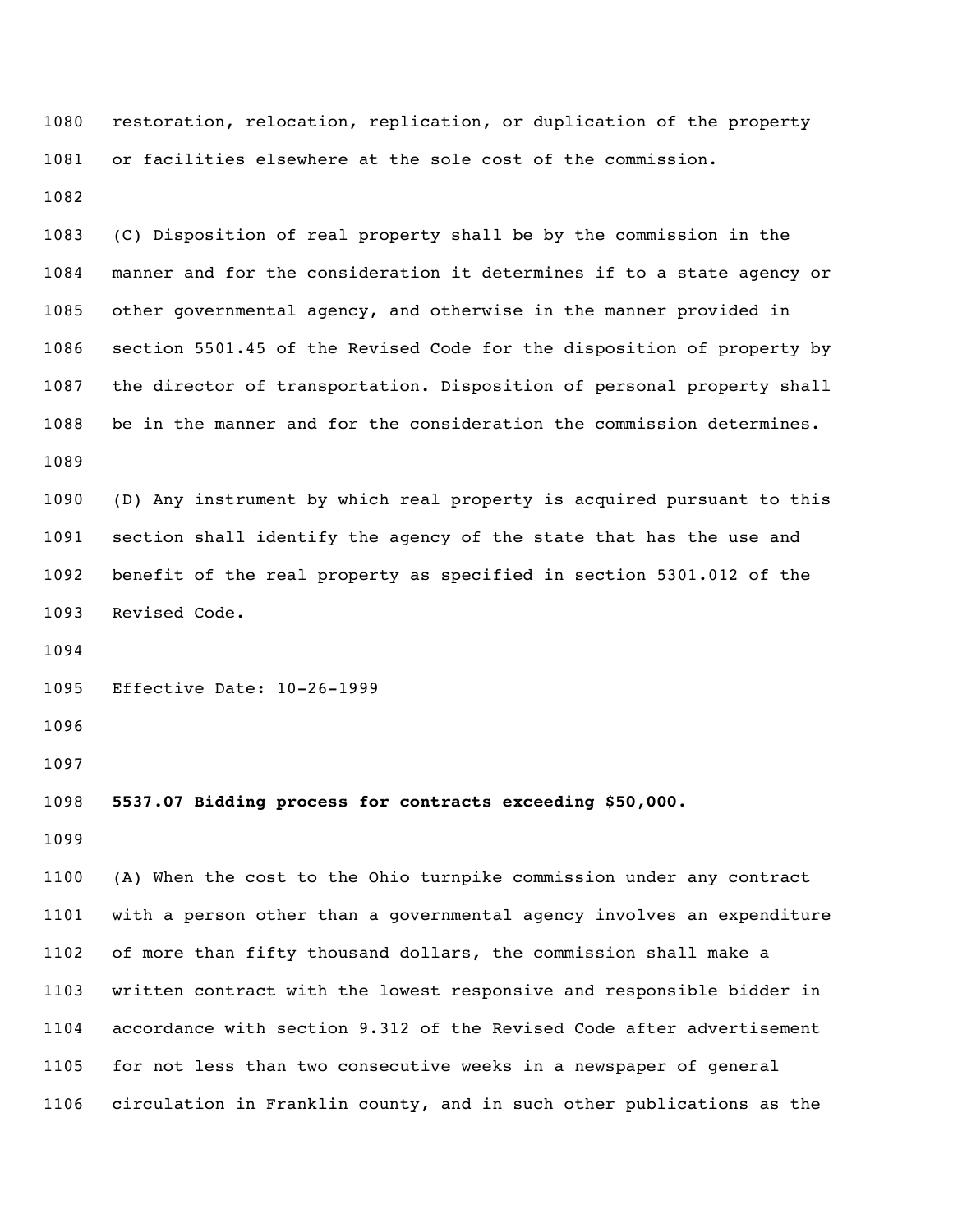commission determines, which notice shall state the general character of the work and the general character of the materials to be furnished, the place where plans and specifications therefor may be examined, and the time and place of receiving bids. The commission may require that the cost estimate for the construction, demolition, alteration, repair, improvement, renovation, or reconstruction of 1113 roadways and bridges infrastructure for which the commission is required to receive bids be kept confidential and remain confidential until after all bids for the public improvement have been received or the deadline for receiving bids has passed. Thereafter, and before 1117 opening the bids submitted for the roadways and bridges infrastructure, the commission shall make the cost estimate public knowledge by reading the cost estimate in a public place. The commission may reject any and all bids. The requirements of this division do not apply to contracts for the acquisition of real property or compensation for professional or other personal services. 

 (B) Each bid for a contract for construction, demolition, alteration, repair, improvement, renovation, or reconstruction shall contain the full name of every person interested in it and shall meet the requirements of section 153.54 of the Revised Code.

 (C) Each bid for a contract, other than for a contract referred to in division (B) of this section, shall contain the full name of every person interested in it and shall be accompanied by a sufficient bond or certified check on a solvent bank that if the bid is accepted a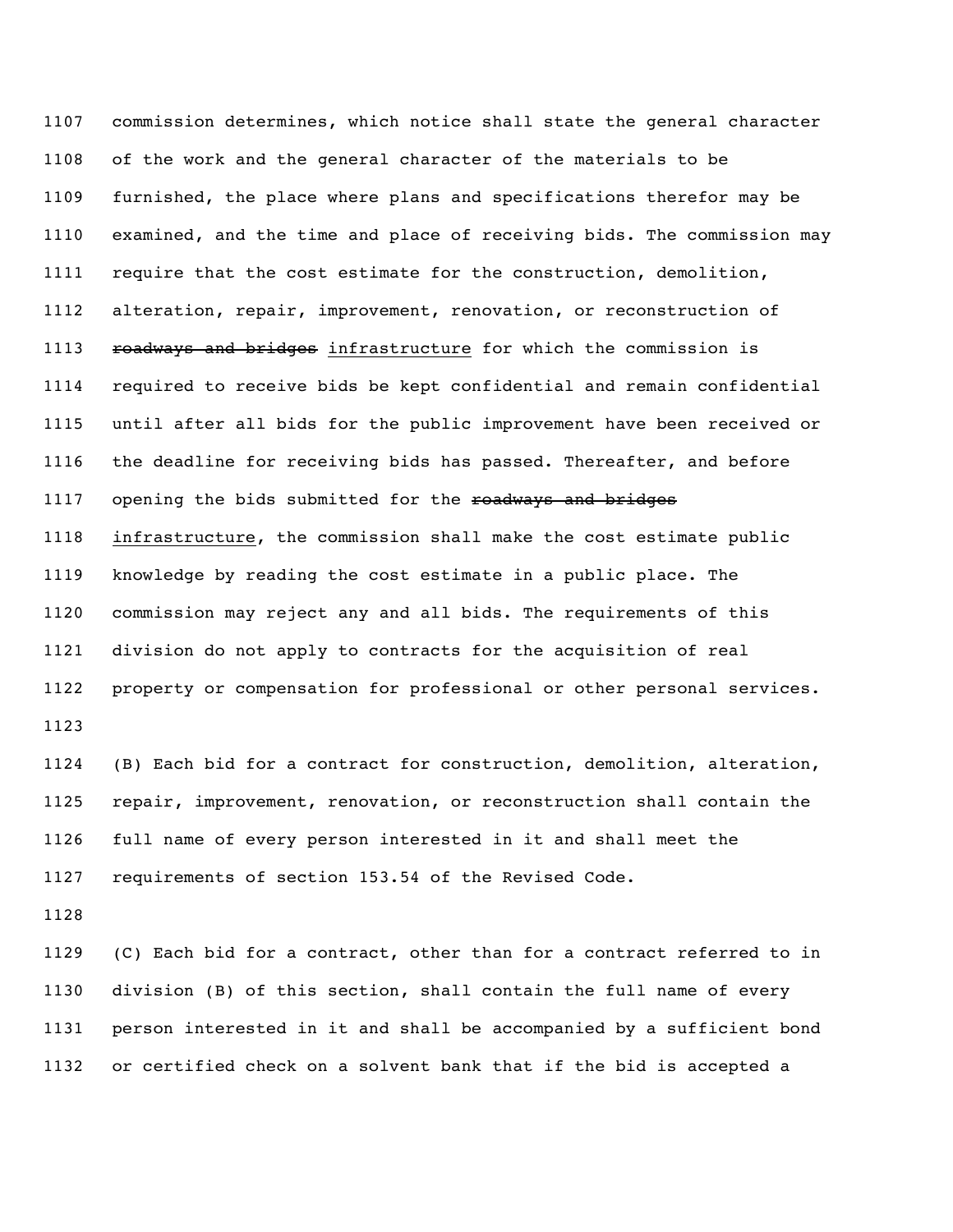contract will be entered into and the performance of its proposal secured.

 (D) A bond with good and sufficient surety, approved by the commission, shall be required of every contractor awarded a contract, other than a contract referred to in division (B) of this section, in an amount equal to at least fifty per cent of the contract price, conditioned upon the faithful performance of the contract.

Effective Date: 04-05-2001; 09-16-2004; 03-23-2005

- 
- 

 **5537.13 Contracts - bids - tolls - sinking fund - lien of the pledge.** 

 (A) Subject to section 5537.26 of the Revised Code, the Ohio turnpike commission may fix, revise, charge, and collect tolls for each turnpike project, and contract in the manner provided by this section with any person desiring the access to and use of any part thereof, 1151 including the right-of-way adjoining the paved portion infrastructure pending the acquisition of right of way use rights from the proper adjacent landowners, for placing thereon telephone, electric light, or power lines, service facilities, or for any other purpose, and fix the terms, conditions, rents, and rates of charge for such use, provided that no toll, charge, or rental may be made by the commission for placing in, on, along, over, or under the turnpike project, equipment or public utility facilities that are necessary to serve service facilities or to interconnect any public utility facilities.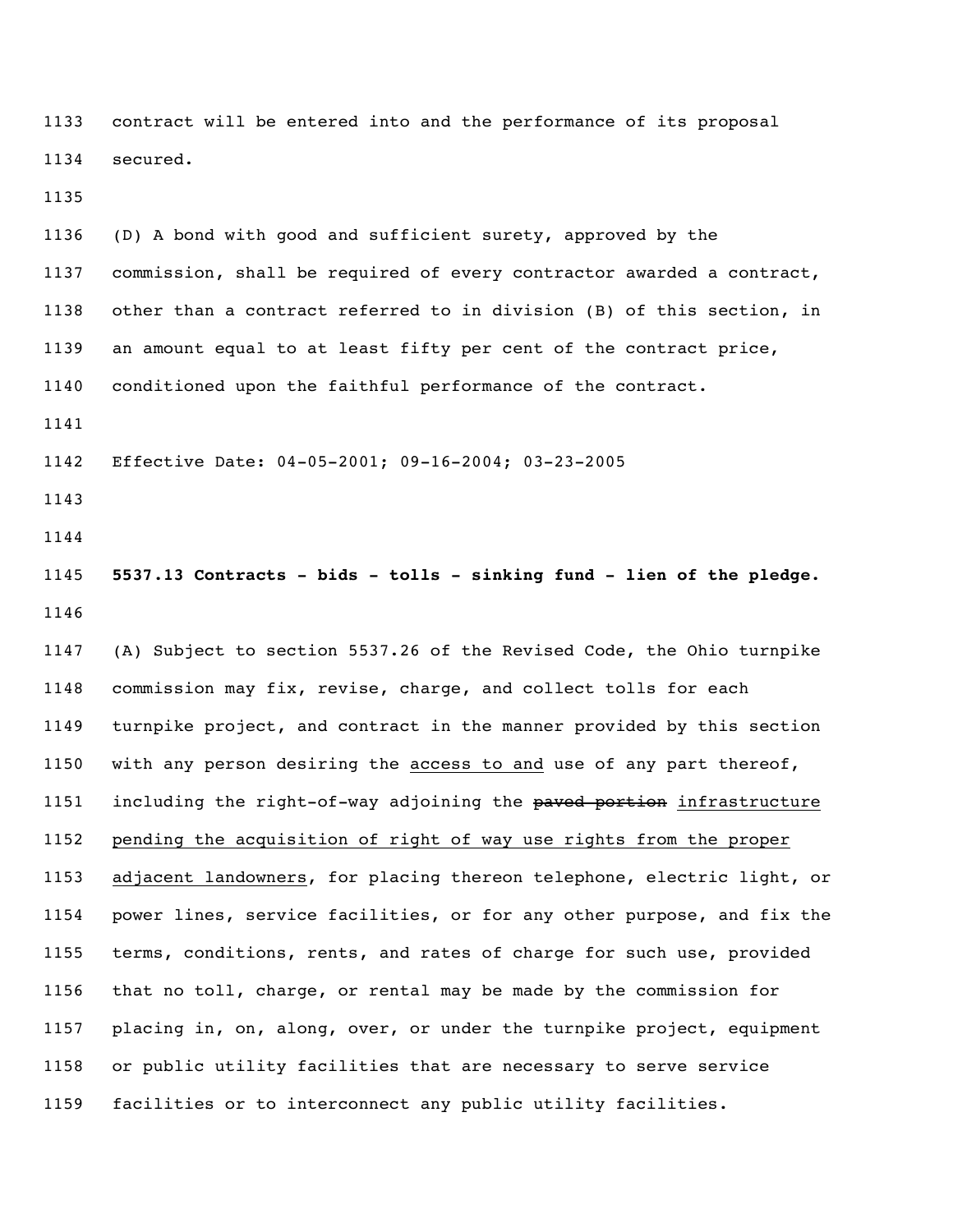(B) Contracts for the operation of service facilities shall be made in writing. Such contracts, except contracts with state agencies or other governmental agencies, shall be made with the bidder whose bid is determined by the commission to be the best bid received, after advertisement for two consecutive weeks in a newspaper of general circulation in Franklin county, and in other publications that the commission determines. The notice shall state the general character of the service facilities operation proposed, the place where plans and specifications may be examined, and the time and place of receiving bids. Bids shall contain the full name of each person interested in them, and shall be in such form as the commission requires. The commission may reject any and all bids. All contracts for service facilities shall be preserved in the principal office of the commission.

 (C) Tolls shall be so fixed and adjusted as to provide funds at least sufficient with other revenues of the Ohio turnpike system, if any, to pay:

 (1) The cost of maintaining, improving, repairing, constructing, and operating the Ohio turnpike system and its different parts and sections, and to create and maintain any reserves for those purposes; 

 (2) Any unpaid bond service charges on outstanding bonds payable from pledged revenues as such charges become due and payable, and to create and maintain any reserves for that purpose.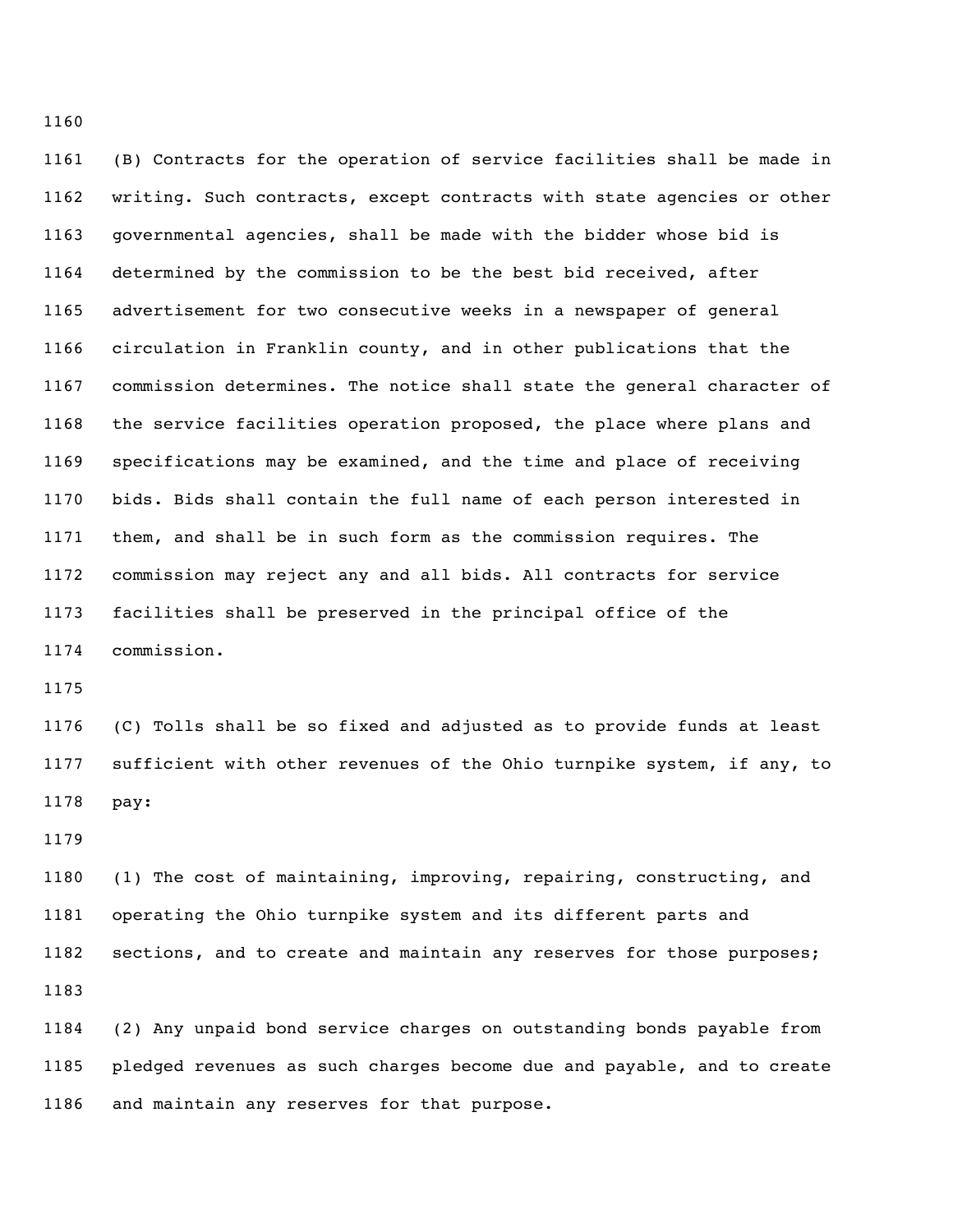(D) Tolls are not subject to supervision, approval, or regulation by any state agency other than the turnpike commission.

 (E) Revenues derived from each turnpike project in connection with which any bonds are outstanding shall be first applied to pay the cost of maintenance, improvement, repair, and operation and to provide any reserves therefor that are provided for in the bond proceedings authorizing the issuance of those outstanding bonds, and otherwise as provided by the commission, and the balance of the pledged revenues shall be set aside, at such regular intervals as are provided in the bond proceedings, in a bond service fund, which is hereby pledged to and charged with the payment of the bond service charges on any such outstanding bonds as provided in the applicable bond proceedings. The pledge shall be valid and binding from the time the pledge is made; the revenues and the pledged revenues thereafter received by the commission immediately shall be subject to the lien of the pledge without any physical delivery thereof or further act, and the lien of the pledge shall be valid and binding as against all parties having claims of any kind in tort, contract, or otherwise against the commission, whether or not those parties have notice thereof. The bond proceedings by which a pledge is created need not be filed or recorded except in the records of the commission. The use and disposition of moneys to the credit of a bond service fund shall be subject to the applicable bond proceedings. Except as is otherwise provided in such bond proceedings, such a bond service fund shall be a fund for all such bonds, without distinction or priority of one over another.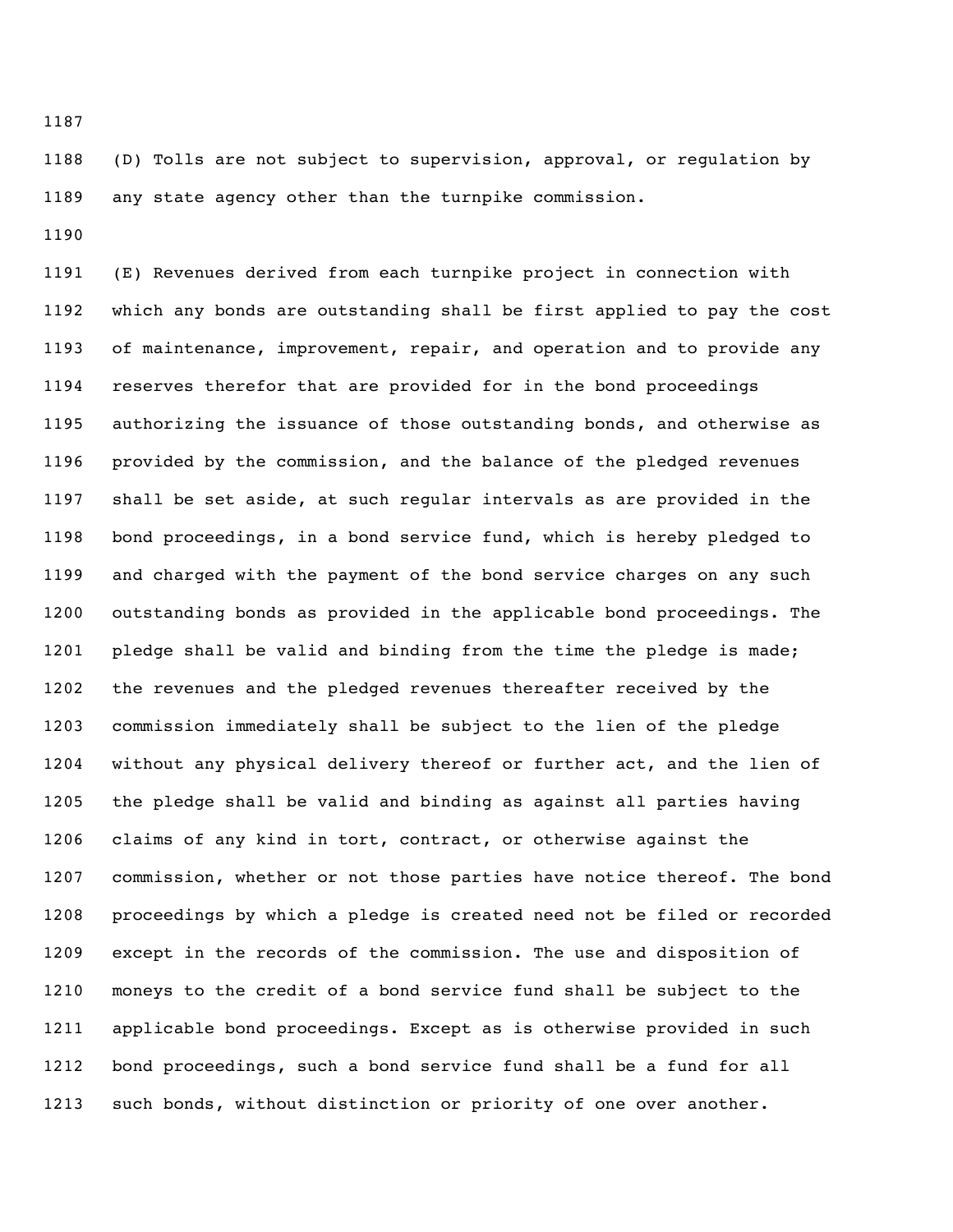Effective Date: 10-17-1996

 **5537.17 Maintenance and repair of turnpike project - restoration or repair of damaged property - cooperation by governmental agencies - bridge inspection - annual audit.**

 (A) Each turnpike project open to traffic shall be maintained and kept in good condition and repair by the Ohio turnpike commission. The Ohio turnpike system shall be policed and operated by a force of police, toll collectors, and other employees and agents that the commission employs or contracts for.

 (B) All public or private property damaged or destroyed in carrying out the powers granted by this chapter shall be restored or repaired and placed in its original condition, as nearly as practicable, or adequate compensation or consideration made therefor out of moneys provided under this chapter.

 (C) All governmental agencies may lease, lend, grant, or convey to the commission at its request, upon terms that the proper authorities of the governmental agencies consider reasonable and fair and without the necessity for an advertisement, order of court, or other action or formality, other than the regular and formal action of the authorities concerned, any property that is necessary or convenient to the 1240 effectuation of the purposes of the commission, including public roads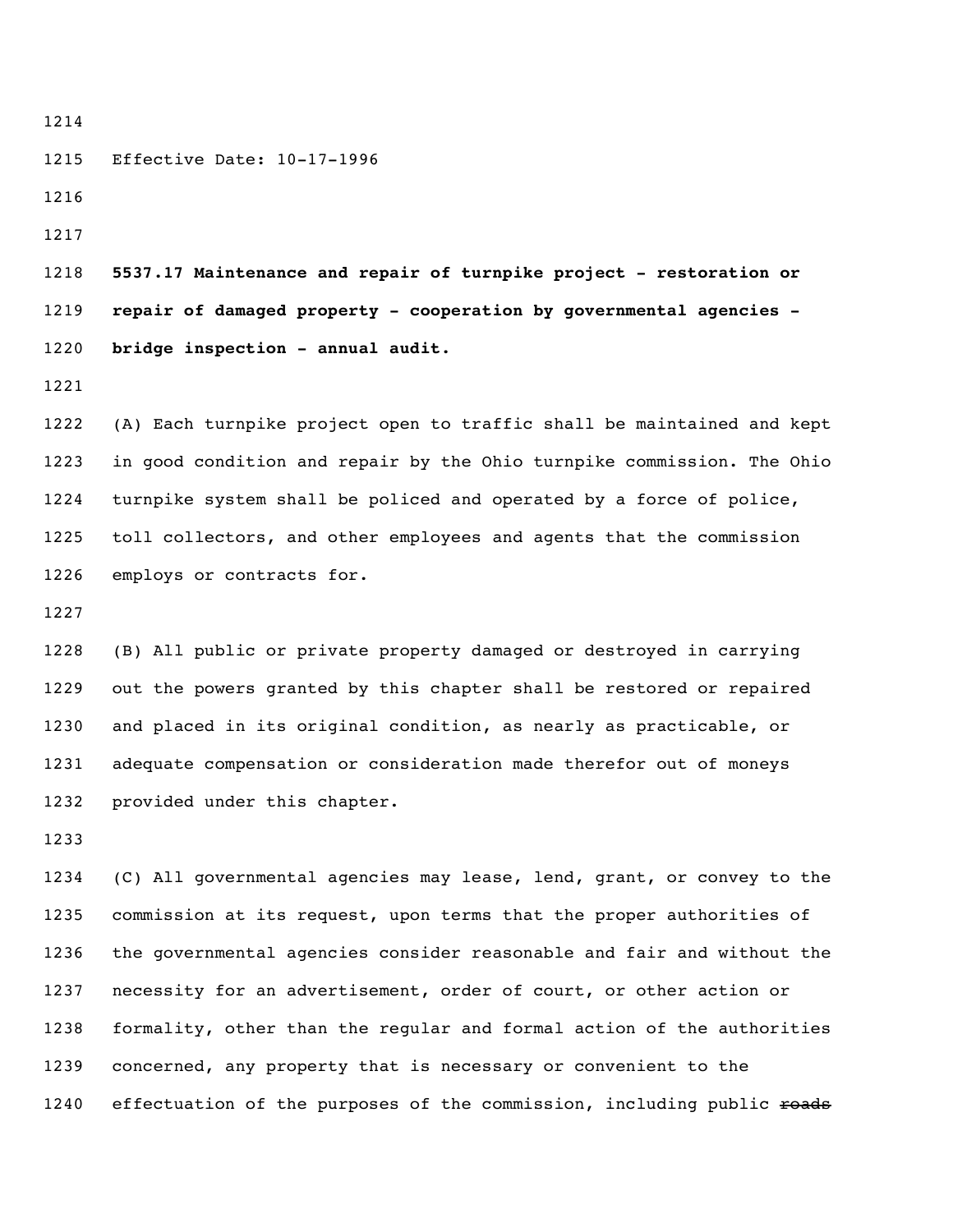transportation systems and other property already devoted to public use.

 (D) Each bridge, tunnel, trench, or stanchion constituting part of a turnpike project shall be inspected at least once each year by a professional engineer employed or retained by the commission. 

 (E) On or before the first day of July in each year, the commission shall make an annual report of its activities for the preceding calendar year to the governor and the general assembly. Each such report shall set forth a complete operating and financial statement covering the commission's operations during the year. The commission shall cause an audit of its books and accounts to be made at least once each year by certified public accountants, and the cost thereof may be treated as a part of the cost of operations of the commission. The auditor of state, at least once a year and without previous notice to the commission, shall audit the accounts and transactions of the commission.

 (F) The commission shall submit a copy of its annual audit by the auditor of state and its proposed annual budget for each calendar or fiscal year to the governor, the presiding officers of each house of the general assembly, the director of budget and management, and the legislative service commission no later than the first day of that calendar or fiscal year.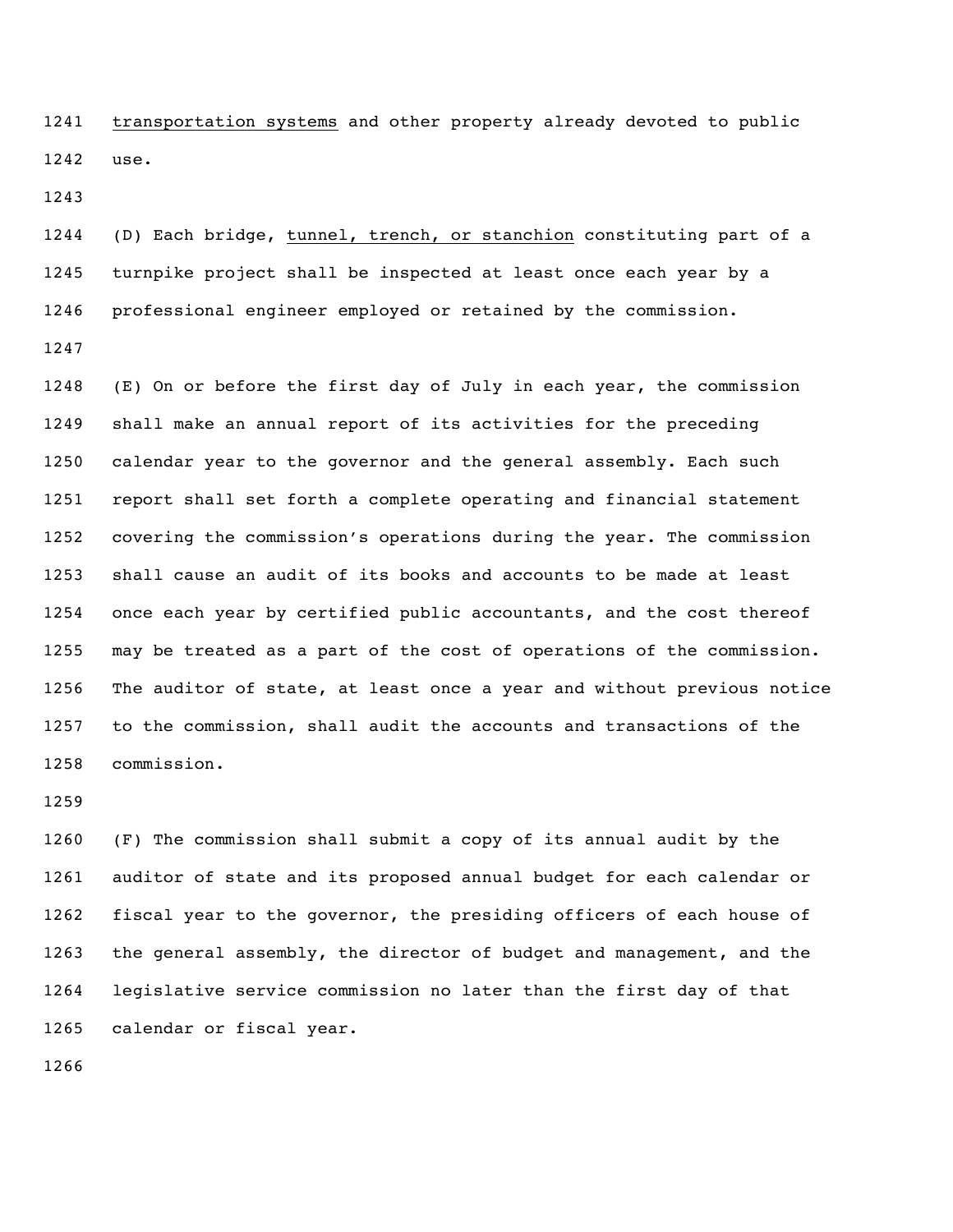(G) Upon request of the chairperson of the appropriate standing committee or subcommittee of the senate and house of representatives that is primarily responsible for considering transportation budget matters, the commission shall appear at least one time before each committee or subcommittee during the period when that committee or subcommittee is considering the biennial appropriations for the department of transportation and shall provide testimony outlining its budgetary results for the last two calendar years, including a comparison of budget and actual revenue and expenditure amounts. The commission also shall address its current budget and long-term capital plan.

 (H) Not more than sixty nor less than thirty days before adopting its annual budget, the commission shall submit a copy of its proposed annual budget to the governor, the presiding officers of each house of the general assembly, the director of budget and management, and the legislative service commission. The office of budget and management shall review the proposed budget and may provide recommendations to the commission for its consideration.

Effective Date: 06-30-1993; 03-29-2005; 2006 HB699 03-29-2007

 **5537.21 Project continuing to be operated and maintained as toll road tollway.**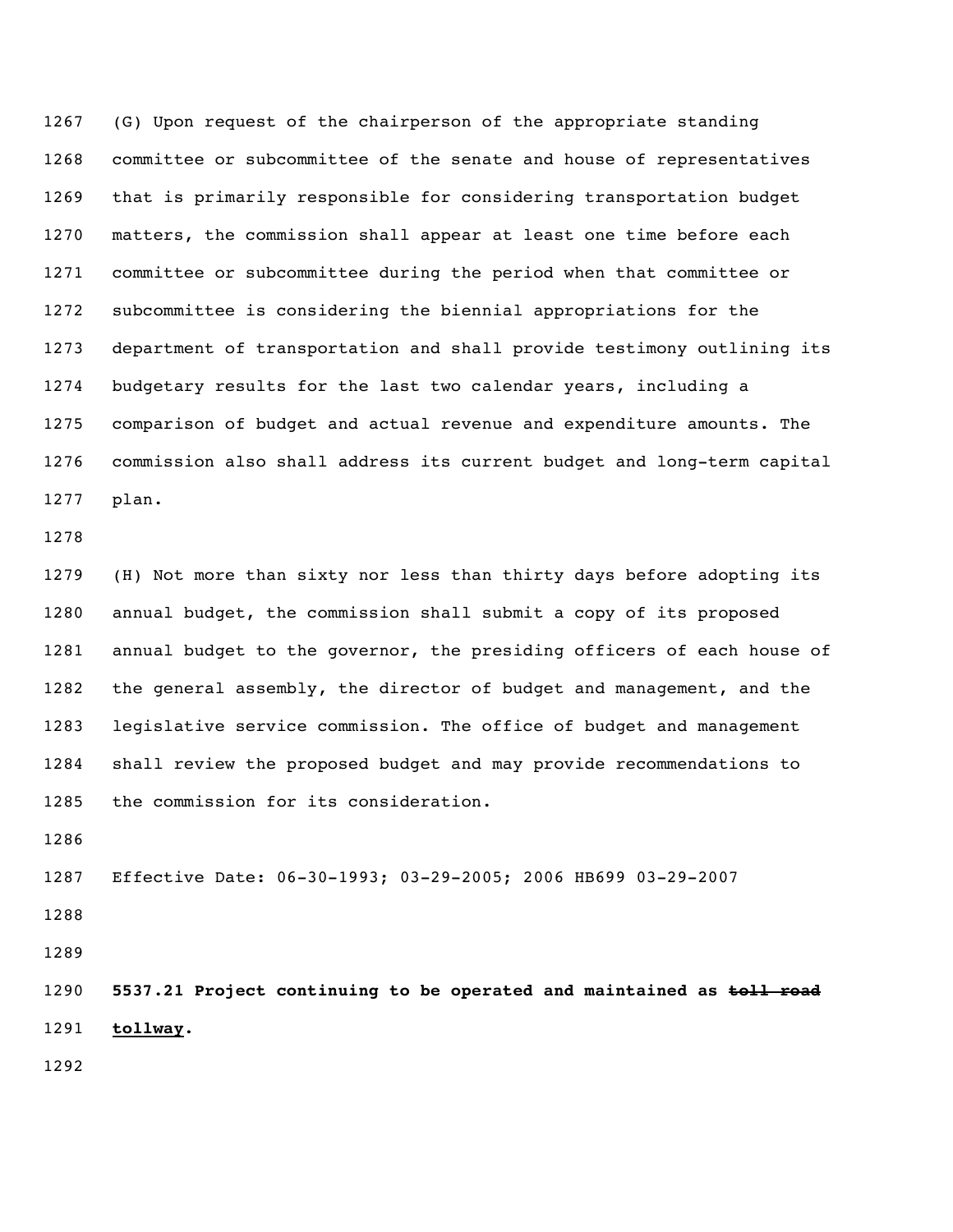(A) When bond service charges on all outstanding bonds issued in connection with any turnpike project have been paid or provision for that payment has been made, as provided in the applicable bond proceedings, or in the case of a turnpike project in connection with which no bonds have been issued, the project shall continue to be or be operated, and improved and maintained, by the Ohio turnpike 1299 commission as a part of the Ohio turnpike system and as a toll road tollway, and all revenues received by the commission relating to that project shall be applied as provided in division (B) of this section. 

 (B) Subject to the bond proceedings for bonds relating to any turnpike project, tolls relating to a turnpike project as referred to in division (A) of this section shall be so fixed and adjusted that the aggregate of revenues relating to that project and available for the purpose are in amounts to provide moneys sufficient, and those 1308 revenues shall be used, to pay the costs described in division  $(C)$  (1) of section 5537.13 of the Revised Code.

Effective Date: 06-30-1993

**5537.24 Turnpike oversight committee.**

 (A) There is hereby created a turnpike legislative review committee consisting of six members as follows: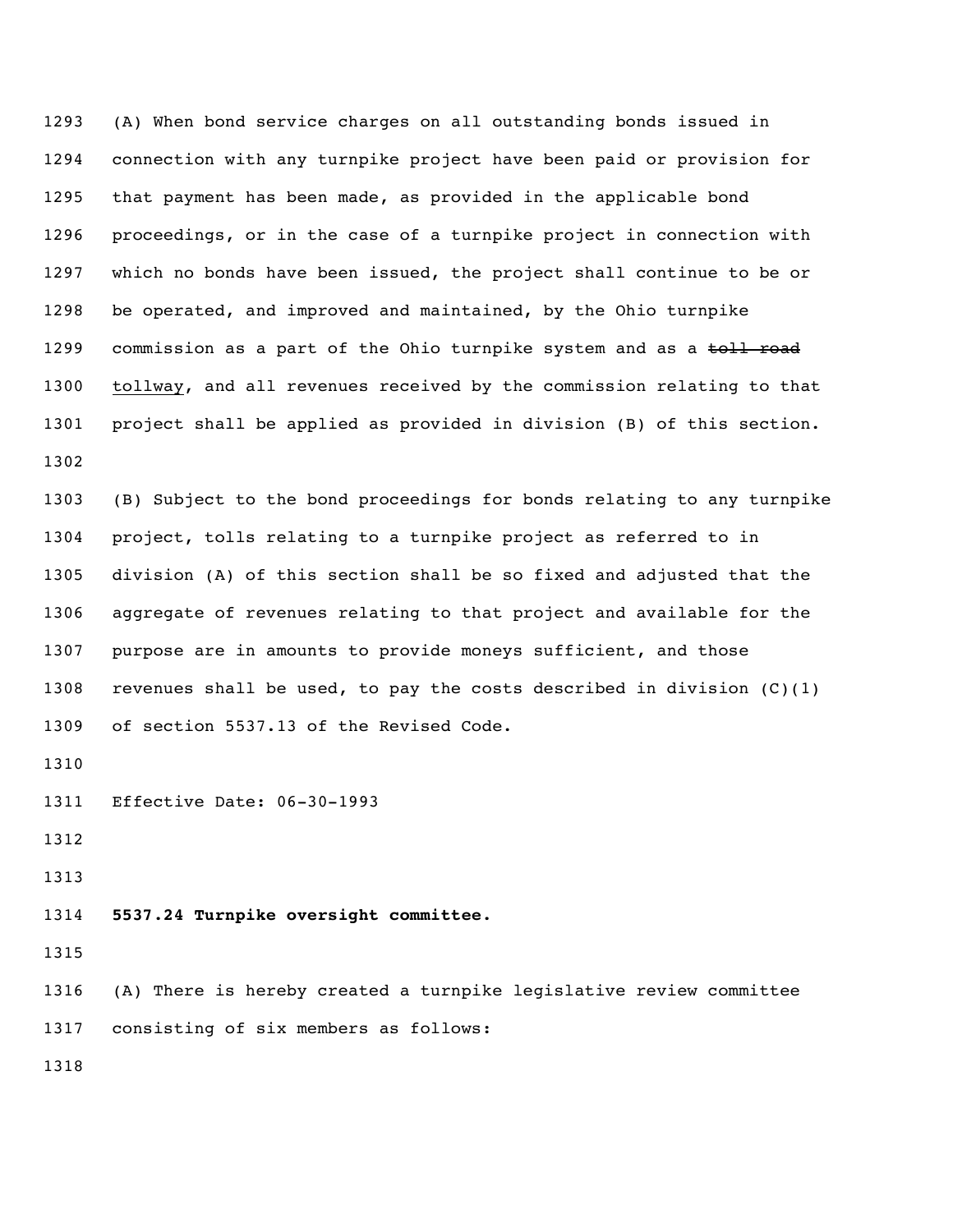(1) Three members of the senate, no more than two of whom shall be members of the same political party, one of whom shall be the 1321 chairperson of the committee dealing primarily with highway transportation matters, one of whom shall be appointed by the president of the senate, and one of whom shall be appointed by the minority leader of the senate.

 Both the senate member who is appointed by the president of the senate and the senate member appointed by the minority leader of the senate shall represent either districts in which is located or through which passes a portion of a turnpike project that is part of the Ohio turnpike system or districts located in the vicinity of a turnpike project that is part of the Ohio turnpike system.

 The president of the senate shall make the president of the senate's appointment to the committee first, followed by the minority leader of the senate, and they shall make their appointments in such a manner that their two appointees represent districts that are located in different areas of the state. If the chairperson of the senate 1338 committee dealing primarily with highway transportation matters represents a district in which is located or through which passes a portion of a turnpike project that is part of the Ohio turnpike system or a district located in the vicinity of a turnpike project that is part of the Ohio turnpike system, the president of the senate and the minority leader of the senate shall make their appointments in such a manner that their two appointees and the chairperson of the senate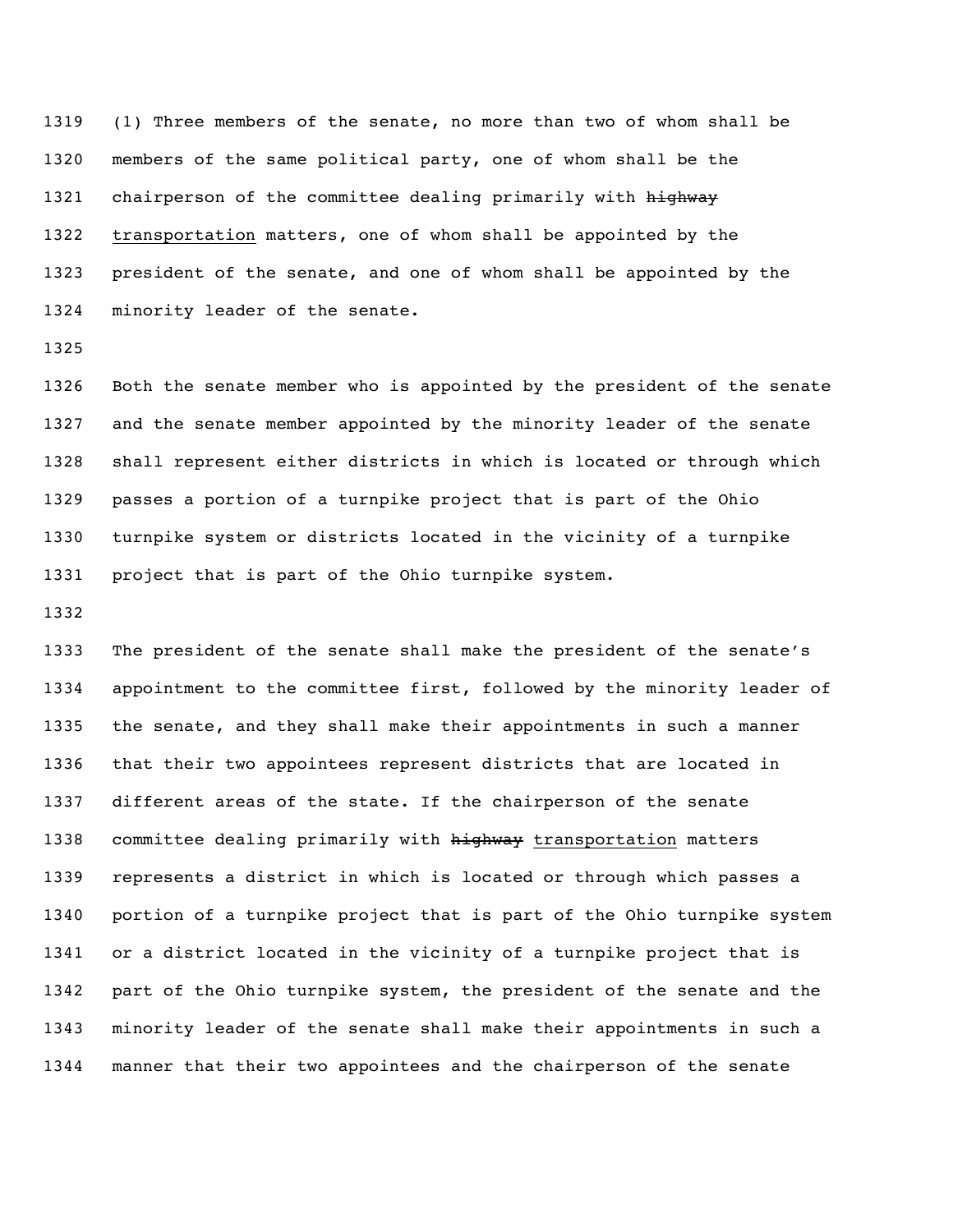1345 committee dealing primarily with highway transportation matters all represent districts that are located in different areas of the state. 

 (2) Three members of the house of representatives, no more than two of whom shall be members of the same political party, one of whom shall be the chairperson of the house of representatives committee dealing 1351 primarily with highway transportation matters, one of whom shall be appointed by the speaker of the house of representatives, and one of whom shall be appointed by the minority leader of the house of representatives.

 Both the house of representatives member who is appointed by the speaker of the house of representatives and the house of representatives member appointed by the minority leader of the house of representatives shall represent either districts in which is located or through which passes a portion of a turnpike project that is part of the Ohio turnpike system or districts located in the vicinity of a turnpike project that is part of the Ohio turnpike system.

 The speaker of the house of representatives shall make the speaker of the house of representative's appointment to the committee first, followed by the minority leader of the house of representatives, and they shall make their appointments in such a manner that their two appointees represent districts that are located in different areas of the state. If the chairperson of the house of representatives 1371 committee dealing primarily with highway transportation matters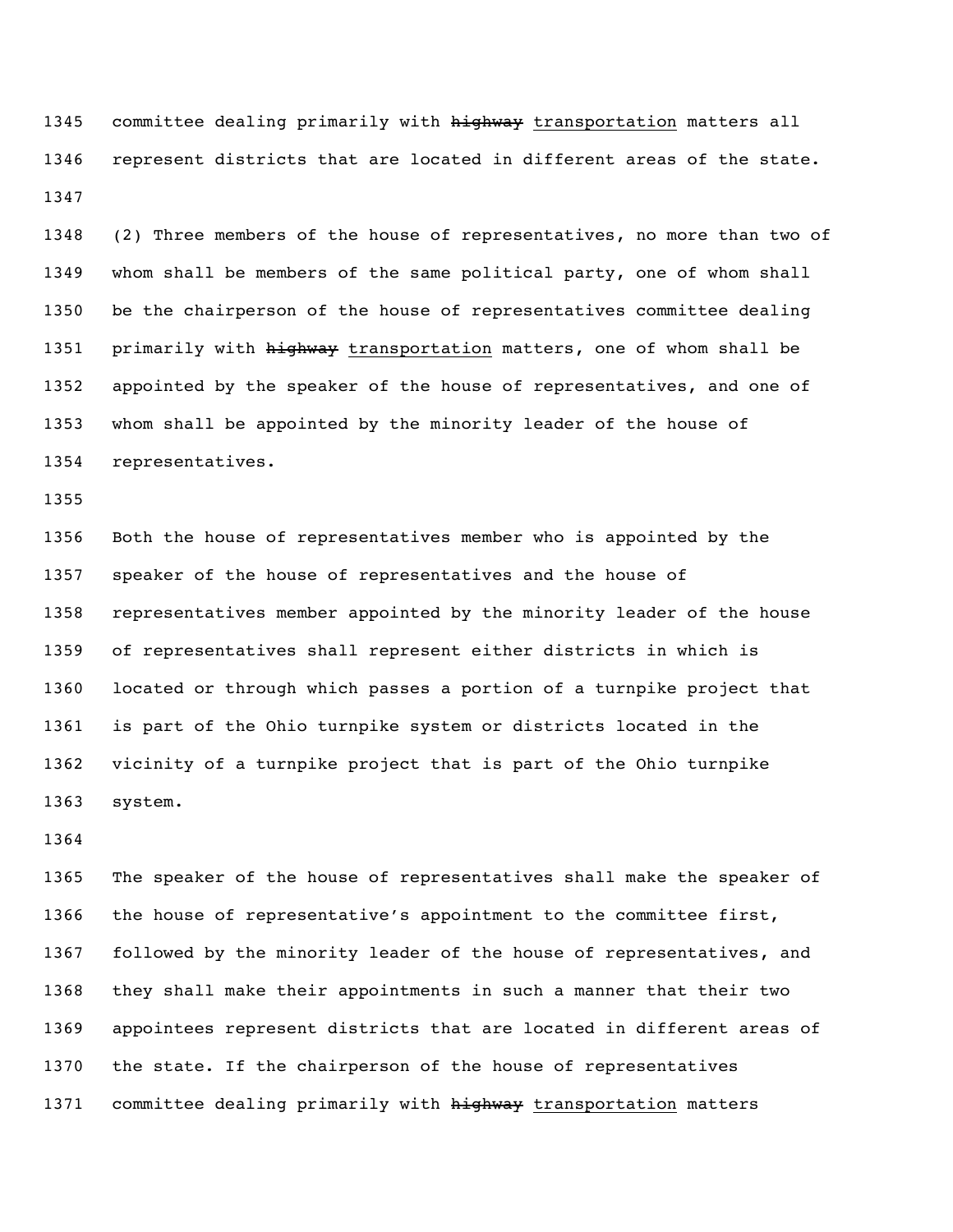represents a district in which is located or through which passes a portion of a turnpike project that is part of the Ohio turnpike system or a district located in the vicinity of a turnpike project that is part of the Ohio turnpike system, the speaker of the house of representatives and the minority leader of the house of representatives shall make their appointments in such a manner that their two appointees and the chairperson of the house of 1379 representatives committee dealing primarily with highway transportation matters all represent districts that are located in different areas of the state.

 The chairperson of the house of representatives committee shall serve as the chairperson of the turnpike legislative review committee for 1385 the year 1996. Thereafter, the chair annually shall alternate between, first, the chairperson of the senate committee and then the chairperson of the house of representatives committee.

 (B) Each member of the turnpike legislative review committee who is a member of the general assembly shall serve a term of the remainder of the general assembly during which the member is appointed or is serving as chairperson of the specified senate or house committee. In the event of the death or resignation of a committee member who is a member of the general assembly, or in the event that a member ceases to be a senator or representative, or in the event that the 1396 chairperson of the senate committee dealing primarily with highway transportation matters or the chairperson of the house of 1398 representatives committee dealing primarily with highway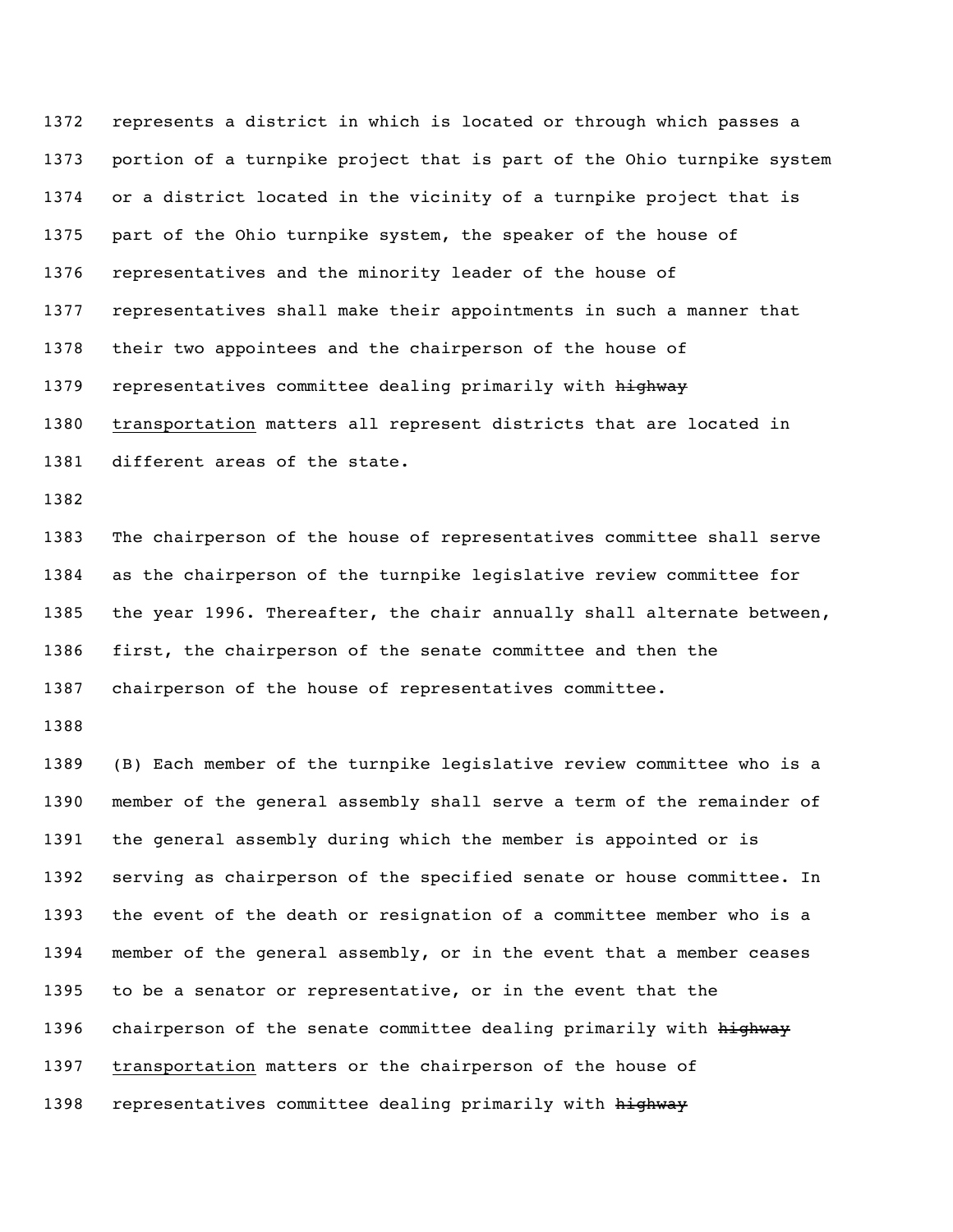transportation matters ceases to hold that position, the vacancy shall be filled through an appointment by the president of the senate or the speaker of the house of representatives or minority leader of the senate or house of representatives, as applicable. Any member appointed to fill a vacancy occurring prior to the end of the term for which the member's predecessor was appointed shall hold office for the remainder of the term or for a shorter period of time as determined by the president or the speaker. A member of the committee is eligible for reappointment.

 (C) The turnpike legislative review committee shall meet at least quarterly and may meet at the call of its chairperson, or upon the written request to the chairperson of not fewer than four members of the committee. Meetings shall be held at sites that are determined solely by the chairperson of the committee. At each meeting, the Ohio turnpike commission shall make a report to the committee on commission matters, including but not limited to financial and budgetary matters and proposed and on-going construction, maintenance, repair, and operational projects of the commission. State and regional traffic congestion abatement, route capacity improvement, intermodalism, modal equality, energy savings, new technologies, the national and global economy effects upon transportation, and modal preferences for 1421 transportation system users shall also be addressed by the committee and the commission. 

 The committee, by the affirmative vote of at least four of its members, may submit written recommendations to the commission, either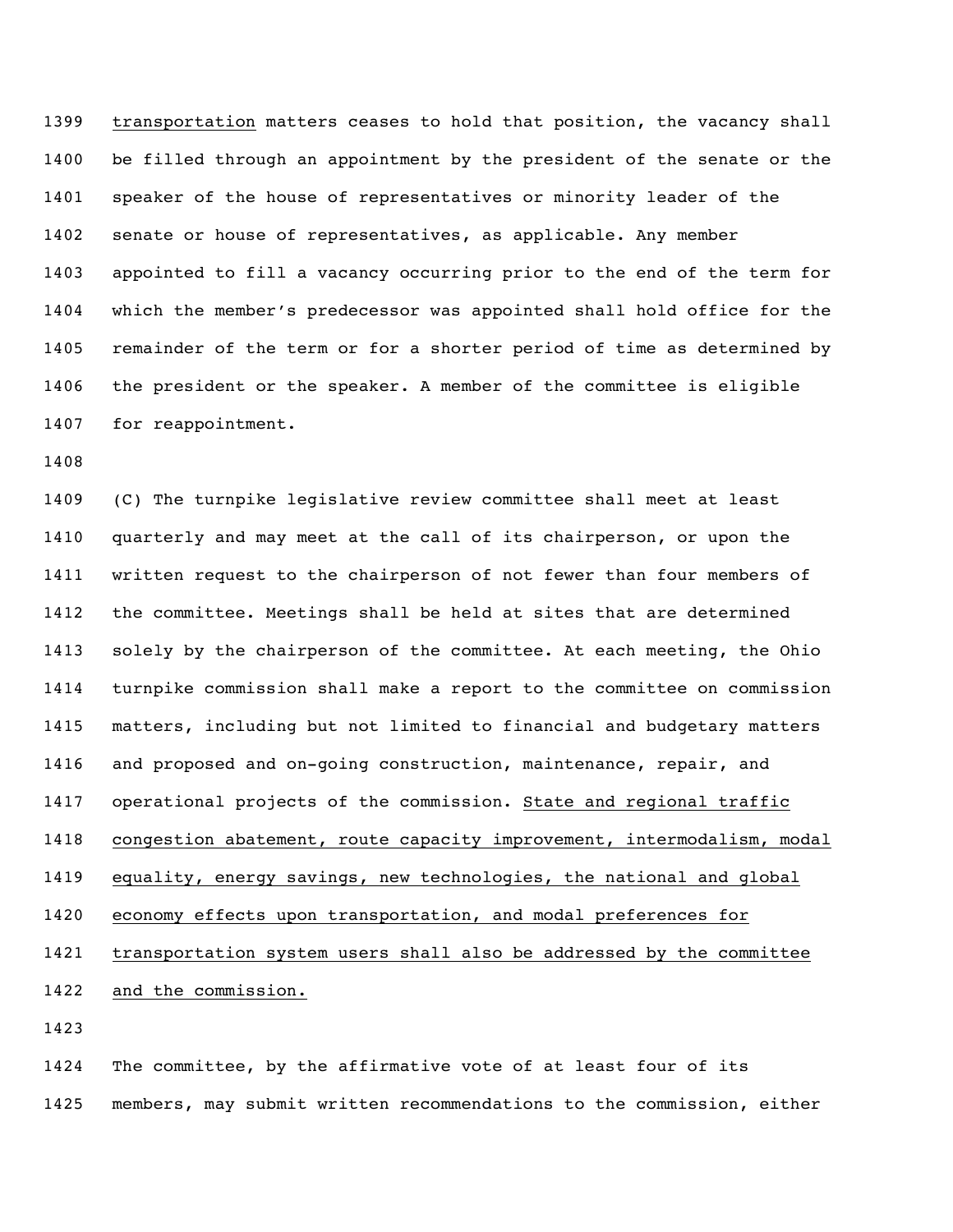at meetings held pursuant to this section or at any other time, describing new turnpike projects or new interchanges located on existing projects that the committee believes the commission should consider constructing.

 (D) The members of the turnpike legislative review committee who are members of the general assembly shall serve without compensation, but shall be reimbursed by the commission for their actual and necessary expenses incurred in the discharge of their official duties as committee members. Serving as a member of the turnpike legislative review committee does not constitute grounds for resignation from the senate or house of representatives under section 101.26 of the Revised Code.

Effective Date: 10-17-1996; 2006 HB699 03-29-2007

 **5537.26 Change in toll rate structure requires notice and hearing.** 

 (A) Except as provided in division (D) of this section, no increase by the Ohio turnpike commission in the toll rate structure that is 1447 applicable to vehicles operating on persons accessing and using a turnpike project shall become effective unless the commission complies with the notice and hearing requirements prescribed in division (B) of this section, and the commission shall not take any action that expands, has the effect of expanding, or will to any degree at any time in the future have the effect of expanding the sphere of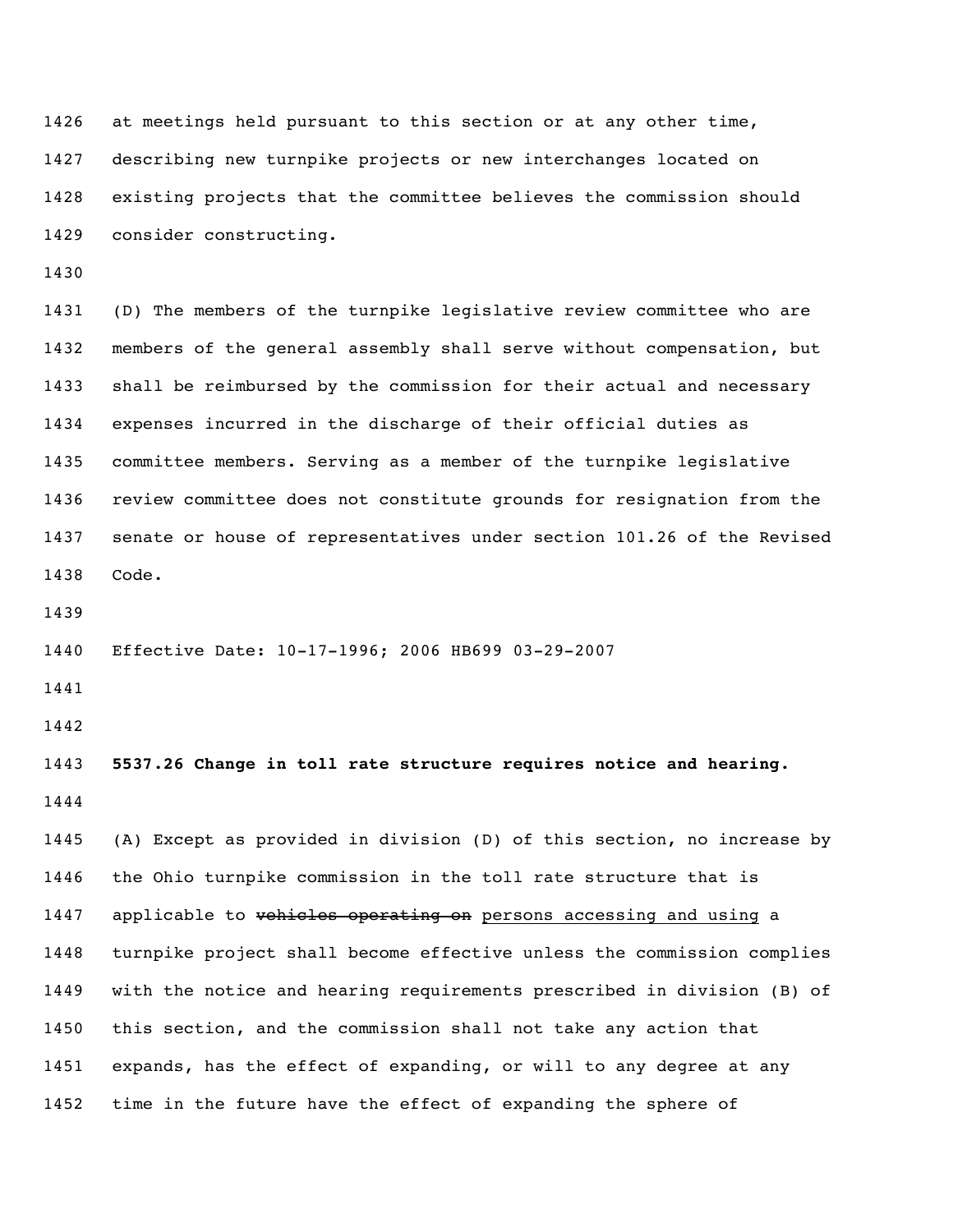responsibility of the commission beyond the Ohio turnpike, unless the commission complies with the notice and hearing requirements prescribed in division (B) of this section.

 (B) Not less than ninety days prior to the date on which the commission votes to increase any part of the toll rate structure that 1459 is applicable to vehicles operating on persons accessing and using a turnpike project, and not less than ninety days prior to the date on which the commission votes to take an action that expands, has the effect of expanding, or will to any degree at any time in the future have the effect of expanding the sphere of responsibility of the commission beyond the Ohio turnpike, the commission shall do both of the following:

 (1) Send notice to the governor and the presiding officers and minority leaders of the senate and house of representatives that details the proposed increase to the toll rate structure or the expansion of the sphere of responsibility of the commission beyond the Ohio turnpike, including a description of and a justification for the increase or expansion;

 (2) Commence holding public hearings on the proposed increase in the toll rate structure or the proposed action. If the commission is proposing an increase in the toll rate structure that is applicable to 1477 vehicles operating on persons accessing and using a turnpike project, it shall hold not less than three public hearings in three geographically diverse locations in this state that are in the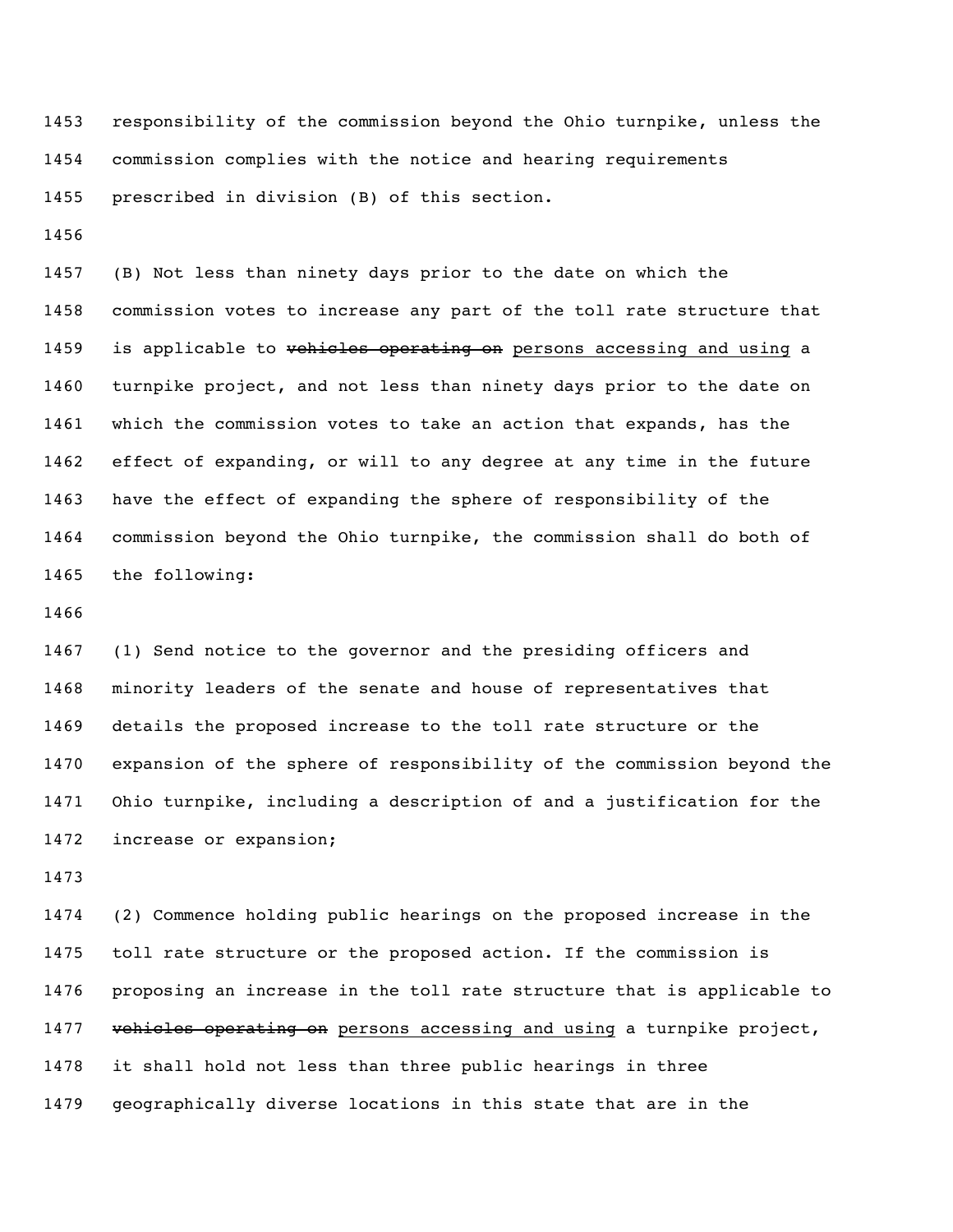immediate vicinity of the affected project. If the commission is proposing to take an action that expands, has the effect of expanding, or will to any degree at any time in the future have the effect of expanding the sphere of responsibility of the commission beyond the Ohio turnpike, it shall hold not less than three public hearings in three locations in the immediate vicinity where the expanded responsibilities would arise.

 The commission shall hold the third or, if it holds more than three hearings, the last hearing of any set of hearings required to be held under this section not less than thirty days prior to the date on which it votes to increase part of the toll rate structure that is 1492 applicable to vehicles operating on persons accessing and using a turnpike project or to take an action that expands, has the effect of expanding, or will to any degree at any time in the future have the effect of expanding the sphere of responsibility of the commission beyond the Ohio turnpike.

 The commission shall inform the public of all the hearings required to be held under this section by causing a notice to be published in a newspaper of general circulation in the county in which each hearing is to be held, not less than once per week for two weeks prior to the date of the hearing.

 (C) If the commission does not comply with the notice and hearing requirements contained in division (B) of this section and votes for 1506 an increase in the toll rate structure that is applicable to vehicles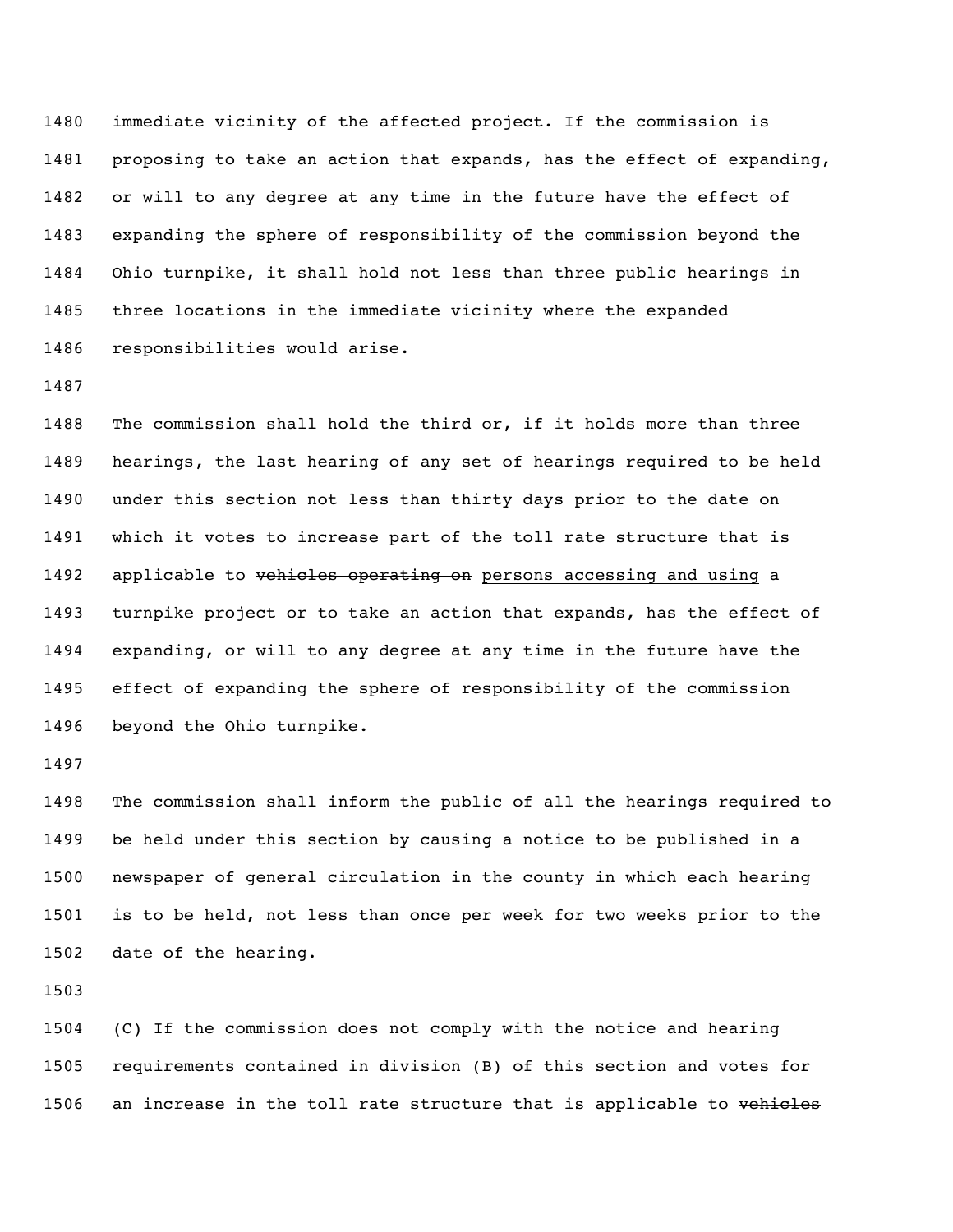1507 operating on persons accessing and using a turnpike project, the increase in the toll rate structure shall not take effect, any attempt by the commission to implement the increase in the toll rate structure is void, and, if necessary, the attorney general shall file an action in the court of common pleas of the county in which the principal office of the commission is located to enjoin the commission from implementing the increase. The commission shall not implement any increase until it complies with division (B) of this section.

 If the commission does not comply with the notice and hearing requirements contained in division (B) of this section and votes to take an action that expands, has the effect of expanding, or will to any degree at any time in the future have the effect of expanding the sphere of responsibility of the commission beyond the Ohio turnpike, the commission shall not take the proposed action and, if necessary, the attorney general shall file an action in the court of common pleas of the county in which the principal office of the commission is located to enjoin the commission from taking the proposed action. The commission shall not take the proposed action until it complies with the notice and hearing requirements prescribed in division (B) of this section.

 (D) Divisions (A) to (C) of this section do not apply to any decrease made to the toll rate structure by the commission. The commission may implement a temporary decrease in the toll rate structure only if it does not exceed eighteen months in duration. Prior to instituting any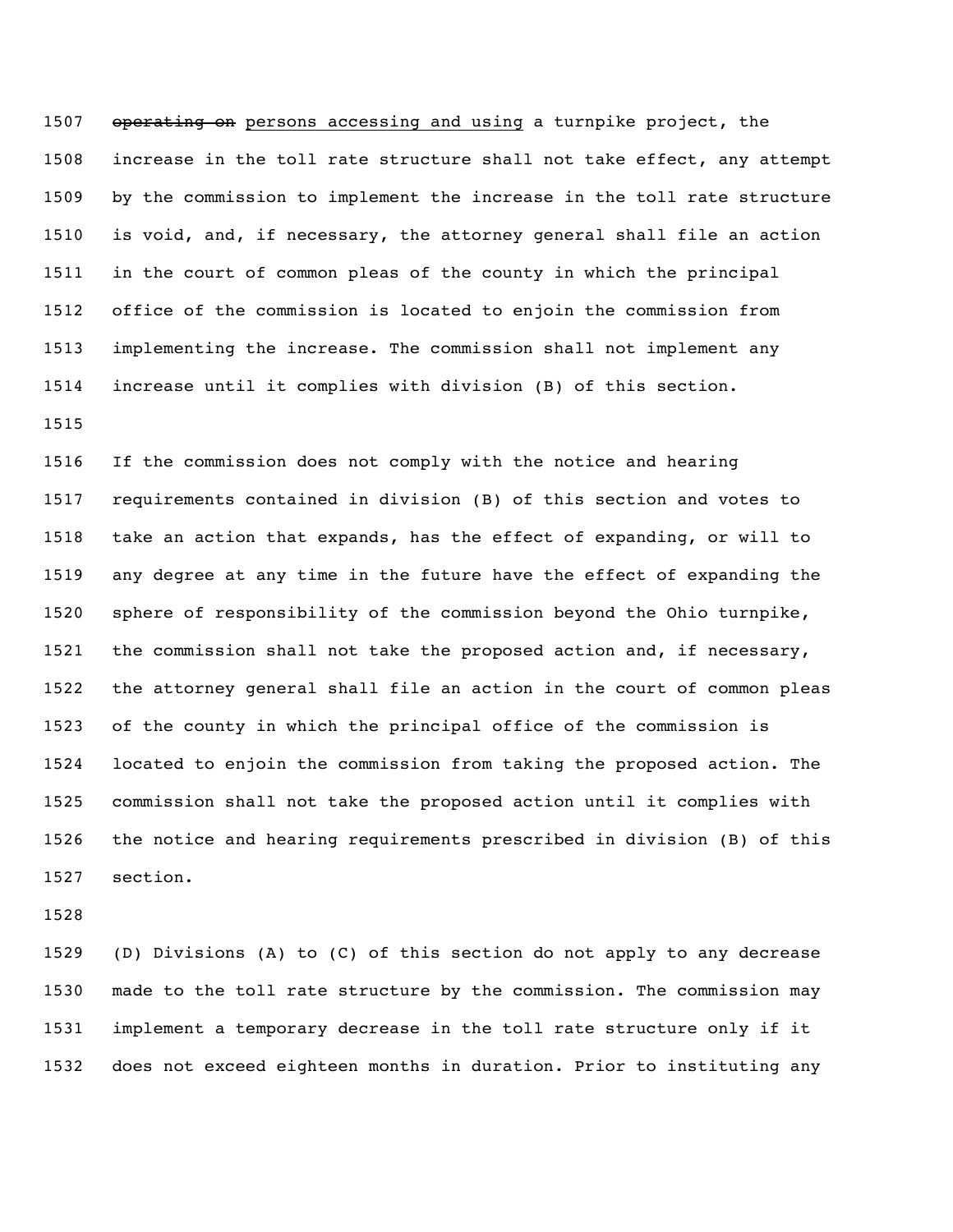decrease to the toll rate structure, the commission shall do both of the following:

 (1) Not less than five days prior to any public meeting under division (D)(2) of this section, send notice to the governor and the presiding officers and minority leaders of the senate and house of representatives that details the proposed decrease to the toll rate structure;

 (2) Hold a public meeting to explain to members of the traveling public the reasons for the upcoming decrease, to inform them of any benefits and any negative consequences, and to give them the opportunity to express their opinions as to the relative merits or drawbacks of each toll decrease. The commission shall inform the public of the meeting by causing a notice to be published in 1548 newspapers of general circulation in all Cuyahoga, Lucas, Mahoning, 1549 Trumbull, Williams, and Summit counties that the project is located within and upon its website not less than five days prior to the meeting. The commission shall not be required to hold any public hearing or meeting upon the expiration of any temporary decrease in the toll rate structure, so long as it implements the same toll rate structure that was in effect immediately prior to the temporary decrease.

 (E) As used in this section, "Ohio turnpike" means the toll freeway that is under the jurisdiction of the commission and runs in an 1559 easterly and westerly direction across the entire northern portion of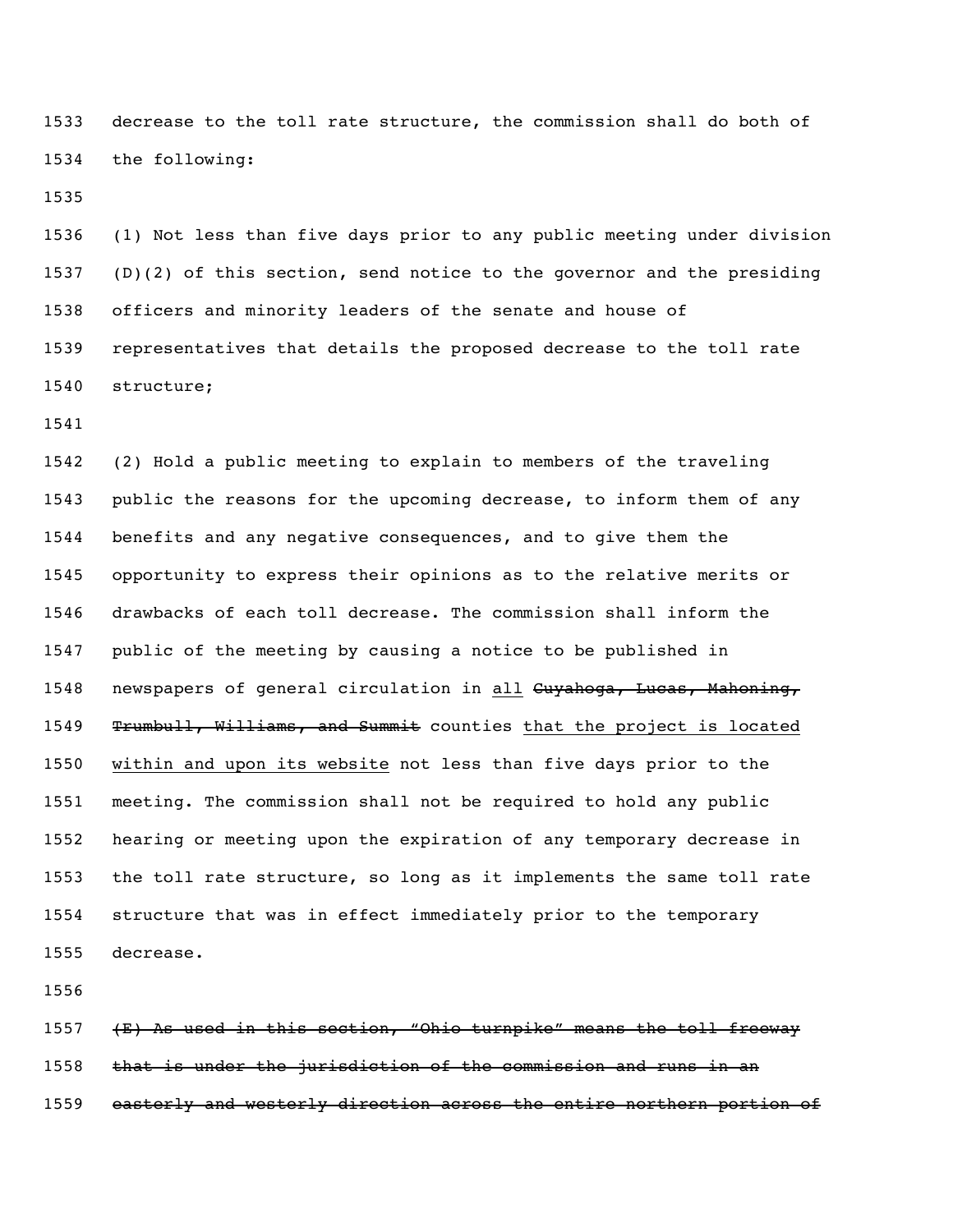1560 this state between its borders with the state of Pennsylvania in the 1561 east and the state of Indiana in the west, and carries the interstate 1562 highway designations of interstate seventy-six, interstate eighty, and interstate eighty-ninety. Effective Date: 10-17-1996; 12-21-2004; 2006 HB699 03-29-2007 **5537.28 Restrictions on expenditure of toll revenues.** (A) Notwithstanding any other provision of law, on and after the effective date of this section, the Ohio turnpike commission shall not expend any toll revenues that are generated by an existing turnpike project to fund in any manner or to any degree the construction, operation, maintenance, or repair of another turnpike project the location of which must be reviewed by the turnpike legislative review committee and approved by the governor. 

 In paying the cost of such a project, the commission may issue bonds and bond anticipation notes as permitted by this chapter, and may accept moneys from any source to pay the cost of any portion of the project, including, but not limited to, the federal government, any department or agency of this state, and any political subdivision or other government agency. Each such project shall be constructed, operated, maintained, and repaired entirely with funds generated by that project or otherwise specifically acquired for that project from sources permitted by this chapter.